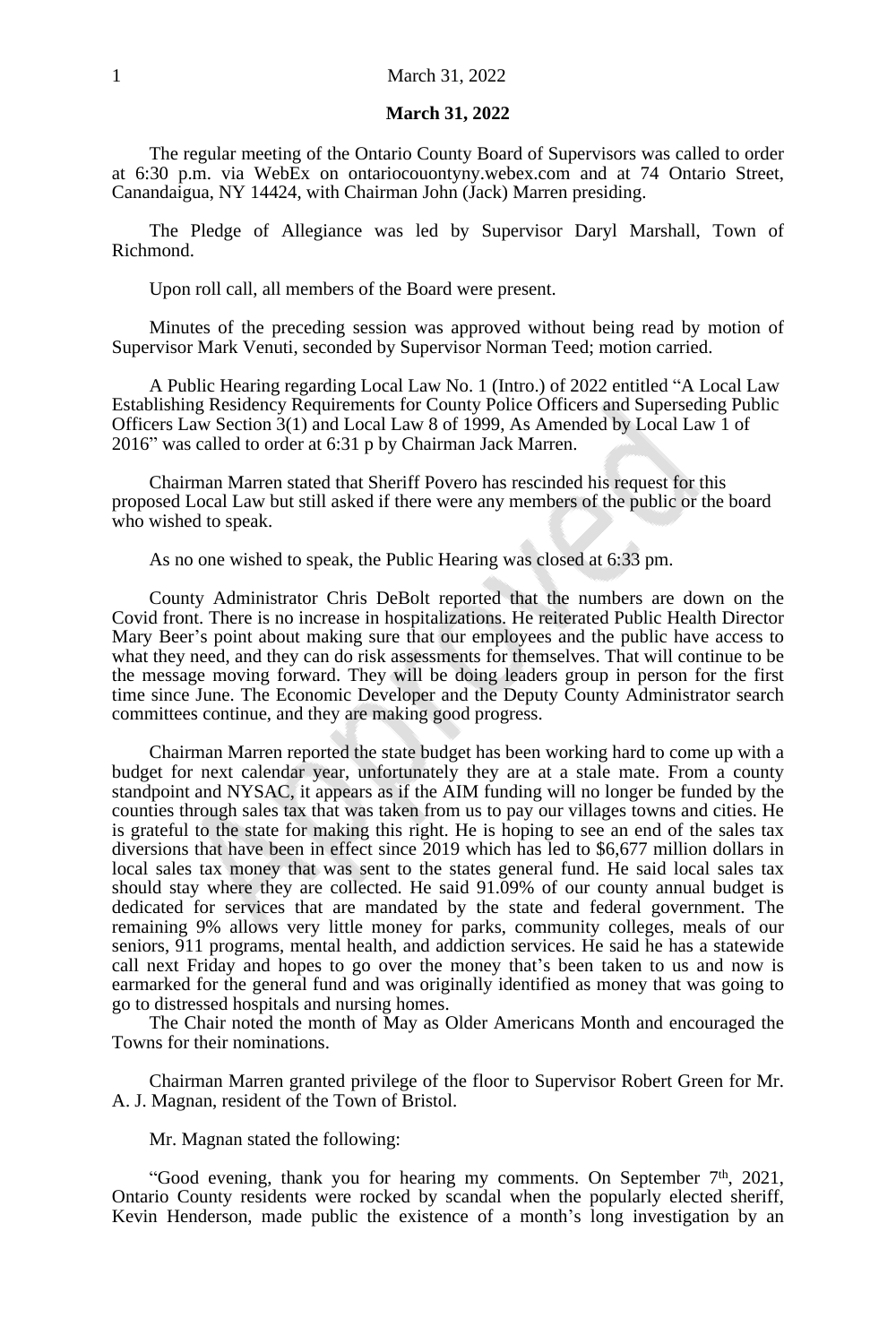outside lawyer hired by the county government into internal Sheriff's Office HR and administrative matters. In his announcement, Sheriff Henderson noted that Chairman Marren asked him, "under the threat of retaliation" to resign his elected office within the week. In the days following this surprise, we learned through one-sided press reports that there had indeed been a months-log, secret county investigation led by an outside attorney paid by county taxpayers into complaints made by many individuals. Yet, throughout county leaders did not make public the information in this report which would allow residents to independently evaluate the merits of these accusations. While our county government characterized Sheriff Henderson's tenure as one of poor leadership, lack of Integrity and low employee morale, the Sheriff remained out of the public spotlight asking only for an in dependent, transparent investigation. On September 9th, after a more than two-hour executive session, in which some of you may have heard for the very first time about the allegations, the secret investigation and the Chairman's demands, this board empaneled the 209 Committee: with a dissenting vote by Supervisor Guard. Sadly, in the days and weeks following, numerous additional statements were made by both county and police union officials to local media outlets disparaging Sheriff Henderson and accusing this 38-year OCSO veteran of running a toxic workplace characterized by sexual harassment and low morale. Ultimately, in the interests of his and his family's health, he resigned. Subsequently, Sheriff Henderson has kept his own counsel about the reprehensible way in which his career was ended. Most of you will recall that I appeared before this Board last October  $7<sup>th</sup>$ , when I and others urged this board to fully transparent in its investigation into the allegations of misconduct by Sheriff Kevin Henderson. Public confidence in our elected leaders and public safety officials demands no less and so too does Ontario County's own core values and behaviors including open and ethical government, be accountable, respect the needs and valuable contributions of citizens, educate and inform the public, maintain a safe and respectful work environment, and provide unbiased data an analysis to decision makers. In January, Vice Chairman Campbell publicly noted that the committee found evidence of "behavior and actions by former, current and senior upper-level officials in the sheriff's department that violate(d) county policies and did not reflect the values and beliefs of the county". This has been just about the only public statement of finding by the 209 Committee until tonight. Now, after seven months of work, thirteen publicized meeting s and more than 1,350 minutes of executive session discussions, I, and other concerned county residents, expect to hear exactly the facts underlying the shocking, and some say unbelievable, allegations made against former Sheriff Henderson. We deserve the full, unvarnished truth on what the Committee heard and what it learned. In his statement last week, Vice Chairman Campbell noted that after delivering public comments, the Committee intends to further discuss its report in greater detail with all of you in an executive session, perhaps again hiding from the public view the facts of what happened, who was actually involved, why it went on, and how it will be prevented from happening again. Asl citizens concerned about this scandal and promised transparency by this very board, we also deserve to hear the actual findings of fact that underlie the committee's work and for the basis for its recommendations. We deserve answers to questions such as: Did sheriff Henderson sexually harass any member of the Sheriff's Office as publicly alleged? Which current and senior upper-level officials violated county policies and what action has the county taken to hold these officials accountable? What exactly made the Sheriff's Office a hostile workplace and how many employees agreed that their work environment was indeed hostile? What behaviors by Sheriff Office officials were found to not reflect the values and beliefs of the county? Did Chairman Marren, Administrator DeBolt or any other elected or appointed official of county government intimidate, coerce or threaten Sheriff Henderson over the results of the initial investigation? Were there any violations of Federal EEOC and or New York State Human Rights Laws with regard to harassment, intimidation, or retaliation? If so, who committed those violations and what actions has the county taken to hold these officials accountable? Was the departure of 17 Sheriff deputies during Sheriff Henderson's 3-year tenure solely attributable to the alleged hostile work environment or were they perhaps related to other factors such as low pay, working under and expired and frozen union contracts, mandatory overtime, residency requirements, pandemic work conditions, perceived inequities with other county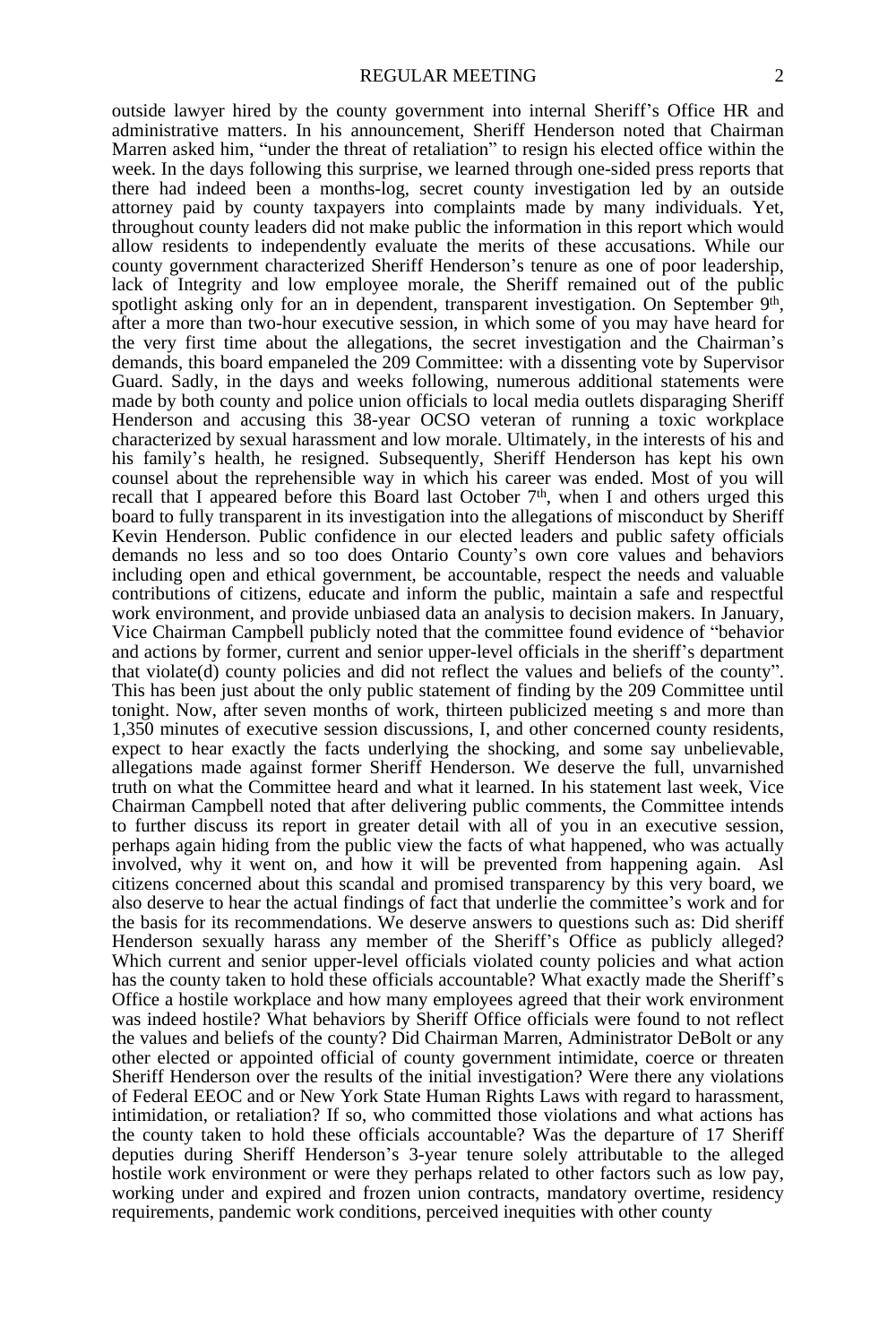employees or other factors? What role did the county's 2020 early retirement program for high-seniority personnel play in exacerbating the significant manning shortfall among Road Patrol and Jail Corrections deputies and was this related to the reported toxic workplace environment? Did Sheriff Henderson agree with the county government's plan to reduce its workforce in this manner? What influence did the Sheriff's command staff have in developing the Office's work environment?"

Chairman Marren thanked Mr. Magnan for his three plus minutes and said he and his colleagues would certainly take all of his comments under consideration.

Mr. Magnan submitted his full written statement for the minutes; the remainder of the statement was as follows:

"What role did the same staff play in advising Sheriff Henderson's leadership? How much money has the county spent investigating the OCSO and from where did those financial resources come from? Will the taxpayer funded "outside counsel's report" provided to county leaders in summer 2020 be released to the public? When? If it will not be released, why not? At the October 7<sup>th</sup> meeting, then Vice Chair Singer promised us transparency. Shortly I, and others here tonight, will listen closely to Vice Chairman Campbell's report and we expect to have our questions and concerns addressed. No one here wants to work under hostile, intimidating or coercive working conditions and certainly, no employee of Ontario County and its Sheriff's Office should feel unsupported by their appointed and elected leaders. Neither should the residents of Ontario County."

A copy of the following communications are on file with the Clerk of the Board:

Copies received of minutes of meetings held as follows:

- Health and Human Services Committee held on February 28, 2022
- Planning and Environmental Quality Committee held on February 28, 2022
- Public Works Committee held on February 28, 2022
- Public Safety Committee held on March 2, 2022
- Governmental Operations and Insurance Committee held on March 2, 2022
- Ways and Means Committee held on March 2, 2022
- 209 Investigation Committee held on March 10, 2022

Notice of a Public Hearing scheduled for March 28, 2022 regarding the City of Geneva Industrial Development Agency and Trinity Church Inn LLC: Proposed Project and Financial Assistance received from City of Geneva Industrial Development Agency.

Notice of Public Hearing scheduled for April 12, 2022 regarding proposed Local Law No. 2 of 2022 entitled "Approving with Conditions the Rezoning of Two Parcels of Land to PUD Planned Unit Development and Amending the Official Zoning Map of the Town of Geneva Accordance with Such Approval" received from the Town of Geneva.

Notice of Public Hearing scheduled for April 12, 2022 regarding proposed Local Law No. 2 of 2022 entitled "Amending Chapter 165 (Zoning) of the Code of the Town of Geneva" received from the Town of Geneva.

The February 2022 Report for Happy Tails, Ontario County Humane Society received from Director William Martin.

Ontario County Development 2021 Annual Report received from Suzanne Vary, Economic Development Specialist, Ontario County Economic Development.

Notice of receipt of letter regarding Matter 21-02182 in the Matter of the Commission's Broadband Study and Mapping Pursuant to the Broadband Connectivity Act received from Michelle L. Phillips, Secretary, NYS Dept. of Public Service.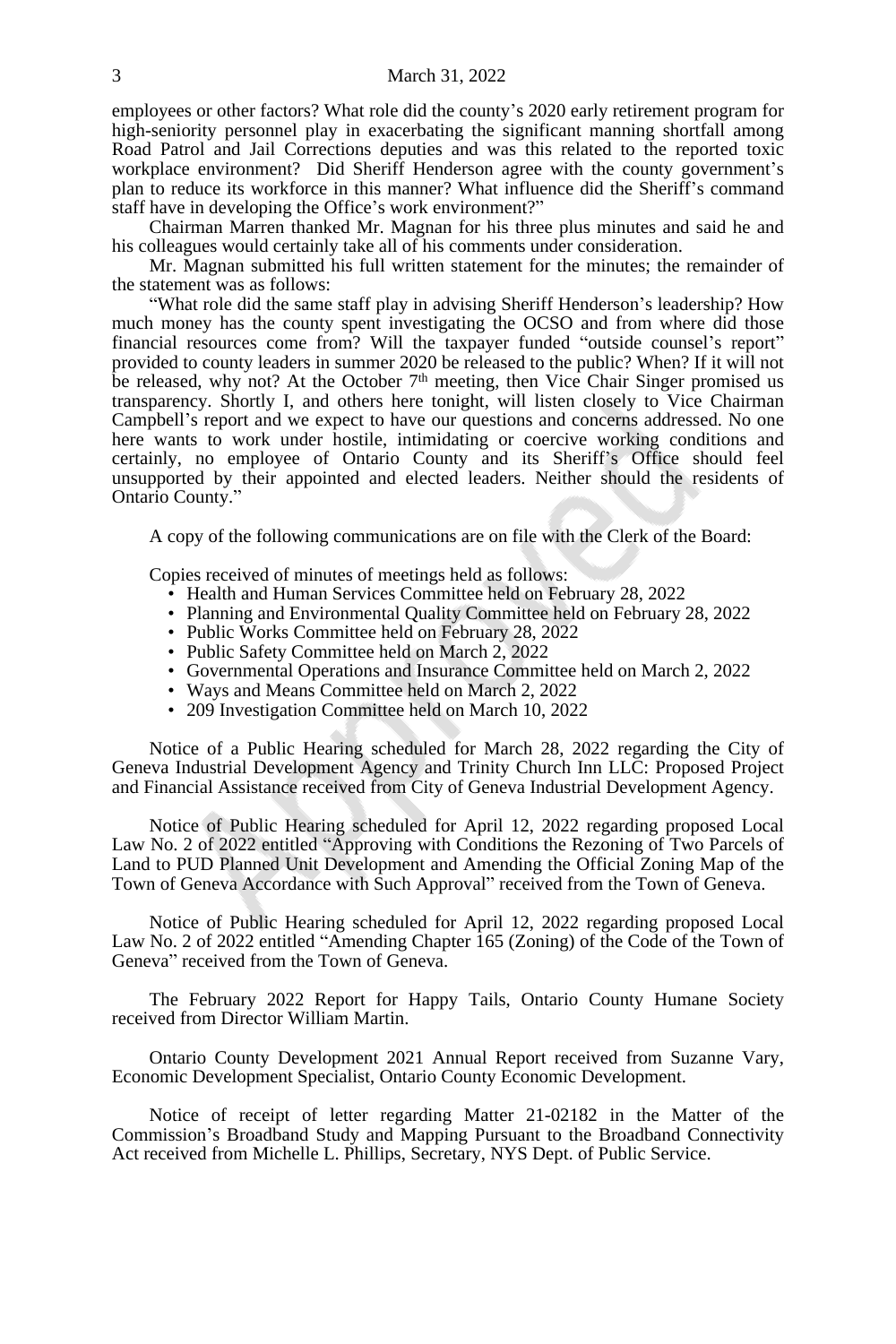Notice of Grant Award for the 2022 federal fiscal year Nutrition Services Incentive Program (NSIP)received from Karen Jackuback, Deputy Director, Division of Finance and Administration, NYS Office for the Aging.

Resolution No. 2022-03-IC entitled" Opposing Any Decrease to the Farm Labor Overtime Threshold" received from Inter-County Association of Western New York.

Resolution No. 2022-04-IC entitled" In Opposition to Senate Bill S7855 as it Relates to the Membership of the Board of Directors of the Western Regional Off-Track Betting Corporation" received from Inter-County Association of Western New York.

Winter 2022 Legislative Guide from NYSAC News.

The 2021 ESL In the Community Report "Belong to Something Bigger" received from Faheem Masood, President & CEO, ESL Federal Credit Union.

NYSRPTL Correction of Errors, adopted 12-3-21 received from the Ontario County Treasurer.

Motion to Extend the Preliminary Injunction in re: Purdue Pharma L.P. vs Commonwealth of Massachusetts received from Davis Polk & Wardwell, LLP.

Emergency Contact Numbers for Frontier Communications received from Frontier.

Chairman Todd Campbell of the 209 Investigation Committee reported they have prepared their preliminary report, however, he would like the full board to provide their opinion to the report before they make it public. If there are no substantial changes, the report will be available this evening or tomorrow morning. Chairman Campbell thanked the committee members by name for their service. He expressed confidence in the Office of Sheriff, the existing current leadership within the Office of Sheriff has been very transparent and helpful as they moved through this process over the last six months since the committee was formed. They have made some changes and those will be detailed in the report. He gave a little history which is included in the report; this started in December 2020 with an anonymous complaint to the Ontario County hotline. He noted without reviewing the complete history, which is stated in the report that they hired outside counsel to help with some internal investigations which took over 5 months, interviewing over 70 current and former employees. The conclusion was that there were acts of inappropriate, behavior in the workplace by the Sheriff or with his knowledge and consent. Former Sheriff Henderson had had been provided multiple opportunities to be interviewed in connection with that independent investigation and chose not to participate. The Board of Supervisors then formed the 209 Investigation Committee or at least formed the county law section, 209 Investigation committee that was August 2021. Those on the committee were named in September of 2021 and began their meetings. There were other things that were going on, a special prosecutor investigated the Sheriff's Office, presented a report to the Sheriff and not to the Board. Since that time, there have been a lot of corrective actions taken to date; some within the Office of Sheriff, some within the county, and the resignation of the former Sheriff and Undersheriff. There also have been resignations of former corrections officers. There was the elimination of the Sheriff's Office sexual harassment committee and instituted a county wide policy regarding procedures and regarding sexual harassment. Following the resignation of Sheriff Henderson and before the appointment of Sheriff Povero, the acting administration took the initiative to disband that former committee and update the department's Manual of Instruction to indicate all Sheriff's Office employees are to follow the county's existing nondiscrimination and sexual harassment policy. He said that it is very important to him and the 209 Investigation committee they are acknowledging the decisive and positive action of the current administration for this action and other positive changes to ensure that all employees, regardless of the department are subject to the same county policies. They fully support the actions of the office in what they are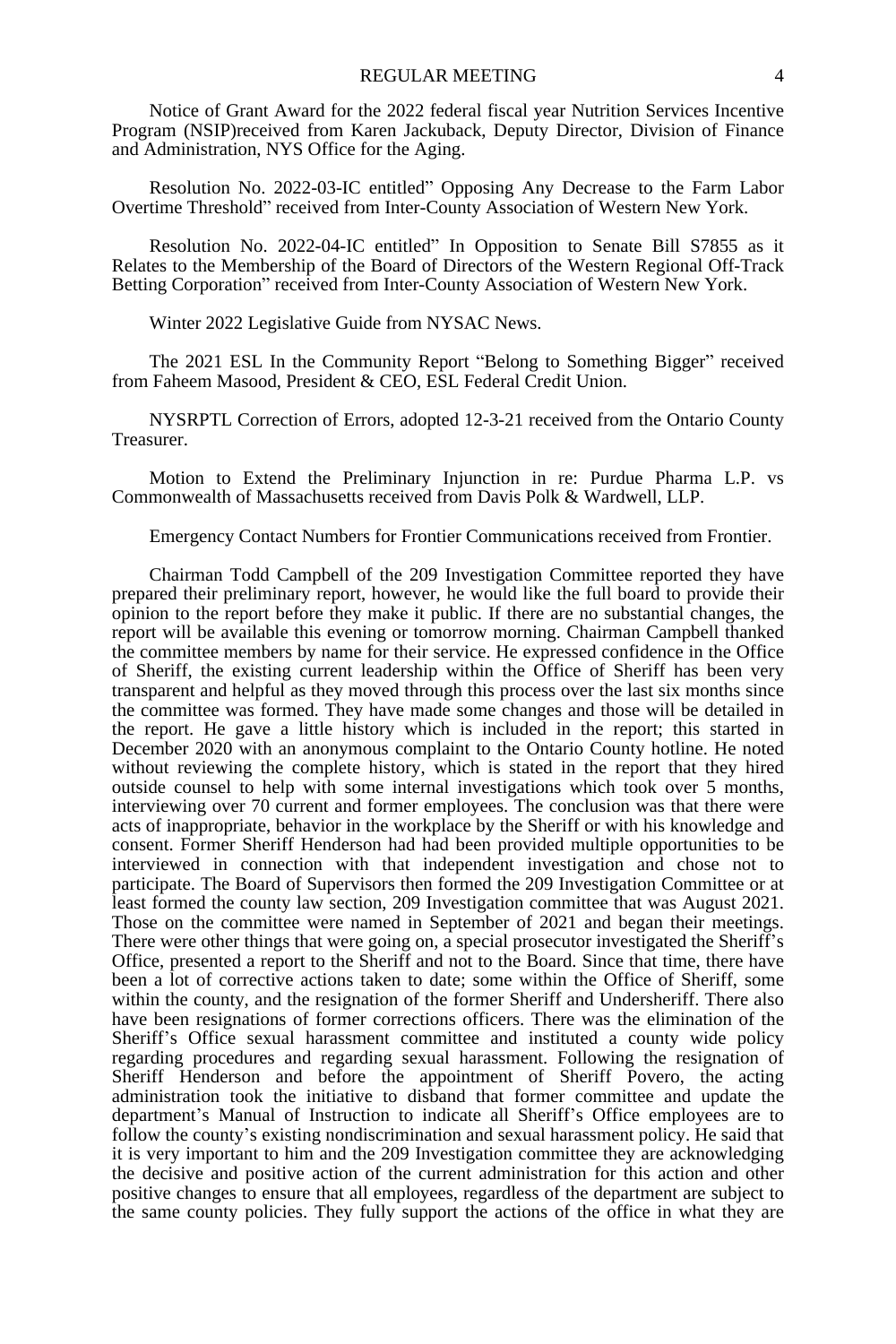doing today. Moving forward, they created two compliance investigators that will be reporting through the Human Resources Department. They receive complaints all the time and the investigators are to handle all the investigations across the entire county in all departments. They will also be providing training education to employees and all departments, not only on policies, but on workplace issues. As they complete or finish their investigations, and they uncover things that might be solved with additional education or one-on-one training. The Sheriff's Office, in coordination with the 209 Investigation Committee has implemented change within their internal policies to direct all investigations are to be investigated and include the compliance investigators. There will be further investigations with those who came forward with the original investigator with the outside counsel. They focused on specific individual complaints and will go into executive session at the end of the meeting, primarily because it talks about names of individuals who could be identified which they would not do publicly.

Supervisor Green noted he was at the NYSAC conference and noted the issue of the 911 surcharge. It is a continuing battle with \$210 plus million dollars that NYS gets; roughly \$75 to \$90 million comes back to the counties to the 911 centers.

Supervisor Tamara Hicks offered the following resolution and moved for its adoption, seconded by Supervisor Daniel Marshall:

#### **RESOLUTION NO. 170-2022 RESOLUTION OF SYMPATHY – MS. JANICE ROBINSON**

WHEREAS, This Board of Supervisors was saddened to learn of the recent death of Ms. Janice Robinson, a former Supervisor representing the Town of Naples, from 1986 through 1987; and

WHEREAS, During her tenure on this Board, Ms. Robinson diligently served on the following standing committees Environmental Quality, Human Services, Health and Medical, and Insurance; now, therefore, be it

RESOLVED, That this Board of Supervisors, on behalf of its members both past and present, mourns the death of Ms. Janice Robinson and extends its sincere sympathy to her family; and further

RESOLVED, That this resolution be spread upon the minutes of this Board and a copy sent to the Robinson family.

Adopted.

Supervisor Dan Marshall remarked that Ms. Robinson was a delightful person to be around and cared very deeply for her community.

Supervisor Frederick Wille offered the following three resolutions as a block and moved for its adoption, seconded by Supervisor Tamara Hicks:

# **RESOLUTION NO. 171-2022 AUTHORIZING INTERMUNICIPAL COOPERATION AGREEMENT WITH SCHOOL DISTRICTS FOR PROVISION OF SCHOOL TAX BILL PREPARATION SERVICES**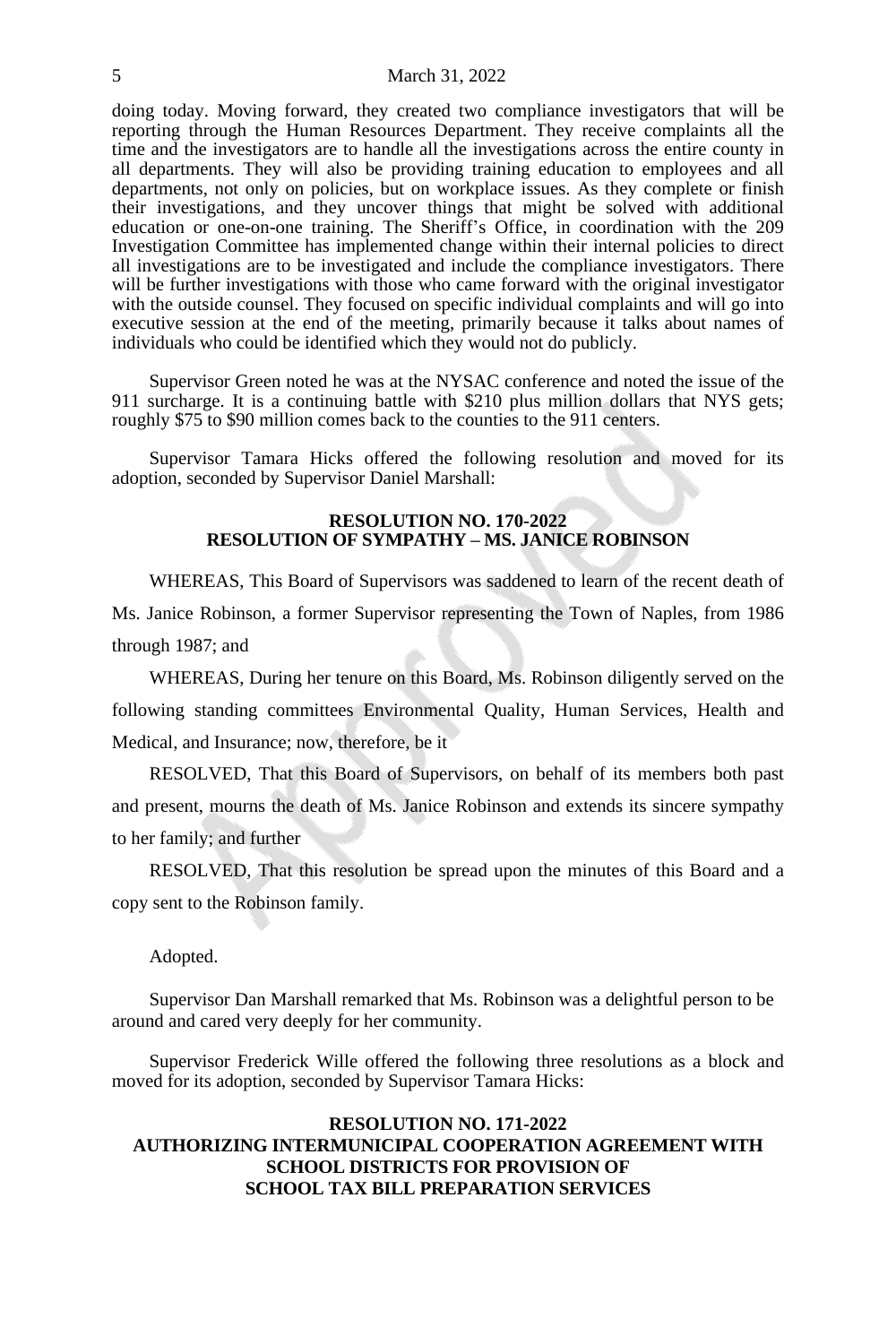WHEREAS, Certain school districts have requested the assistance of the Ontario County Real Property Tax Services Agency in connection with preparation of school tax bills; and

WHEREAS, The Real Property Tax Services Agency possesses the requisite equipment, personnel, and expertise to perform such services; and

WHEREAS, This Board of Supervisors has determined that it is in the best interest of the County of Ontario to provide such services; now, therefore, be it

RESOLVED, Upon review and approval of the County Attorney as to form the County of Ontario Board of Supervisors hereby, authorizes intermunicipal cooperation agreements with the school districts listed below for performance of school tax preparation services:

| <b>Bloomfield Central School District</b> | Naples Central School District           |  |
|-------------------------------------------|------------------------------------------|--|
|                                           | Phelps-Clifton Springs Central School    |  |
| Canandaigua City School District          | <b>District</b>                          |  |
| Geneva City School District               | <b>Pittsford Central School District</b> |  |
| Honeove Central School District           | Red Jacket Central School District       |  |
| Honeoye Falls-Lima Central School         | Victor Central School District           |  |
| District                                  |                                          |  |
| Livonia Central School District           | Wayland-Cohocton Central School District |  |
| Marcus Whitman Central School District    |                                          |  |
| $\cdots$                                  |                                          |  |

and further

RESOLVED, That said agreement shall be for a term of one year commencing April 1, 2022, and terminating March 31, 2023; and further

RESOLVED, That the County Administrator be, and hereby is, authorized and empowered to execute said agreements on behalf of the County of Ontario; and further

RESOLVED, That this resolution shall take effect immediately.

# **RESOLUTION NO. 172-2022 AUTHORIZATION TO PARTICIPATE IN DEFENSE OF REAL PROPERTY TAX ASSESSMENT CHALLENGES AGAINST THE 2021 FINAL ASSESSMENT ROLL**

WHEREAS, This Board of Supervisors by Resolution No. 285-2007 established a policy and program to share in the costs of defending legal challenges to real property tax assessments; and

WHEREAS, Pursuant to said program a number of municipalities have requested that the county share in the cost of defending certiorari proceedings filed against the 2021 Final Assessment Roll; and

WHEREAS, The Real Property Tax Director has reviewed the requests with representatives of the towns; and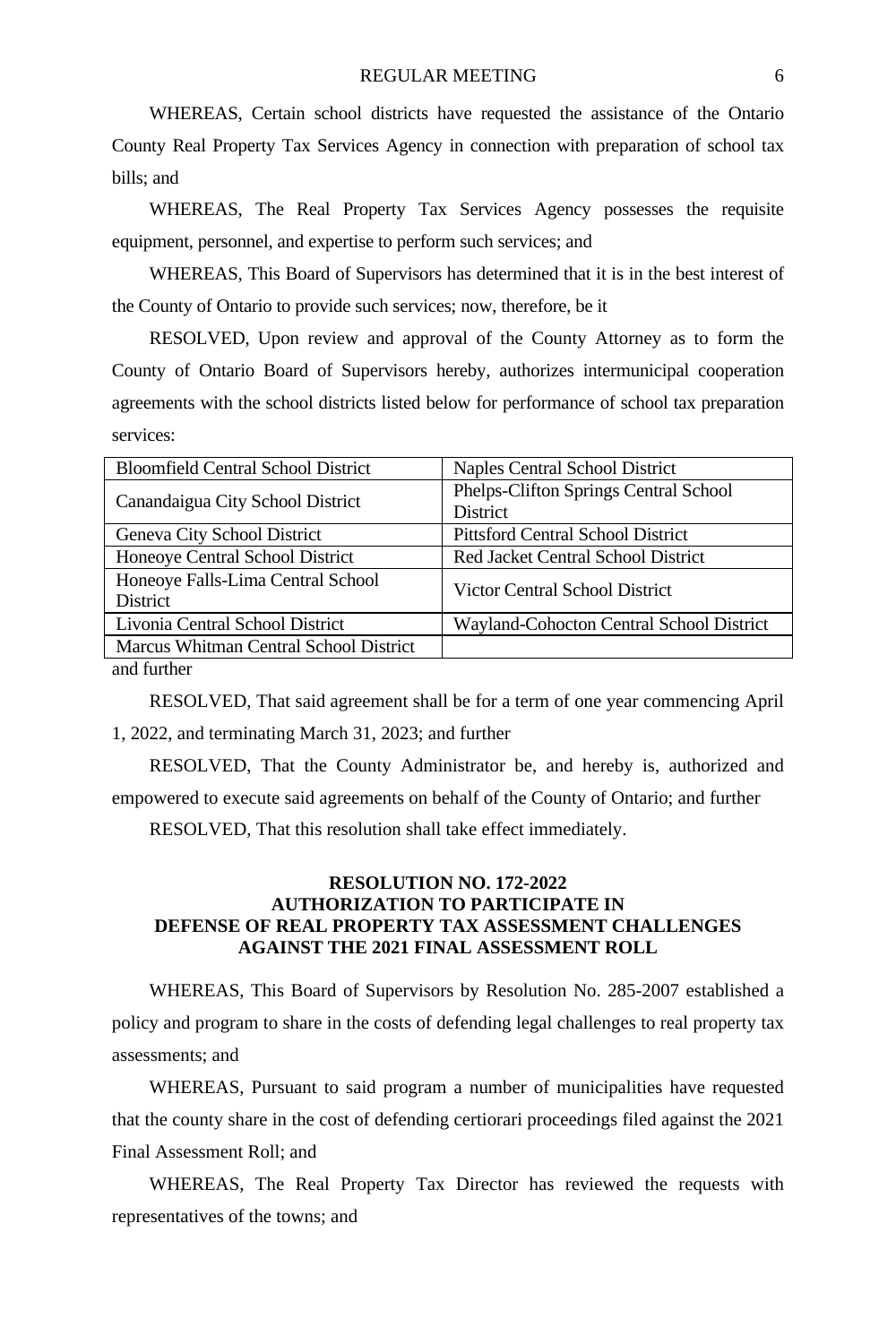WHEREAS, The assessments can be reasonably supported on acceptable technical grounds; and

WHEREAS, The Real Property Tax Services Director and County Attorney recommend that the county participate in the certiorari cases on the list filed herewith by joining the town or city and the school and paying 25% of defense costs going forward, including professional appraisal and legal fees, subject to total funding available and to be made available by this Board of Supervisors; and

WHEREAS, The Governmental Operations and Insurance Committee and the Ways and Means Committee agree with these recommendations; now, therefore, be it

RESOLVED, That Ontario County agrees to share the defense costs in the certiorari cases listed below; and further

| #<br>Parcel | Assmt<br>Year | <b>SWIS</b> | School     | Filing<br>Index | Tax Map<br>Number | Property<br>Class |
|-------------|---------------|-------------|------------|-----------------|-------------------|-------------------|
|             | 2021          | 320200      | <b>SCC</b> | 129942          | 84.18-1-6.111     | 452               |
|             |               |             |            |                 | 84.18-1-6.11/A    | 426               |
|             | 2021          | 323000      | <b>SGC</b> | 130007          | 104.18-1-41.000   | 456               |

RESOLVED, The County Attorney is authorized to join with the appropriate town and school to defend the cases, and payment of 25% of defense costs, including professional appraisal and legal fees is hereby authorized, subject to total funding available and to be made available by this Board of Supervisors; and further

RESOLVED, That the Department of Finance is authorized to make the necessary accounting and budget entries to effect the intent of this resolution; and further

RESOLVED, That the County Administrator is authorized to sign Intermunicipal Agreements to confirm the commitment of financial support, specify legal representation and payment arrangements; and further

RESOLVED, That certified copies of this resolution be sent to the Town Supervisors of the Town of Geneva and the City of Canandaigua.

#### **RESOLUTION NO. 173-2022 EXTENSION OF LOCAL GOVERNMENT RECORDS MANAGEMENT IMPROVEMENT FUND GRANT DEADLINE**

WHEREAS, The New York State Education Department has awarded Ontario County \$148,559 from the Local Government Records Management Improvement Fund (LGRMIF) (NYS Contract #0580-22-8772, CFDA# N/A; MUNIS Number G21017) for the purchase of licenses of OnBase and the digitization of four County's records series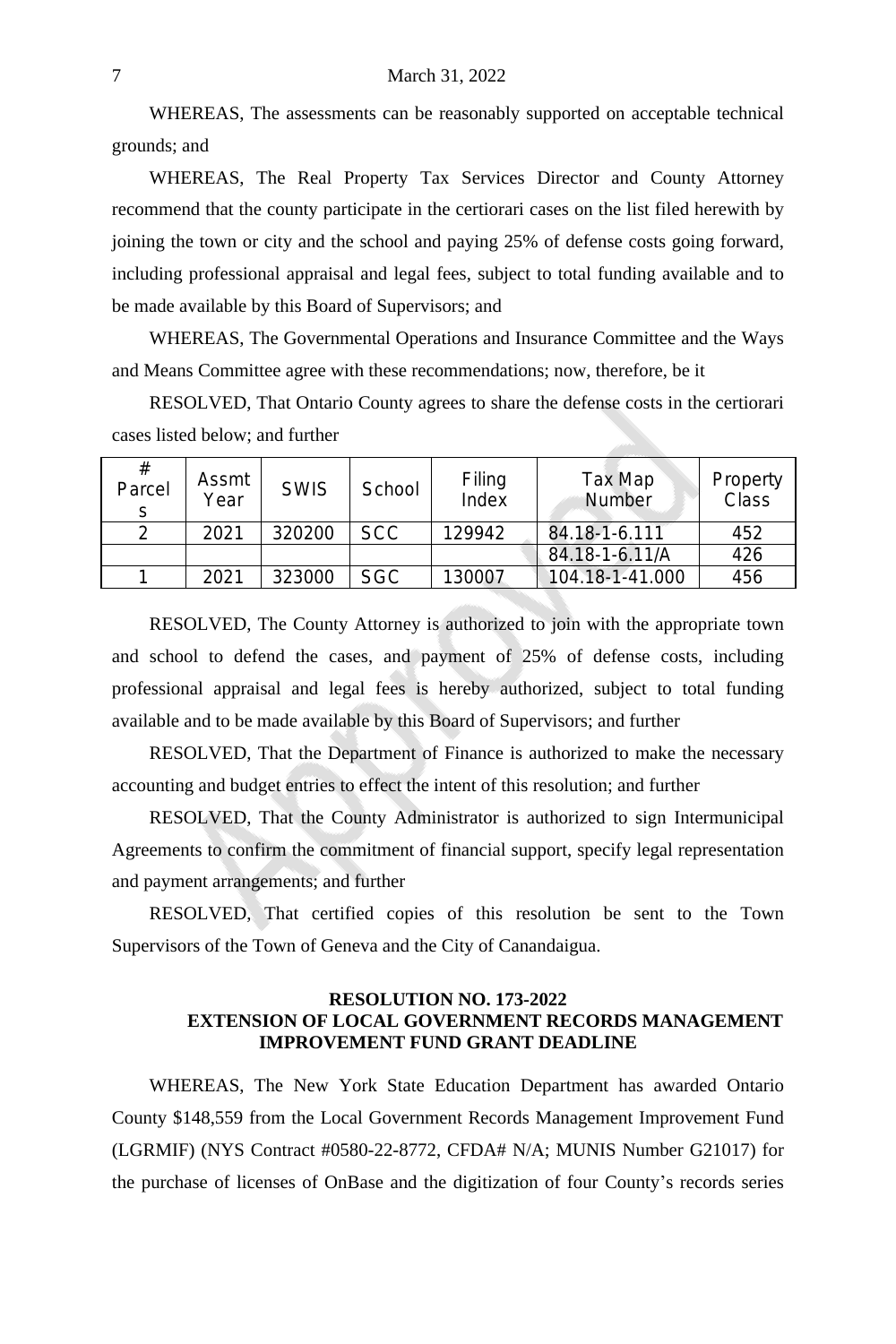and to participate with the Town of South Bristol as a shared service project in their Code Enforcement Department (referenced in Resolution 367-2021); and

WHEREAS, The New York State Education Department has extended the funding period deadline from June 30, 2022 to December 31, 2022; and

WHEREAS, The funding period of the project is July 1, 2021 and now extended to December 31, 2022; now, therefore, be it

RESOLVED, That the County will continue with the project and fulfill the necessary steps to complete it within the new time frame; and further

RESOLVED, That the Ontario County Department of Finance is authorized to make all necessary budgetary and accounting entries to affect the intent of this resolution.

The foregoing block of three resolutions was adopted.

Supervisor Daniel Marshall offered the following sixteen resolutions as a block and moved for its adoption, seconded by Supervisor Norman Teed:

# **RESOLUTION NO. 174-2022 AUTHORIZATION TO ACCEPT FUNDS FROM NYSDOH CONTRACT # C36946GG**

WHEREAS, Ontario County Public Health has been awarded \$312,438.80 from The New York State Department of Health under the new COVID-19 Vaccine Response contract # C36946GG. These funds are being awarded to increase COVID-19 vaccine administration equity and to implement vaccine confidence strategies for COVID-19 and routine vaccinations; and

WHEREAS, The funds awarded under this contract may be used for COVID-19 vaccine implementation expenses retroactive to January 1, 2021 and is available through June 30, 2024; and

WHEREAS, The Public Health Director and the Health and Human Services Committee has reviewed this resolution at its March 21, 2022 meeting, and recommend acceptance of this grant contract; and

WHEREAS, The Ways and Means Committee has reviewed this resolution at its March 23<sup>rd</sup>, 2022 meeting, and recommends acceptance of this grant contract; now, therefore, be it

RESOLVED, That upon review and approval of the County Attorney as to form, the Board of Supervisors, hereby approves the grant contract with The New York State Department of Health, Empire State Plaza, Corning Tower, Albany, NY 12237 for the period of January 1, 2021 through June 30, 2024; and further

RESOLVED, That if a no cost time extension of up to six (6) month is necessary,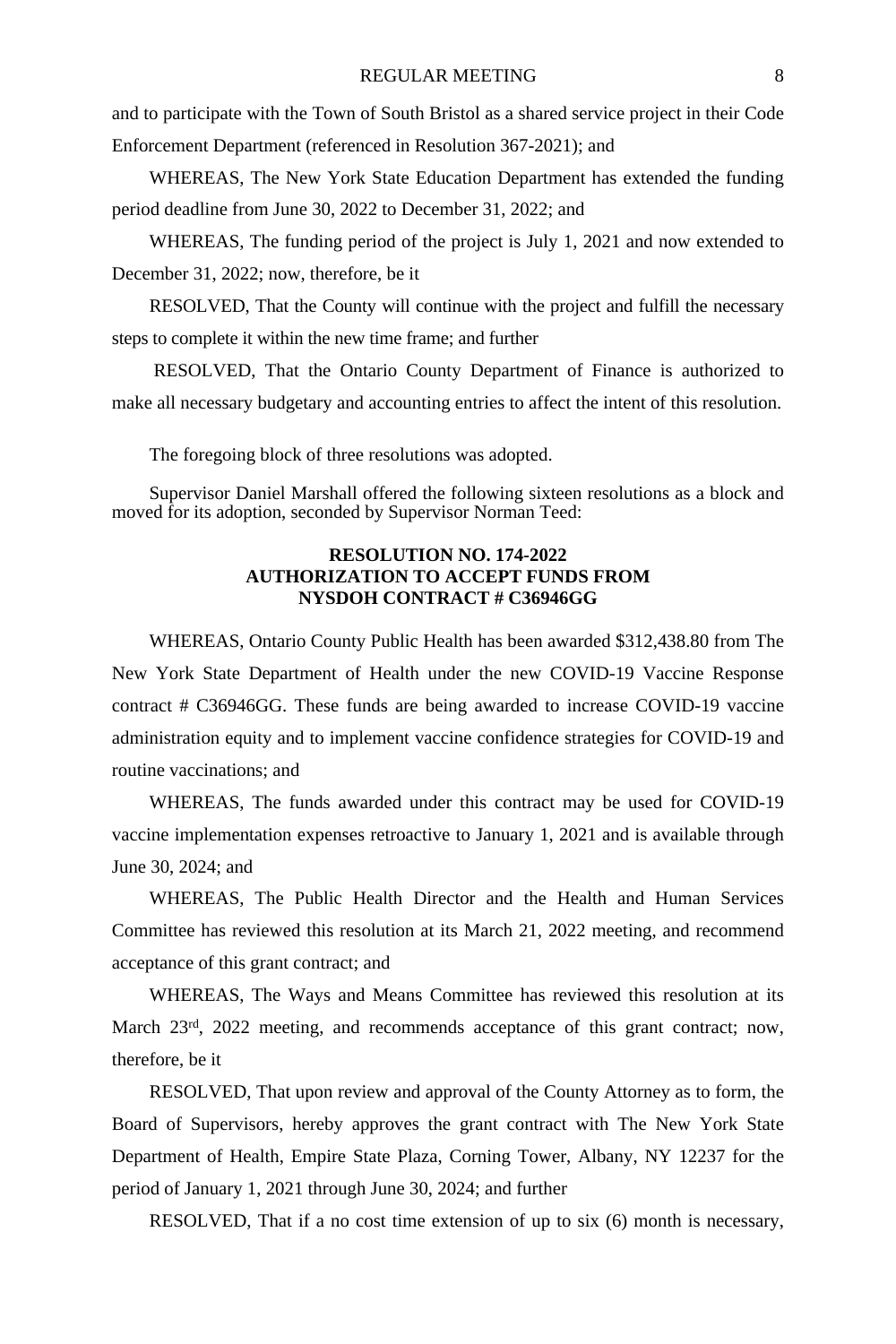the Board of Supervisors hereby approves such extension subject to review and approval by the appropriate Standing Committee; and further

RESOLVED, That the County Administrator be, and hereby is, authorized and empowered to execute this contract with The New York State Department of Health, and all other documents necessary to effectuate the purposes of this resolution; and further

RESOLVED, That the Ontario County Finance Department is authorized and empowered to make all necessary budgetary and accounting entries to affect the intent of this resolution; and further

RESOLVED, That certified copies of this resolution be sent to Ontario County Public Health Office.

# **RESOLUTION NO. 175-2022 AUTHORIZATION OF SLIDING FEE SCHEDULES FOR 2022 DEPARTMENT OF PUBLIC HEALTH**

WHEREAS, The Department of Public Health establishes sliding fee schedules annually based on current year federal poverty guidelines for services provided, such as the administration of immunizations and lead testing; and

WHEREAS, The Department utilizes these schedules to determine whether a client is eligible for sliding fee payments; and

WHEREAS, The fee cannot exceed the maximum amount established by the NYSDOH; and

WHEREAS, The Director of Public Health and the Health and Human Services Committee have reviewed and recommend the use of updated sliding fee schedules on file with the Department of Public Health for services provided by the Department; now, therefore, be it

RESOLVED, That the sliding fee schedules on file with the Department be utilized for the determination of appropriate charges to clients for services such as the administration of immunizations and lead testing effective April 1, 2022 and until such time as federal poverty guideline information is updated.

## **RESOLUTION NO. 176-2022 AUTHORIZATION FOR SERVICES UR THOMPSON HOSPITAL 2022-2024**

WHEREAS, Ontario County Public Health desires to contract professional services with U.R. Thompson Hospital for the provision of services for Public Health Department programs; and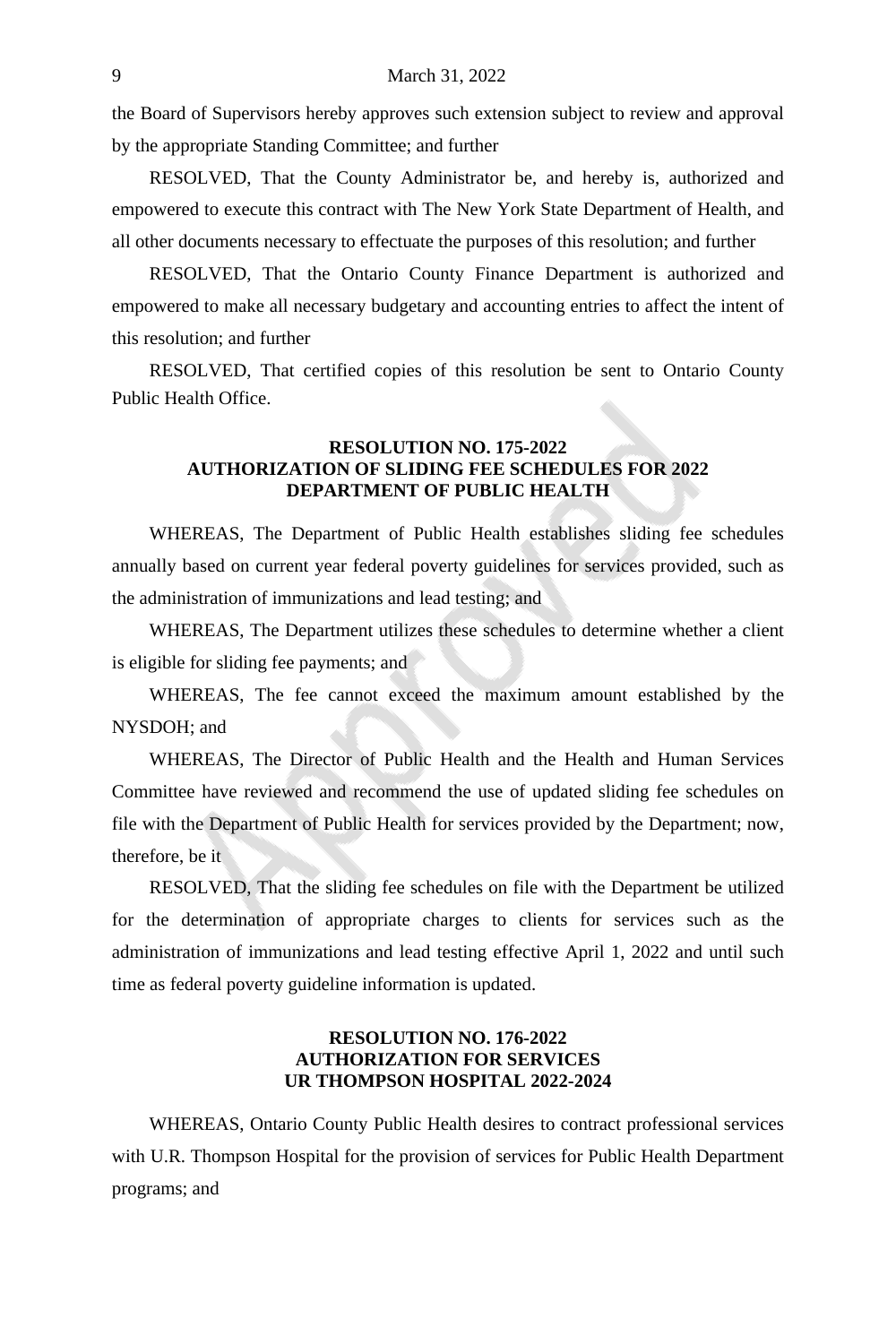WHEREAS, The following authorized provider will continue to provide services as follows:

| Contractor                                                            | <b>Professional Services</b>                                                                                                                                        | Time Period                                        |
|-----------------------------------------------------------------------|---------------------------------------------------------------------------------------------------------------------------------------------------------------------|----------------------------------------------------|
| U.R. Thompson Hospital<br>350 Parrish Street<br>Canandaigua, NY 14424 | Lead, Rabies and Tuberculosis<br>Related Medical Services, X-Ray and<br>Lab Services, Provision of<br>Prescription Drugs and Pharmacy<br><b>Dispensing Services</b> | January 1, 2022<br>through<br>December 31,<br>2024 |

and

WHEREAS, Funds have been budgeted for said contracts; and

WHEREAS, The provider will be paid as specified in "Schedule A" of the contract; and

WHEREAS, The Director of Public Health and the Health and Human Services Committee recommend this contract; now, therefore, be it

RESOLVED, That upon the review and approval of the County Attorney as to form, the Board of Supervisors hereby approves a contract with U.R. Thompson Hospital for a term of January 1, 2022, through December 31, 2024; and further

RESOLVED, That the County Administrator be, and is hereby, authorized and empowered to execute the Agreement with U.R. Thompson Hospital and all other documents necessary to effectuate the purposes of this resolution.

#### **RESOLUTION NO. 177-2022 AUTHORIZATION FOR PROFESSIONAL CONSULTANT CONTRACT MENTAL HEALTH ASSOCIATION OF ROCHESTER/MONROE COUNTY, INC.**

WHEREAS, Ontario County Mental Health desires to renew a consultant service contract with Mental Health Association of Rochester/Monroe County, Inc. for services aimed at supporting recovering adults with serious mental illnesses by focusing on the concepts of self-help and empowerment; and

WHEREAS, Sufficient funds exist within the 2022 budget for this contract, which will encompass the period of January 1, 2022 through December 31, 2022; and

WHEREAS, The Director of Community Mental Health Services, The Ontario County Community Services Board and The Health and Human Services Committee have reviewed this proposal and recommend its acceptance; now, therefore, be it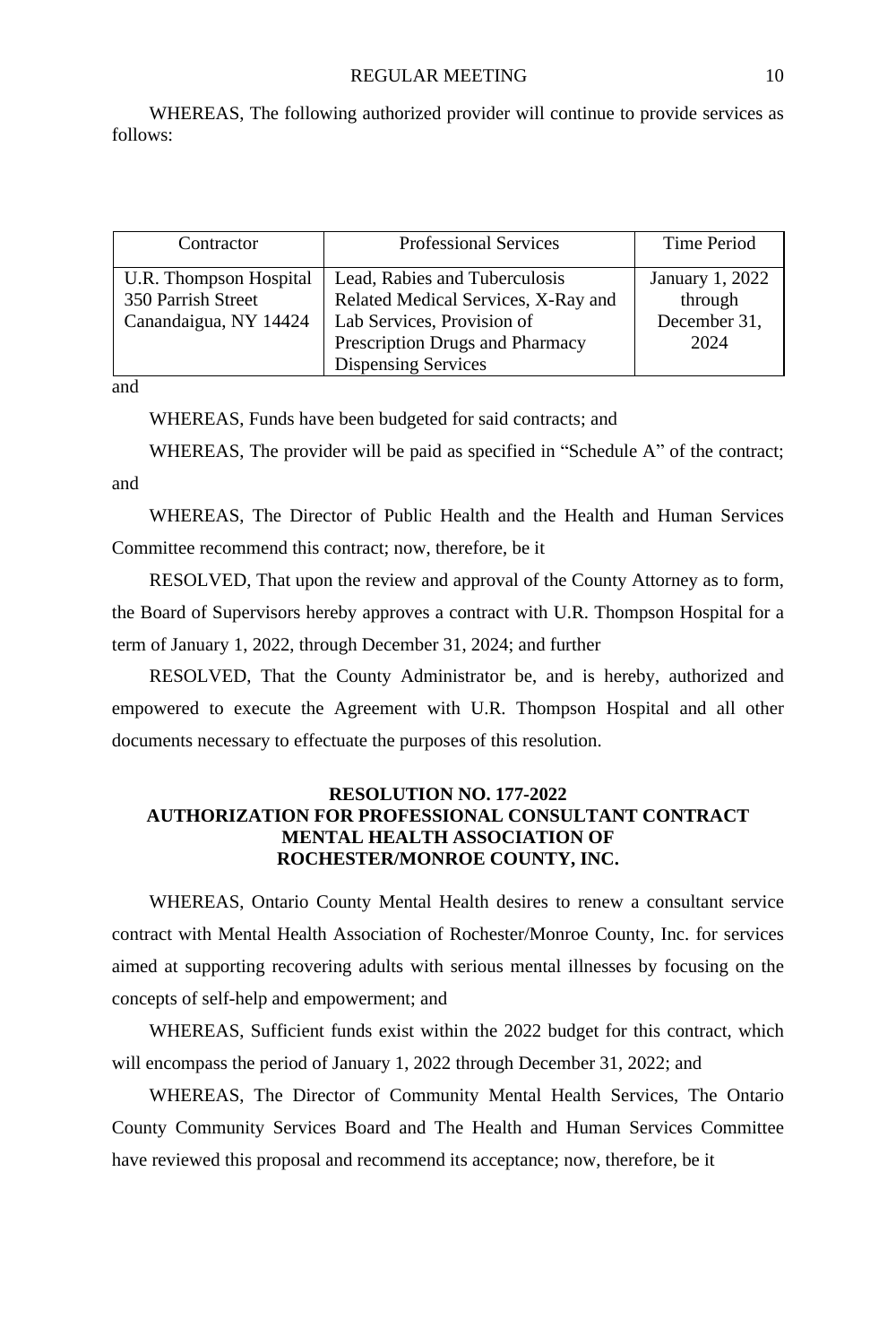RESOLVED, That upon review and approval by the County Attorney as to form, the Board of Supervisors hereby approves an agreement with Mental Health Association of the Rochester/Monroe County, Inc. at a cost of \$30,000; and further

RESOLVED, That the County Administrator is hereby authorized to execute the agreement and any other documents necessary to effectuate the purpose of this resolution on behalf of the Board of Supervisors; and further

RESOLVED, That the Department of Finance is authorized to make the necessary accounting and budget entries to effect the intent of this resolution.

# **RESOLUTION NO. 178-2022 AUTHORIZATION FOR CONTRACT ROCHESTER REGIONAL HEALTH FOR PSYCHIATRY SERVICES**

WHEREAS, Ontario County desires to renew a consultant service contract with Rochester Regional Health for psychiatry services; and

WHEREAS, Sufficient funds exist within the 2022 budget for this contract, which will encompass the period of January 1, 2022 through December 31, 2022; and

WHEREAS, The Director of Community Mental Health Services, The Ontario County Community Services Board and The Health and Human Services Committee have reviewed this proposal and recommend its acceptance; now, therefore, be it

RESOLVED, That upon review and approval by the County Attorney as to form, the Board of Supervisors hereby approves this agreement with Rochester Regional Health at a cost of \$126,000; and further

RESOLVED, That the County Administrator is hereby authorized to execute said agreement and execute any other documents necessary to effectuate the purpose of this resolution on behalf of the Ontario County Board of Supervisors; and further

RESOLVED, That the Department of Finance is authorized to make the necessary accounting and budget entries to effect the intent of this resolution.

# **RESOLUTION NO. 179-2022 ACCEPTANCE OF STATE AID FUNDING FOR WORKFORCE GRANT ONTARIO COUNTY MENTAL HEALTH**

WHEREAS, New York State Office of Mental Health (OMH) has offered funding in the amount of \$38,000 specifically to aid in recruiting, retention and training qualified staff in OMH licensed clinics; and

WHEREAS, Ontario County Mental Health would benefit from the acceptance of these funds; and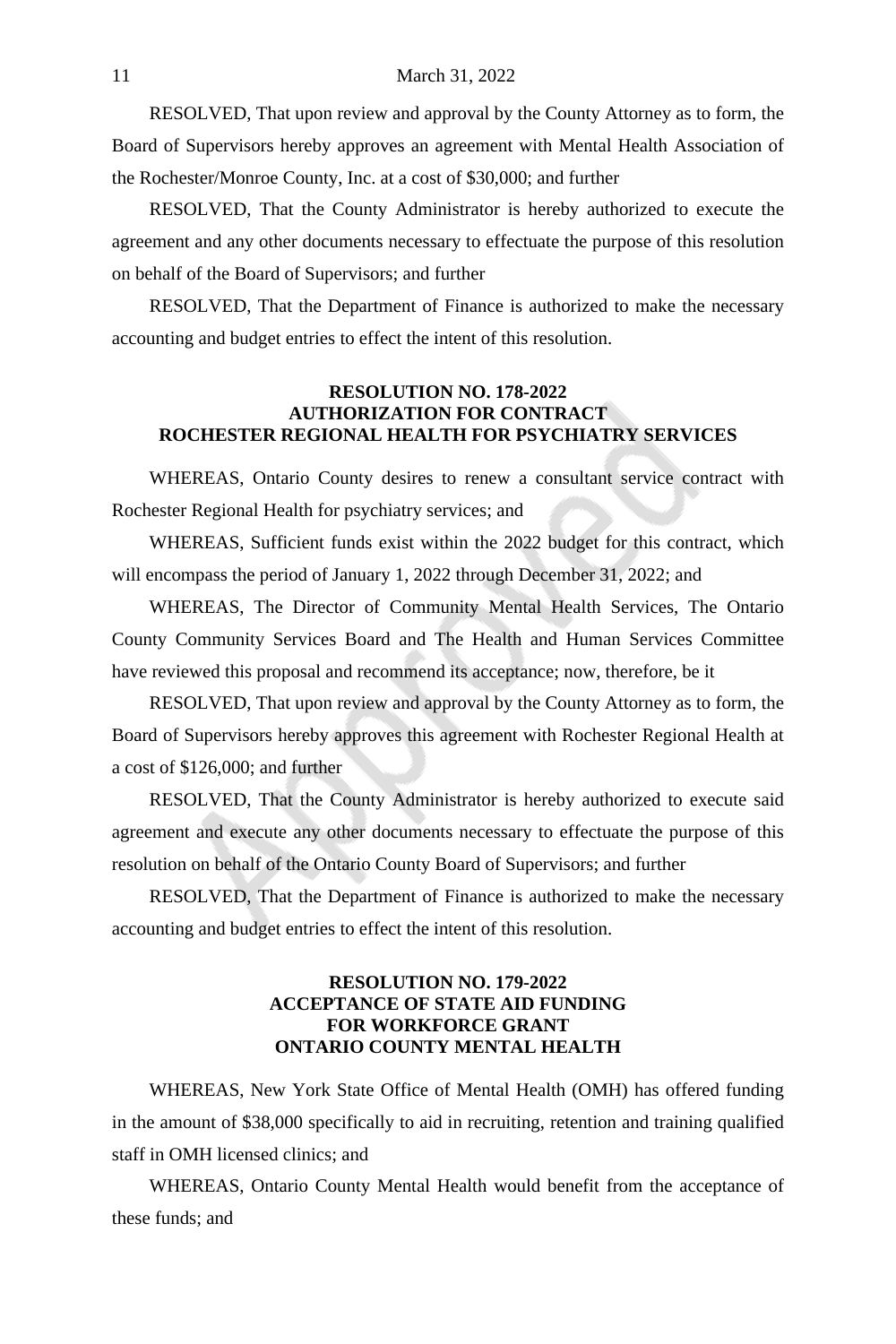WHEREAS, The Director of Community Mental Health Services, the Health and Human Services Committee, and the Ways and Means Committee recommend the acceptance of these funds; now, therefore, be it

RESOLVED, That the Department of Finance is authorized to make the necessary accounting and budget entries to effect the intent of this resolution.

## **RESOLUTION NO. 180-2022 AUTHORIZATION TO EXTEND THE CONTRACT WITH HABITAT FOR HUMANITY OF ONTARIO COUNTY NY**

WHEREAS, The County authorized a contract with Habit for Humanity of Ontario County pursuant to Resolution Number (Res. NO) 174-2021 and amended in Res. No. 488- 2021 for the period April 1, 2021 – March 31, 2022 to purchase, install or repair ancillary equipment including handicapped accessible ramps which would help keep older adults in Ontario County safe and independent in their own homes; and

WHEREAS, The Office for the Aging has allocated funds from the American Rescue Plan grant to cover the cost of the services; and

WHEREAS, The County and the Contractor desire to extend this contract to March 31, 2023 for no additional cost; and

WHEREAS, The total contract price will not to exceed \$43,800; and

WHEREAS, The Health and Human Services Committee has reviewed and recommends this resolution; now, therefore, be it

RESOLVED, That upon review and approval of the County Attorney as to form, this Board of Supervisors does hereby authorize this contract extension with Habit for Humanity of Ontario County for the period covering April 1, 2021 to March 31, 2023; and further

RESOLVED, That the Board of Supervisors does hereby direct and authorize the County Administrator to sign said agreement on behalf of the County.

#### **RESOLUTION NO. 181-2022 AUTHORIZATION TO CONTRACT WITH GOGO TECHNOLOGIES FOR TRANSPORTATION SERVICES**

WHEREAS, The Ontario County Office for the Aging has funding from the New York State Office for the Aging to provide transportation to medical and other essential appointments for Ontario County residents age 60 or over who have no other means of transportation; and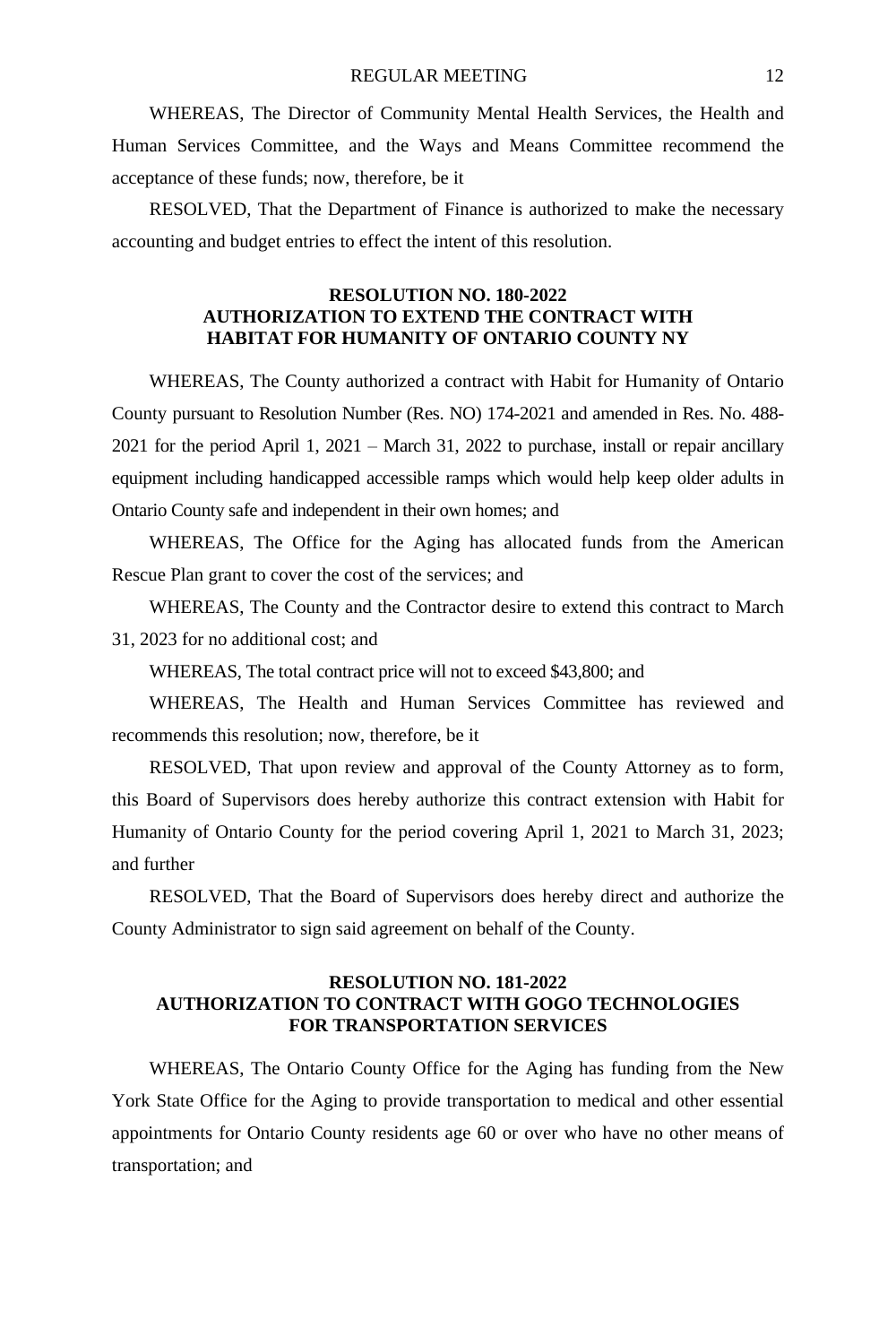#### 13 March 31, 2022

WHEREAS, The Office for the Aging has determined that the most efficient and convenient way to support the mobility of older adults is through a contract with GoGo Technologies aka GoGo Grandparent, 875 Vermont Street, Unit 203, San Francisco, CA 94107; and

WHEREAS, GoGo Grandparent will operate an automated senior rides hotline that allows the County's older residents to access and use Uber or Lyft with a phone call; and

WHEREAS, GoGo Technologies will be paid \$10 per month for each client the County approves for service plus the cost of the Uber/Lyft ride, a 15% tip for the driver, when allowed by the vendor and the Contractor's concierge fee of \$.27 per minute; and

WHEREAS, The funds for this service have been allocated in the Office for the Aging 2022 budget; and

WHEREAS, The Health and Human Services Committee has reviewed this request and recommends approval of this resolution; now, therefore, be it

RESOLVED, That upon review and approval of the County Attorney as to form, this Board of Supervisors does hereby authorize a contract with GoGo Technologies for the period of April 1, 2022 – March 31, 2023; and further

RESOLVED, That the County Administrator is authorized to sign said agreement on behalf of the County.

# **RESOLUTION NO. 182-2022 AUTHORIZATION TO CONTRACT WITH AIM INDEPENDENT LIVING**

WHEREAS, The New York State Office for the Aging (NYSOFA) has provided Area Agencies on Aging with the option to add consumer directed in-home services to their EISEP program, which is a service delivery model that allows consumers to hire and direct their own home care aides; and

WHEREAS, The Ontario County Office for the Aging has determined there is a need for this type of service delivery; and

WHEREAS, NYSOFA requires that the AAA develop a contract with a Fiscal Intermediary (FI) vendor for the provision of Consumer Directed Care; and

WHEREAS, The Office for the Aging desires to enter into an agreement with the Corning Council for Assistance & Information To The Disabled Inc. a.k.a Aim Independent Living Center with offices at 271 East First Street Corning, NY 14830 for its consumer directed financial management services; and

WHEREAS, AIM Independent Living Center will be reimbursed at the rate of \$21.90 per hour for program services; and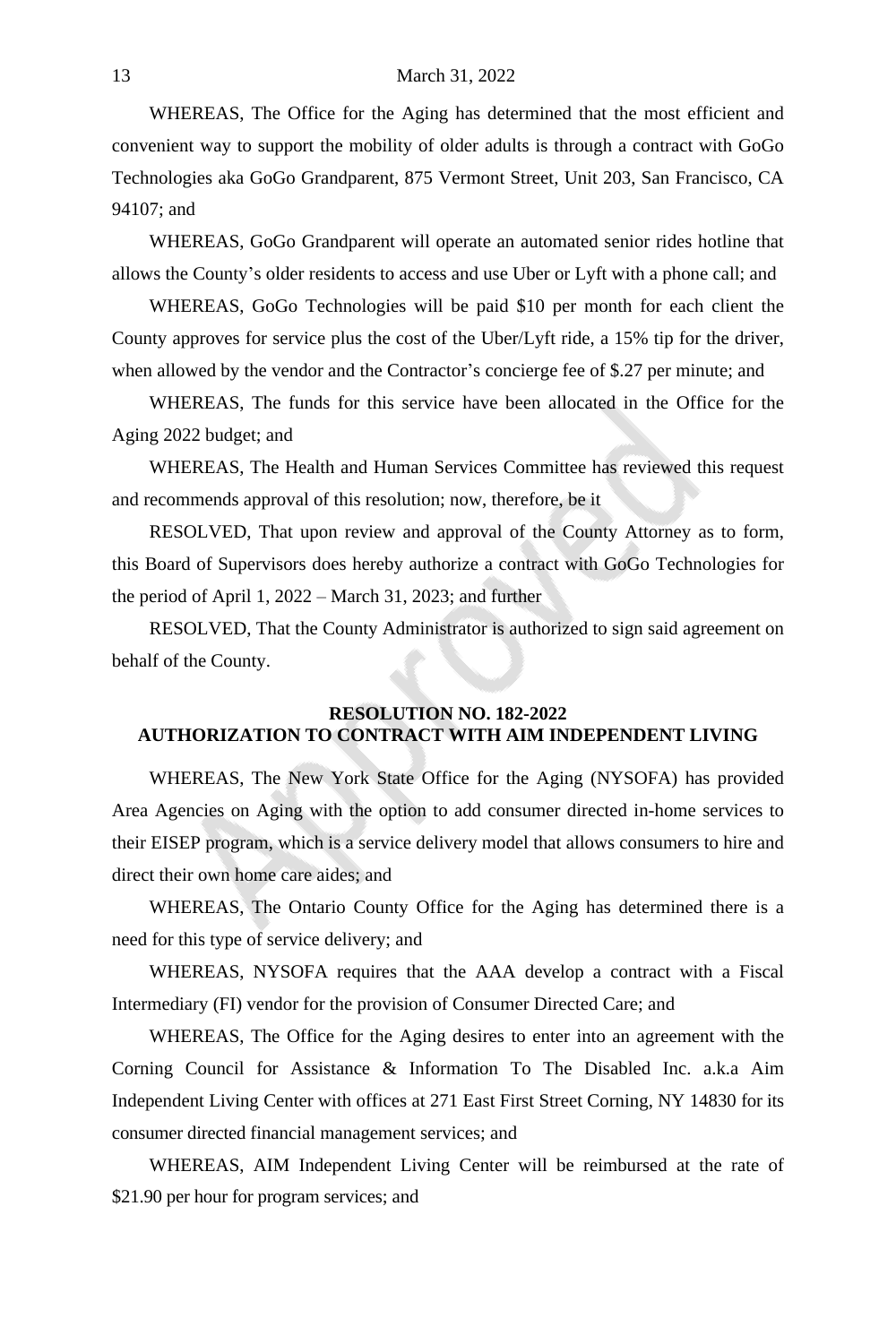WHEREAS, The Health and Human Services Committee has reviewed this request and recommends approval of this resolution; now, therefore, be it

RESOLVED, That upon review and approval of the County Attorney's Office as to form, this Board of Supervisors does hereby authorize a contract between the Office for the Aging and Corning Council For Assistance & Information To The Disabled Inc. a.k.a Aim Independent Living Center with offices at 271 East First Street Corning, NY 14830; and further

RESOLVED, That this Board of Supervisors does hereby authorize a contract for the period September 1, 2022 to March 31, 2023, with the aforementioned agency; and further

RESOLVED, That the County Administrator is hereby authorized and directed to sign said agreement.

# **RESOLUTION NO. 183-2022 AUTHORIZATION TO CONTRACT WITH UNITED CHURCH OF CHRIST OF HONEOYE**

WHEREAS, The County desires to enter into an agreement with the United Church of Christ of Honeoye, 8758 Main Street, P.O. Box 127, Honeoye, New York 14471 for the use of space to operate a congregate meal program for older adults; and

WHEREAS, The time frame for this agreement is April 1, 2022 to March 31, 2023 and the funds for this contract have been allocated in the Office for the Aging budget; and

WHEREAS, The Health and Human Services Committee has reviewed this request and has approved this resolution; now, therefore, be it

RESOLVED, That upon review and approval of the County Attorney as to form, this Board of Supervisors does hereby authorize a contract between the Office for the Aging and the United Church of Christ of Honeoye at a total cost of \$3,120; and further

RESOLVED, That the Board of Supervisors does hereby direct and authorize the County Administrator to sign said agreement on behalf of the County.

# **RESOLUTION NO. 184-2022 AUTHORIZATION TO CONTRACT WITH CROOKED TIMBER, LLC, DBA COMFORT KEEPERS**

WHEREAS, The County desires to enter into an agreement with the Crooked Timber, LLC, DBA Comfort Keepers, 1163 Pittsford-Victor Road, Suite 215, Pittsford, New York 14534 for Personal Care Level I (Housekeeper/Chore Services) to provide services for the EISEP, Title IIIE and Unmet Needs Programs; and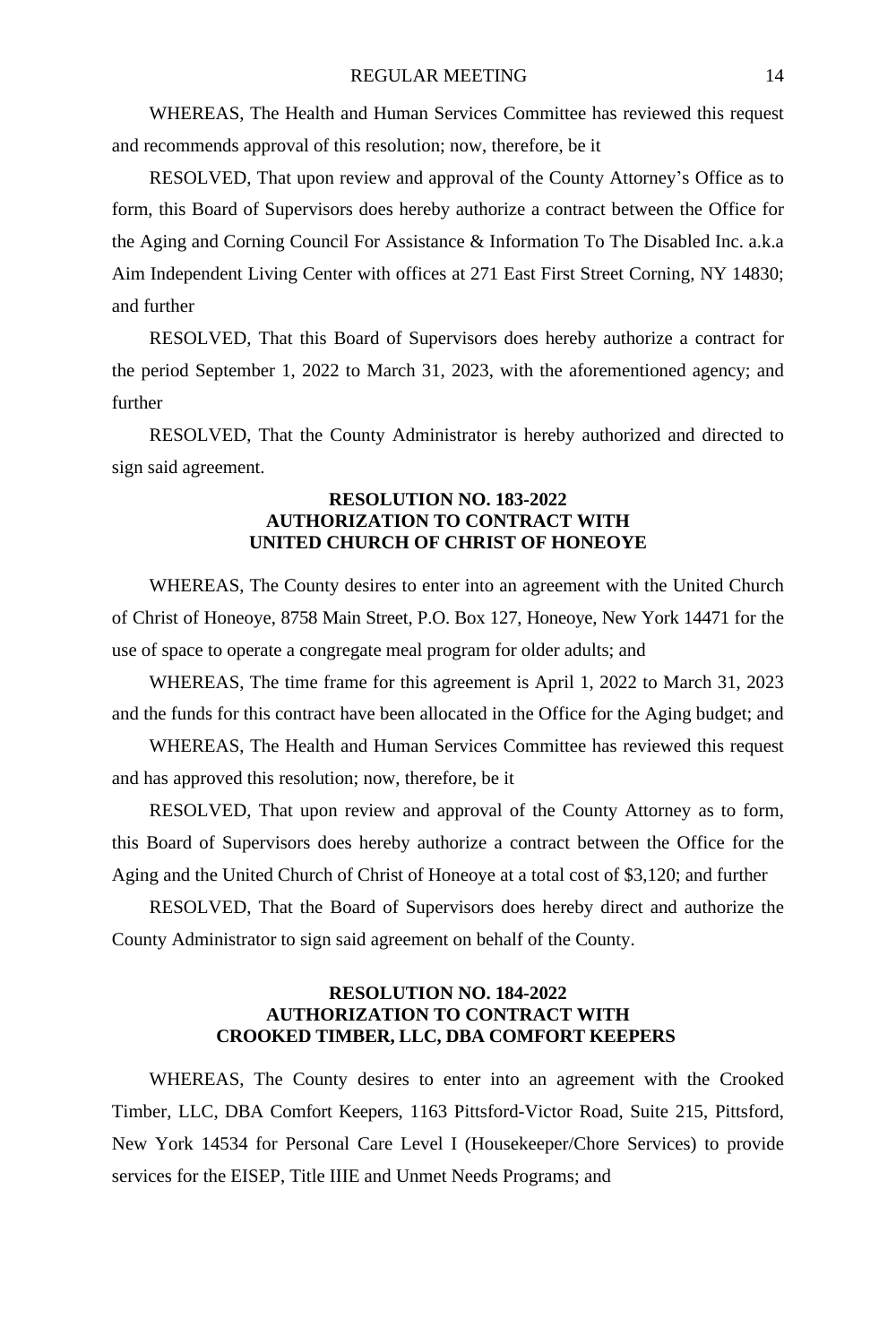WHEREAS, The purpose of the services is to assist older adults remain independent as long as possible by providing assistance with activities of daily living; and

WHEREAS, The County finds it necessary to contract with multiple providers to meet the needs of clients and Comfort Keepers is one of those providers; and

WHEREAS, The Health and Human Services Committee has reviewed this request and recommends approval of this resolution; now, therefore, be it

RESOLVED, That upon review and approval of the County Attorney as to form, this Board of Supervisors does hereby authorize a contract between the Office for the Aging and Crooked Timber, LLC, DBA Comfort Keepers at a cost not to exceed \$30.00 per hour for Level I personal care services, \$45.00 per hour for heavy cleaning and \$0.585 cents per mile or an amount not to exceed the IRS rate, for client travel authorized by the Office for the Aging; and further

RESOLVED, That this Board of Supervisors does hereby authorize a contract for the period April 01, 2022 to March 31, 2023, with the aforementioned agency; and further

RESOLVED, That the Board of Supervisors does hereby direct and authorize the County Administrator to sign said agreement on behalf of the County.

# **RESOLUTION NO. 185-2022 AUTHORIZATION TO CONTRACT WITH HOMEMAKERS OF THE GENESEE, DBA, CAREGIVERS**

WHEREAS, The Director of the Office for the Aging recommends that the County enter into an agreement with Homemakers of the Genesee, DBA, Caregivers, 2465 Sheridan Drive, P.O. Box 1264, Buffalo, New York 14240 for personal care services; and

WHEREAS, The purpose of this contract is to provide Personal Care Services Level I and Level II funded by EISEP (Expanded In Home Services for the Elderly Program), Title III E Respite and Unmet Needs to frail older adults or their informal caregivers; and

WHEREAS, The Homemakers of the Genesee, DBA, Caregivers will be paid a rate of \$28.00 per hour for Personal Care Level I and II services and \$.48 per mile reimbursement for client transportation when the aide's vehicle and gasoline is used for client transportation or errands and authorized by the Office for the Aging; and

WHEREAS, The County finds it necessary to contract with multiple providers to meet the needs of clients and Homemakers of the Genesee, DBA, Caregivers, is one of those providers; and

WHEREAS, The funds for this contract have been allocated in the Office for the Aging budget; and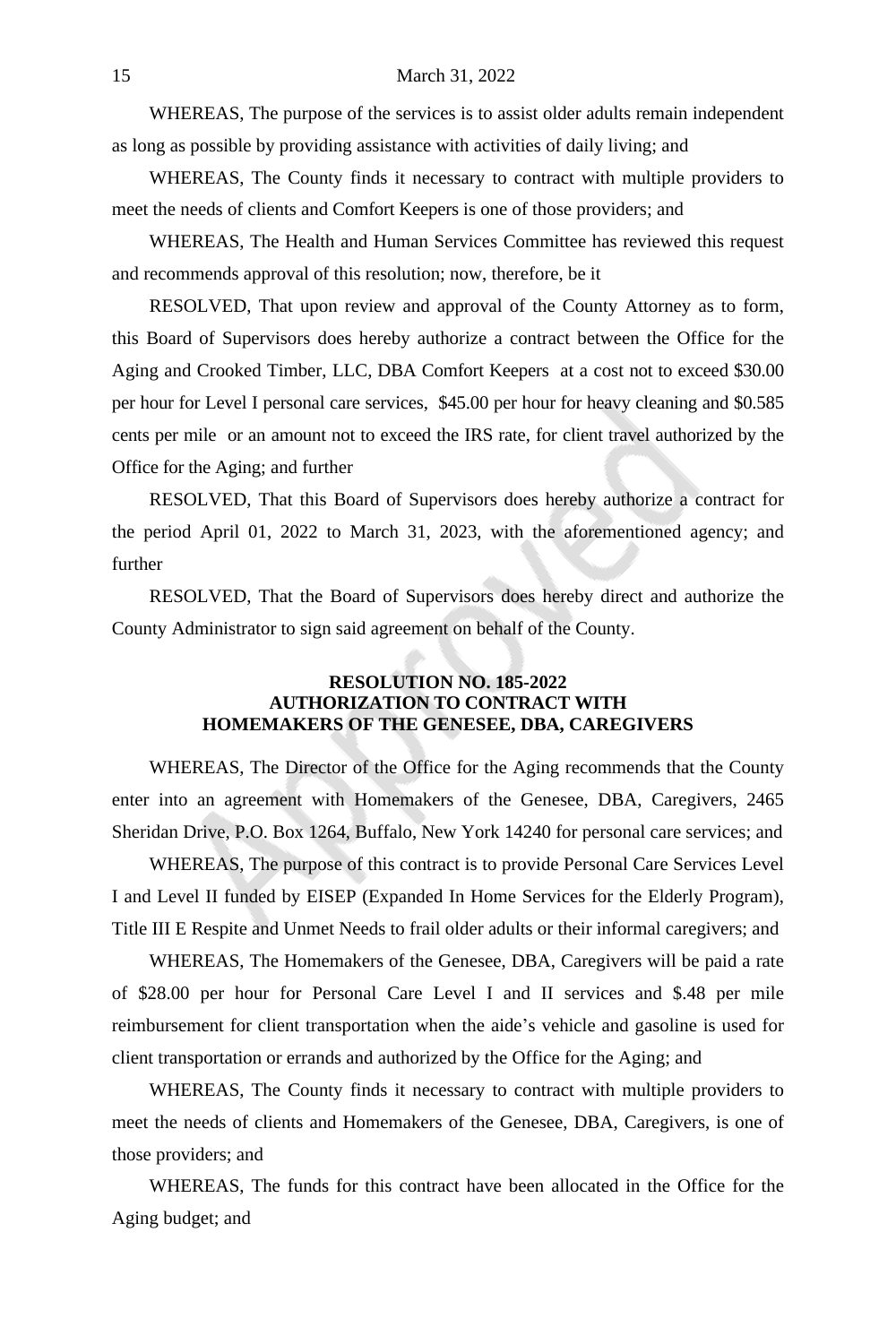WHEREAS, The Health and Human Services Committee has reviewed and recommends this resolution; now, therefore, be it

RESOLVED, That upon review and approval of the County Attorney as to form, this Board of Supervisors does hereby authorize a contract with Homemakers of the Genesee, DBA, Caregivers, for the period April 1, 2022 to March 31, 2023; and further

RESOLVED, That the County Administrator is hereby authorized to sign said agreement.

#### **RESOLUTION NO. 186-2022 AUTHORIZATION TO CONTRACT WITH GENESEE REGION HOME CARE OF ONTARIO COUNTY, INC. D/B/A HOME CARE PLUS FOR PERSONAL CARE SERVICES**

WHEREAS, The County desires to enter into an agreement with Genesee Region Home Care of Ontario County, Inc., d/b/a Home Care Plus, 330 Monroe Ave. Rochester, NY 14607, for Personal Care Level II to provide services for EISEP (Expanded In Home Services for the Elderly Program) and the Caregiver Respite Program; and

WHEREAS, The purpose of the programs is to assist older adults remain independent as long as possible by aiding with activities of daily living; and

WHEREAS, The County finds it necessary to contract with multiple providers to meet the needs of clients and Genesee Region Home Care of Ontario County, Inc. d/b/a Home Care Plus is one of those providers; and

WHEREAS, The Health and Human Services Committee has reviewed this request and recommends approval of this resolution; now, therefore, be it

RESOLVED, That upon review and approval of the County Attorney as to form, this Board of Supervisors does hereby authorize a contract between the Office for the Aging and Genesee Region Home Care of Ontario County, Inc. d/b/a Home Care Plus at a rate of \$38.00 per hour for Personal Care Level II and \$150.00 per visit for RN Supervision; and further

RESOLVED, That this Board of Supervisors does hereby authorize the contract for the period April 01, 2022 to March 31, 2023, with the aforementioned agency; and further

RESOLVED, That the County Administrator is hereby authorized and directed to sign said agreement.

# **RESOLUTION NO. 187-2022 AUTHORIZATION TO CONTRACT FOR PERSONAL CARE SERVICES WITH HAPPIER AT HOME**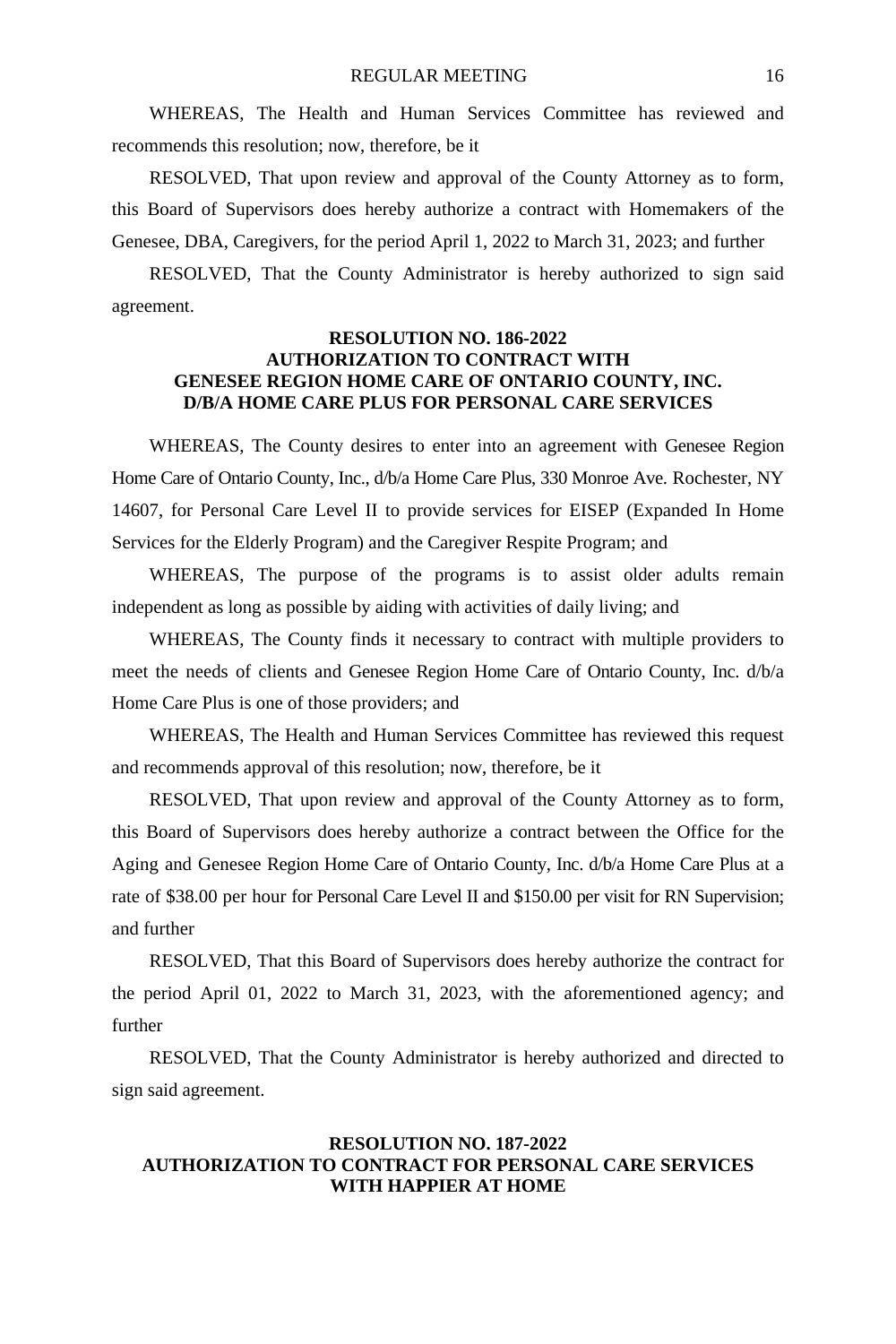WHEREAS, The County desires to enter into an agreement with The Engaged Elder, LLC, DBA Happier at Home, having offices at 153 North Main St., Fairport, N.Y 14450 for Personal Care Level I (Housekeeper/Chore Services) to provide services for EISEP (Expanded In Home Services for the Elderly Program), the Respite Care program and the Unmet Needs program; and

WHEREAS, The purpose of the services is to assist older adults to remain independent as long as possible by providing assistance with activities of daily living; and

WHEREAS, The County finds it necessary to contract with multiple providers to meet the needs of clients and Happier at Home is one of those providers; and

WHEREAS, The Health and Human Services Committee has reviewed this request and recommends approval of this resolution; now, therefore, be it

RESOLVED, That upon review and approval of the County Attorney as to form, this Board of Supervisors does hereby authorize a contract between the Office for the Aging and Happier at Home at a cost of \$30.00 per hour for a 3 hour shift at minimum or \$35.00 per hour for shifts less than 3 hours of Personal Care Level I services for and \$0.585 per mile, or an amount not to exceed the IRS amount, for reimbursement to the aide when travel is required in the care plan and authorized by the Office for the Aging; and further

RESOLVED, That this Board of Supervisors does hereby authorize a contract for the period April 1, 2022 to March 31, 2023, with the aforementioned agency; and further

RESOLVED, That the County Administrator is hereby authorized and directed to sign said agreement.

## **RESOLUTION NO. 188-2022 AUTHORIZATION TO CONTRACT WITH RESPONSE 4 HELP, A DIVISION OF SELF DIRECT, INC. FOR PERSONAL EMERGENCY RESPONSE SYSTEMS**

WHEREAS, The Office for the Aging is in need of a vendor to provide Personal Emergency Response Systems (PERS) to help older adults remain independent and safe in their own homes; and

WHEREAS, The Purchasing Department advertised and issued a Request for Proposals in 2021 for the provision of PERS services for the Office for the Aging, per tabulation sheets on file with the clerk of the Board, RFP number (R21012); and

WHEREAS, The response submitted by Response 4 Help was evaluated and selected by the Office for the Aging, and the results were presented to the Health and Human Services Committee for its consideration; and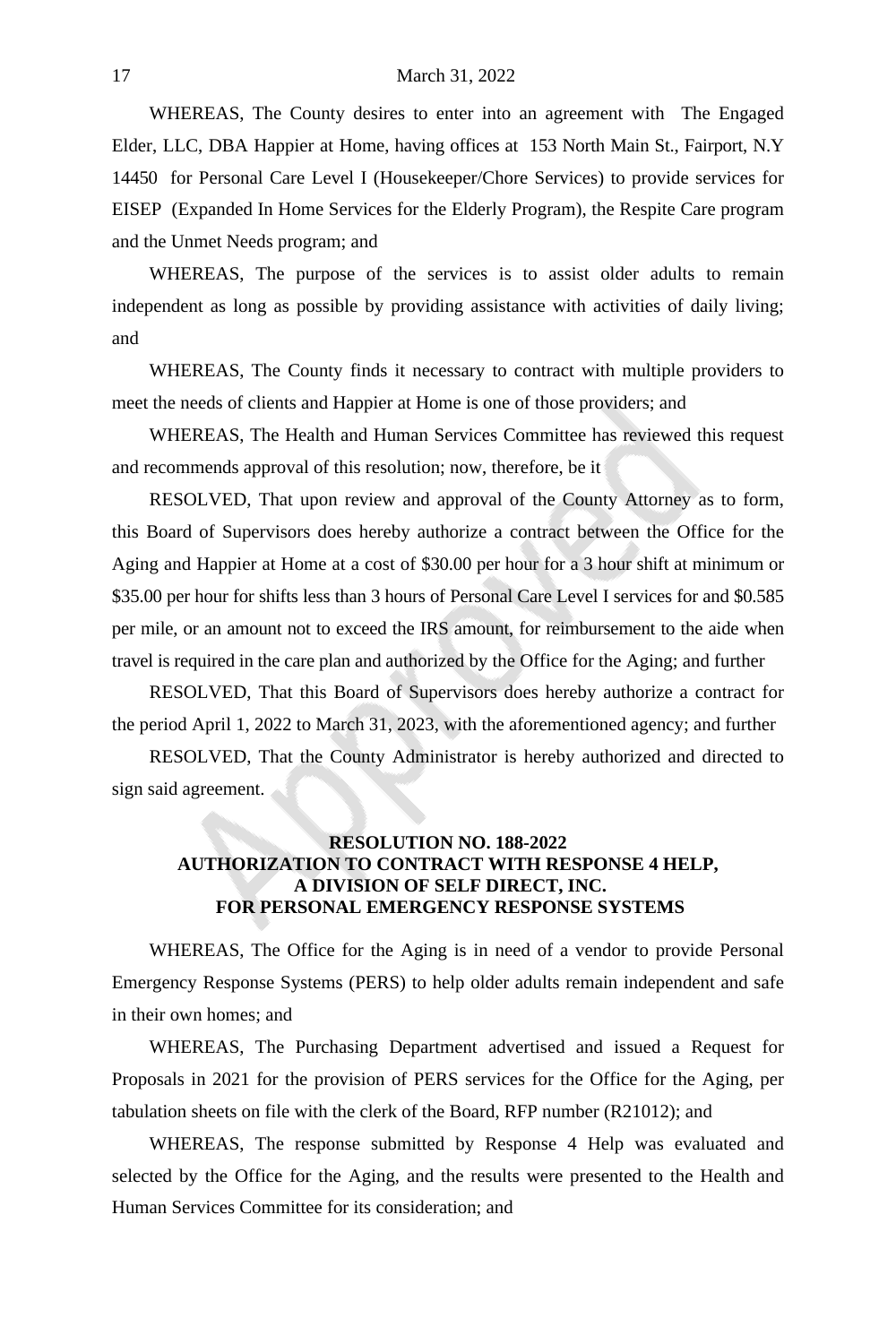WHEREAS, The Office for the Aging desires to renew the contract with Response 4 Help a division of Self-Direct, Inc., with offices at 7758 Maple Road, Baldwinsville, NY 13027 to l install, maintain and monitor PERS units for eligible Office for the Aging clients; and

WHEREAS, The Health and Human Services Committee has reviewed this request and recommends approval of this resolution; now, therefore, be it

RESOLVED, That upon review and approval by the County Attorney as to form, this Board of Supervisors does hereby authorize an agreement between Response 4 Help, a division of Self-Direct, Inc. and the Office for the Aging for the period covering April 1, 2022 – March 31, 2023 in an amount not to exceed \$51,000; and further

RESOLVED, That the County Administrator is authorized to sign said agreement on behalf of the County.

#### **RESOLUTION NO. 189-2022 AUTHORIZATION TO CONTRACT WITH ONTARIO ARC FOR SENIOR TRANSPORTATION SERVICES**

WHEREAS, The Ontario County Office for the Aging has funding from the New York State Office for the Aging to provide transportation to medical appointments, shopping and other essential appointments for Ontario County residents age 60; and

WHEREAS, The Purchasing Department issued RFP (R21089) and the proposals were reviewed and evaluated by the Office for the Aging; and

WHEREAS, The Office for the Aging finds it necessary to contract with multiple providers to meet the transportation needs of older adults and Ontario ARC dba Finger Lakes Bus Service with offices at 3071 County Complex Drive, Canandaigua, New York 14424 is one of those providers; and

WHEREAS, Ontario ARC, Finger Lakes Bus Service will be paid \$60 per hour for group rides or shopping shuttles and a flat rate of \$40.00 per one-way trip for door-todoor transportation; and

WHEREAS, The funds for this service are allocated in the Office for the Aging Budget; and

WHEREAS, The Health and Human Services Committee has reviewed this request and has approved this resolution; now, therefore, be it

RESOLVED, That upon review and approval of the County Attorney as to form, this Board of Supervisors does hereby authorize a contract between the Office for the Aging and Ontario ARC, Finger Lakes Bus Service for the period of April 1, 2022 – March 31, 2023; and further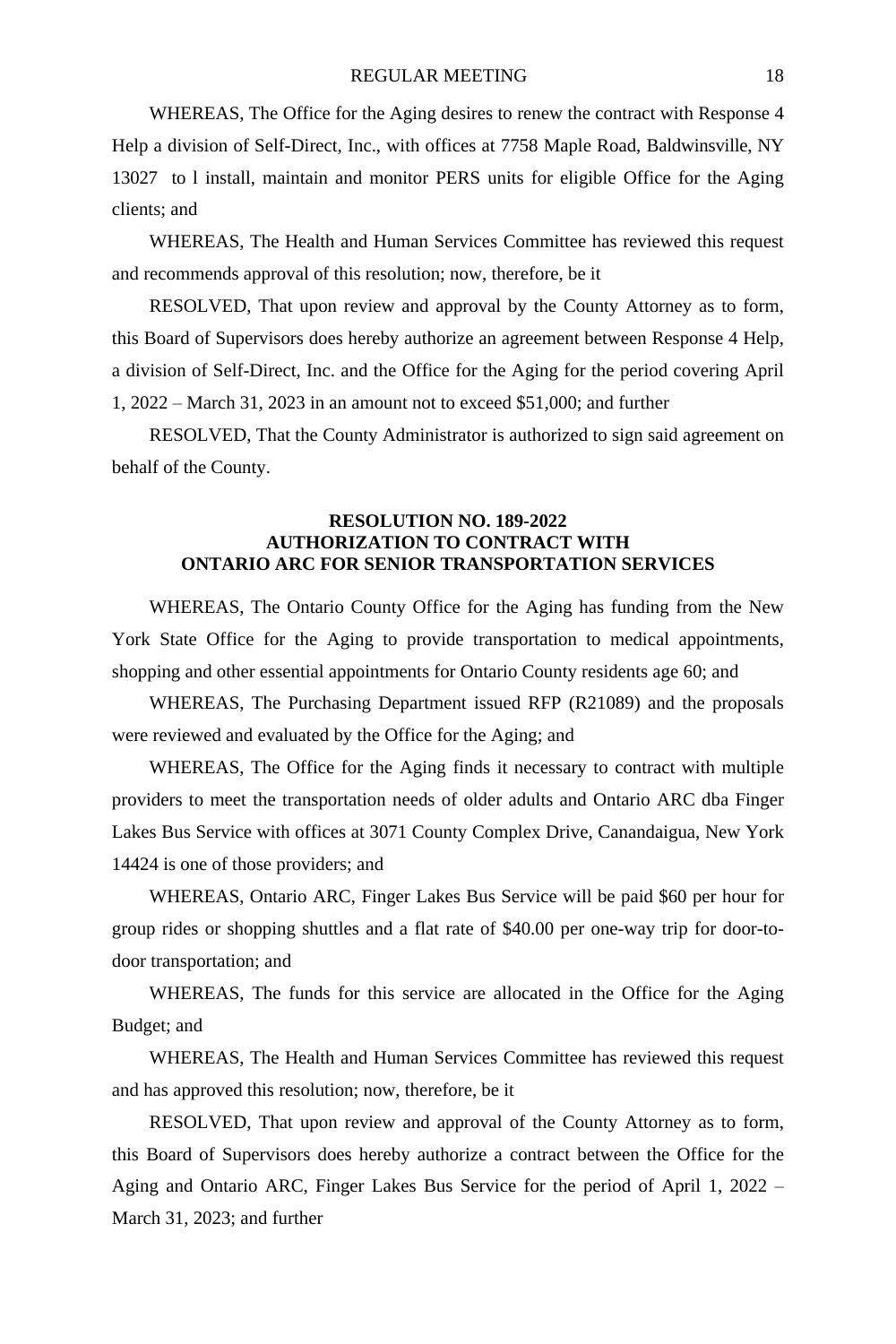RESOLVED, That the County Administrator is hereby authorized and directed to sign said agreement.

The foregoing block of sixteen resolutions was adopted.

Supervisor Andrew Wickham offered the following five resolutions as a block and moved for its adoption, seconded by Supervisor William Namestnik:

## **RESOLUTION NO. 190-2022 AUTHORIZATION TO CONTRACT WITH CORNELL COOPERATIVE EXTENSION FOR E-WASTE COLLECTION EVENT ASSISTANCE**

WHEREAS, Resolution No. 297-2014 authorized the adoption of the County's Local Solid Waste Management Plan; and

WHEREAS, New York State legislation prohibits the disposal of electronic waste (e-waste) in landfills; and

WHEREAS, The Local Solid Waste Management Plan identifies numerous implementation tasks, including proper disposal of e-waste; and

WHEREAS, The County has seen a continuous need for the collection of e-waste from residents via county-wide collection events; and

WHEREAS, Two e-waste collection events will be held in 2022 to collect unwanted electronic waste from residents and properly dispose of it; and

WHEREAS, Educational outreach, marketing and registration for the event will be necessary to ensure residential participation and the collection of measurable participant data; and

WHEREAS, Cornell Cooperative Extension of Ontario County has supplied a quote to provide the above referenced services for a fee not to exceed Thirteen Thousand Twelve Dollars (\$13,012.00); and

WHEREAS, Sufficient funds exist within the Local Solid Waste Management Plan Budget; and

WHEREAS, The Planning and Environmental Quality Committee has reviewed this resolution and recommends it adoption; now, therefore, it be

RESOLVED, That upon review and approval of the County Attorney as to form, the Board of Supervisors hereby accepts the proposal and approves the contract with Cornell Cooperative Extension for services related to the collection of electronic waste, at a cost not to exceed Thirteen Thousand Twelve Dollars (\$13,012.00); and further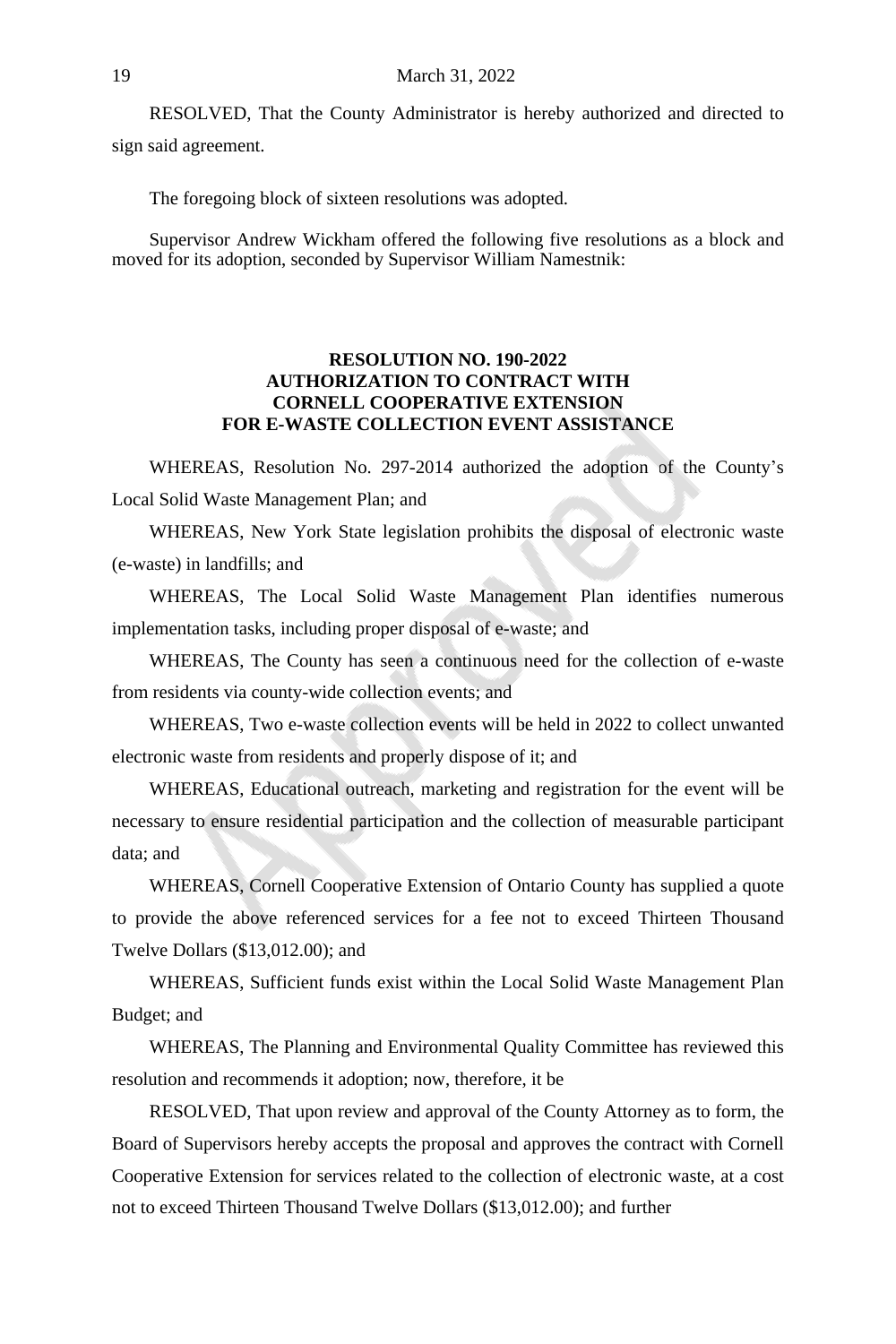RESOLVED, That the term of said contract shall commence on April 1, 2022 and terminate on December 31, 2022; and further

RESOLVED, That the County Administrator be, and hereby is, authorized and empowered to execute the contract with Cornell Cooperative Extension, and all other documents necessary to effectuate the purpose of this resolution; and further

RESOLVED, That if a no cost time extension of up to six (6) months is necessary, the Board of Supervisors hereby approves such extension subject to review and approval by the Planning and Environmental Quality standing committee; and further

RESOLVED, That the Department of Finance is directed to make all necessary budgetary and accounting entries to effect the intent of this resolution.

## **RESOLUTION NO. 191-2022 AUTHORIZATION TO CONTRACT WITH EWASTE+ FOR E-WASTE COLLECTION EVENT**

WHEREAS, Resolution No. 297-2014 authorized the adoption of the County's Local Solid Waste Management Plan; and

WHEREAS, New York State legislation prohibits the disposal of electronic waste (e-waste) in landfills; and

WHEREAS, The Local Solid Waste Management Plan identifies numerous implementation tasks, including proper disposal of e-waste; and

WHEREAS, The County has seen a continuous need for the collection of e-waste from residents via county-wide collection events; and

WHEREAS, Two e-waste collection events will be held in 2022 to collect unwanted electronic waste from residents and properly dispose of it; and

WHEREAS, EWASTE+ has provided a quote for both electronics collection event day services including; collection, transportation, packing supplies, environmentally sound disposal/ recycling and reporting for an amount not to exceed Fifty Thousand Dollars (\$50,000.00); and

WHEREAS, Sufficient funds exist within the Local Solid Waste Management Plan Budget; and

WHEREAS, The Planning and Environmental Quality Committee has reviewed this resolution and recommends it adoption; now, therefore, it be

RESOLVED, That upon review and approval of the County Attorney as to form, the Board of Supervisors hereby accepts the proposal and approves the contract with EWASTE+ for services related to the collection of electronic waste, at a cost not to exceed Fifty Thousand Dollars (\$50,000.00); and further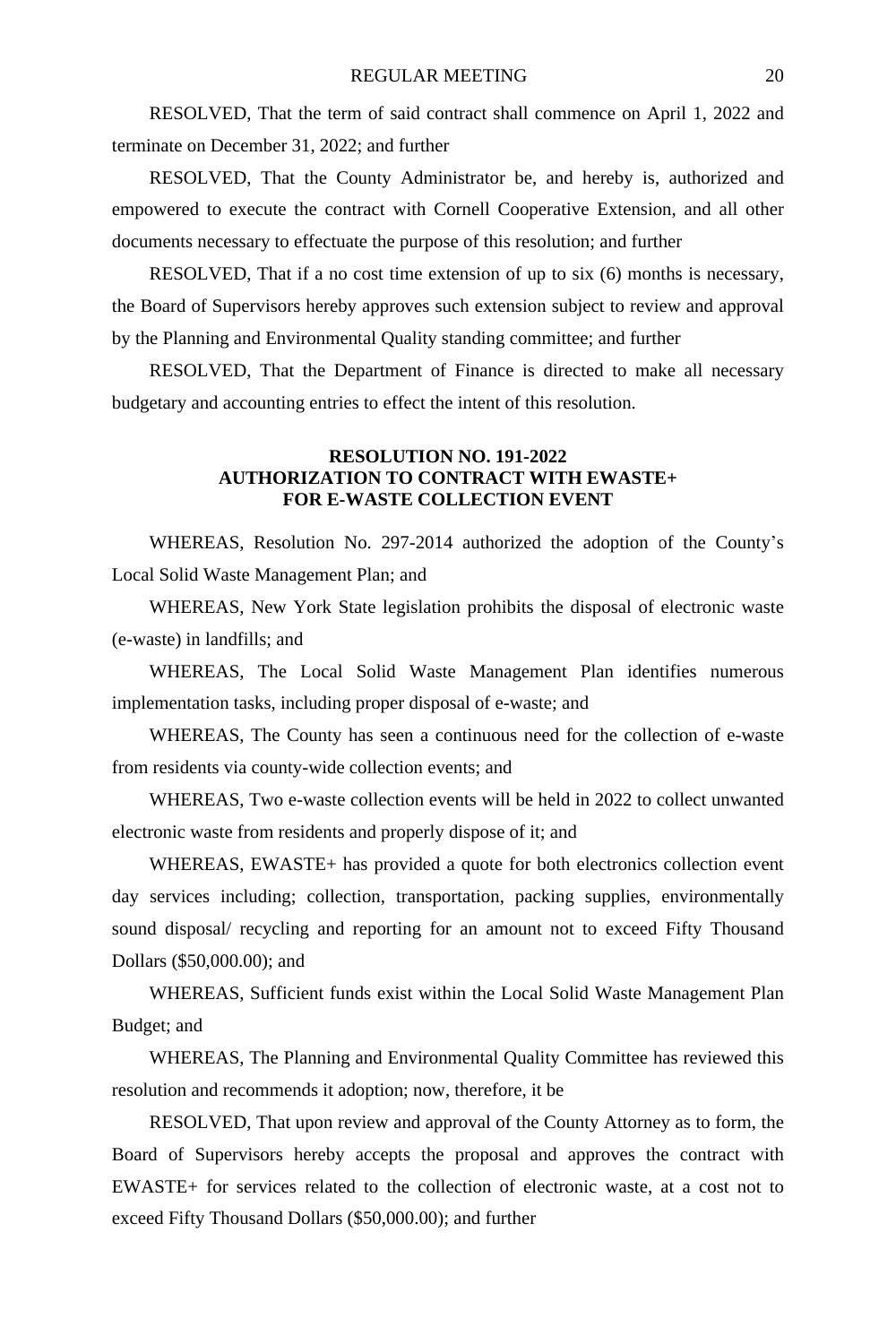RESOLVED, That the term of said contract shall commence on April 1, 2022 and terminate on December 31, 2022; and further

RESOLVED, That the County Administrator be, and hereby is, authorized and empowered to execute the contract with EWASTE+, and all other documents necessary to effectuate the purpose of this resolution; and further

RESOLVED, That if a no cost time extension of up to six (6) months is necessary, the Board of Supervisors hereby approves such extension subject to review and approval by the Planning and Environmental Quality standing committee; and further

RESOLVED, That the Department of Finance is directed to make all necessary budgetary and accounting entries to effect the intent of this resolution.

## **RESOLUTION NO. 192-2022 AUTHORIZATION TO CONTRACT WITH THE ONTARIO COUNTY SOIL & WATER CONSERVATION DISTRICT FOR ADMINISTRATIVE EVENT SERVICES**

WHEREAS, Resolution No. 297-2014 authorized the adoption of the County's Local Solid Waste Management Plan; and

WHEREAS, The Local Solid Waste Management Plan identifies numerous implementation tasks, including encouraging the proper disposal of unique wastes; and

WHEREAS, Vehicular tires are identified as a landfill waste ban item and cannot be disposed of at any Region 8 landfill; and

WHEREAS, The removal of waste tires from Ontario County communities is an important effort in preventing illegal dumping and keeping the County's natural water resources clean; and

WHEREAS, The County and Ontario County Soil & Water Conservation District will collaborate to administer three tire collection events at various dates and locations across the County, all of which will be open to Ontario County residents; and

WHEREAS, Administrative services are required including pre-registration, day of check-in, and hauling service contracting; and

WHEREAS, Ontario County Soil & Water Conservation District has submitted a proposal dated February 8, 2022 to perform the above services for a fee not to exceed Seventeen Thousand Dollars (\$17,000.00); and

WHEREAS, Sufficient Funds exist within the Local Solid Waste Management Plan Budget; and

WHEREAS, The Planning and Environmental Quality Committee has reviewed this resolution and recommends its adoption; now, therefore, be it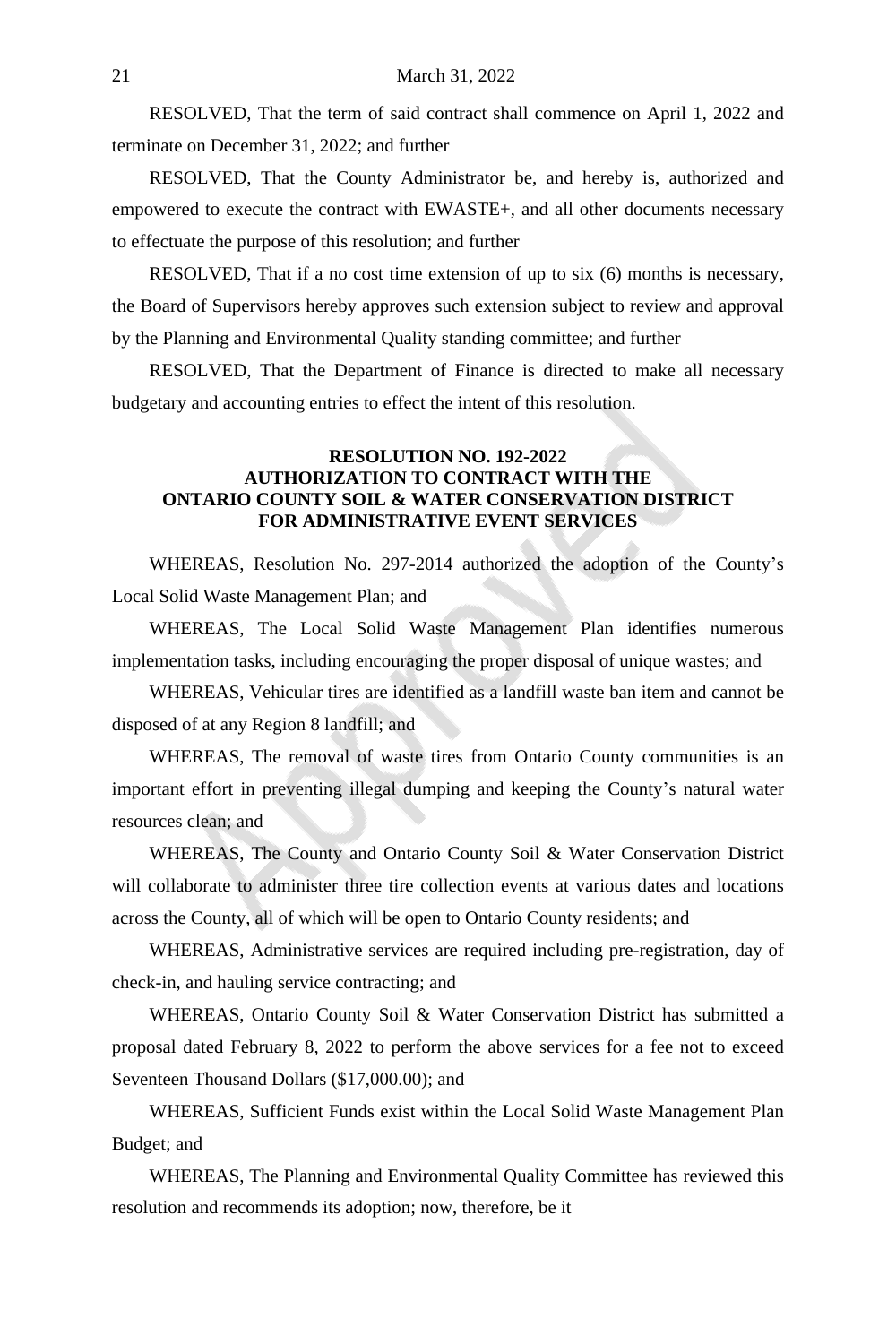RESOLVED, That upon review and approval of the County Attorney as to form, the Board of Supervisors hereby accepts the proposal and approves the contract with Ontario County Soil & Water Conservation District for services related to the collection of residential tires for proper disposal, at a cost not to exceed Seventeen Thousand Dollars (\$17,000.00); and further

RESOLVED, That the term of said contract shall commence on April 1, 2022 and terminate on December 31, 2022; and further

RESOLVED, That the County Administrator be, and hereby is, authorized and empowered to execute the contract with Ontario County Soil & Water Conservation District, and all other documents necessary to effectuate the purpose of this resolution.

# **RESOLUTION NO. 193-2022 RESOLUTION TO DECLARE LEAD AGENCY STATUS AND ESTABLISH A PUBLIC HEARING FOR THE 2021 ANNUAL INCLUSION OF VIABLE AGRICULTURAL LAND IN ONTARIO COUNTY CONSOLIDATED AGRICULTURAL DISTRICT ONE**

WHEREAS, In accordance with Article 25 AA §303-b. of the New York State Agriculture and Markets Law, this Board of Supervisors established by Resolution No. 294-2004 an annual thirty (30) day period be held November 1-30 within which a land owner may submit to the Board of Supervisors a request for inclusion of viable agricultural land within a certified agricultural district prior to the county established review period; and

|                                                                                                                                     |                        |                             | <b>ACRE</b> |                                                       |
|-------------------------------------------------------------------------------------------------------------------------------------|------------------------|-----------------------------|-------------|-------------------------------------------------------|
| Municipality                                                                                                                        | Owner                  | Tax Map No.                 | S           | <b>Property Address</b>                               |
| Canandaigua                                                                                                                         | ACQUILANO, JAMES<br>Р. | $139.00 - 1 -$<br>8.220     | 8           | 5797 Smith Rd.                                        |
| T. Naples                                                                                                                           | SMITH, JULIE D.        | $204.00 - 1 -$<br>1.000     |             | East Hill Rd.                                         |
| V. Naples                                                                                                                           | SMITH, JULIE D.        | $201.18 - 1$<br>52.000      | 21          | (160) S Main St.*                                     |
| V. Naples                                                                                                                           | SMITH, JULIE D.        | $201.18 - 1$<br>64.000      |             | 160 S Main S.                                         |
| V. Naples                                                                                                                           | SMITH, JULIE D.        | $201.18 - 1$<br>51.000      | 11          | <b>Between Naples</b><br>Cr. & parcels on<br>Reed St. |
|                                                                                                                                     |                        | <b>Total Acres</b><br>Added | 42          |                                                       |
| *If a parcel does not have a street number, then the number in parentheses is for an<br>adjoining address for purposes of location. |                        |                             |             |                                                       |
| and                                                                                                                                 |                        |                             |             |                                                       |

WHEREAS, The following parcels have been proposed for inclusion: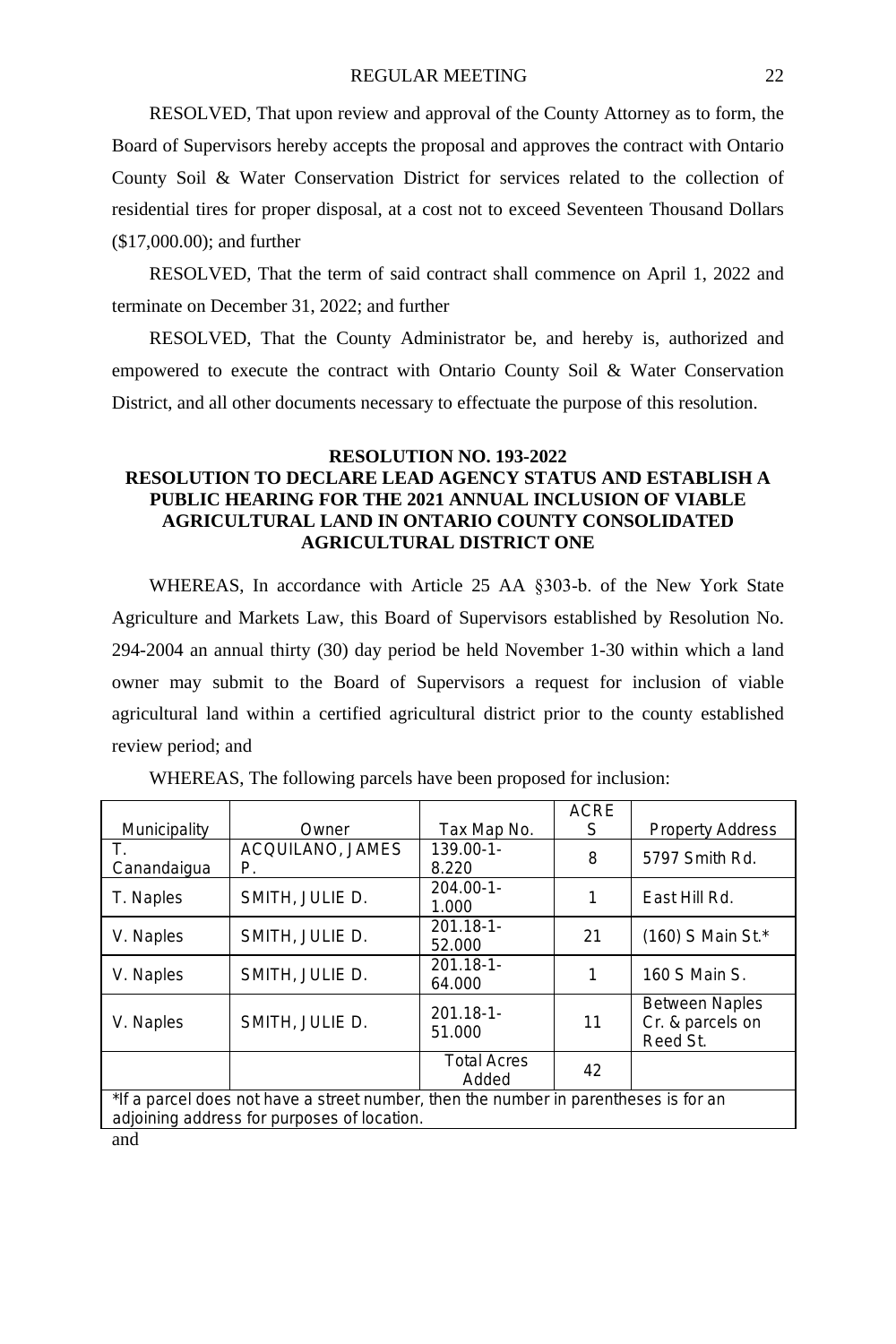#### 23 March 31, 2022

WHEREAS, The New York State Department of Environmental Conservation has identified this as an Unlisted Action under the New York State Environmental Quality Review Act (SEQR) and its implementing regulations found at 6 NYCRR Part 617; and

WHEREAS, A Short Environmental Assessment Form Part 1 has been prepared by the County Planning Department and submitted to this Board by the Planning and Environmental Quality Committee for said action; and

WHEREAS, SEQR allows a coordinated review of projects where more than one agency is involved; and

WHEREAS, Article 25 AA §303-b. of the New York State Agriculture and Markets Law requires a public hearing be held for the purpose of hearing comments on the parcels proposed for inclusion; now, therefore, be it

RESOLVED, That this Board hereby establishes its desire to act as lead agency pursuant to SEQR for the environmental review of the proposed inclusions to Ontario County Consolidated Agricultural District One; and further

RESOLVED, That a public hearing shall be held to hear and consider any and all comments from the public concerning the proposed requests to include lands viable agricultural lands into Consolidated Agricultural District One, the recommendation of the Ontario County Agricultural Enhancement Board, and any potential environmental impacts; and further

RESOLVED, That said hearing be scheduled for 6:30 pm on Thursday, April 21, 2022 at 74 Ontario St, Canandaigua, New York; and further

RESOLVED, That the Clerk of this Board is hereby authorized and empowered to advertise said public hearing in the official newspapers of the County of Ontario; and further

RESOLVED, That the Clerk of this Board is hereby authorized and empowered to circulate to all interested and involved agencies the Part 1 of the Short Environmental Assessment Form with a letter stating this Board's desire to serve as lead agency pursuant to SEQR for the environmental review of this action and soliciting any comments relevant to a determination of significance or objection to this Board serving as lead agency; and further

RESOLVED, That the Clerk of this Board send certified copies of this resolution, the Draft 2021 Annual Agricultural District Enrollment Report: Proposed Inclusion of Viable Lands to Ontario County Consolidated Agricultural District One and the Short Environmental Assessment Form to the Commissioner of the New York State Department of Environmental Conservation, the Region 8 Office of the Department of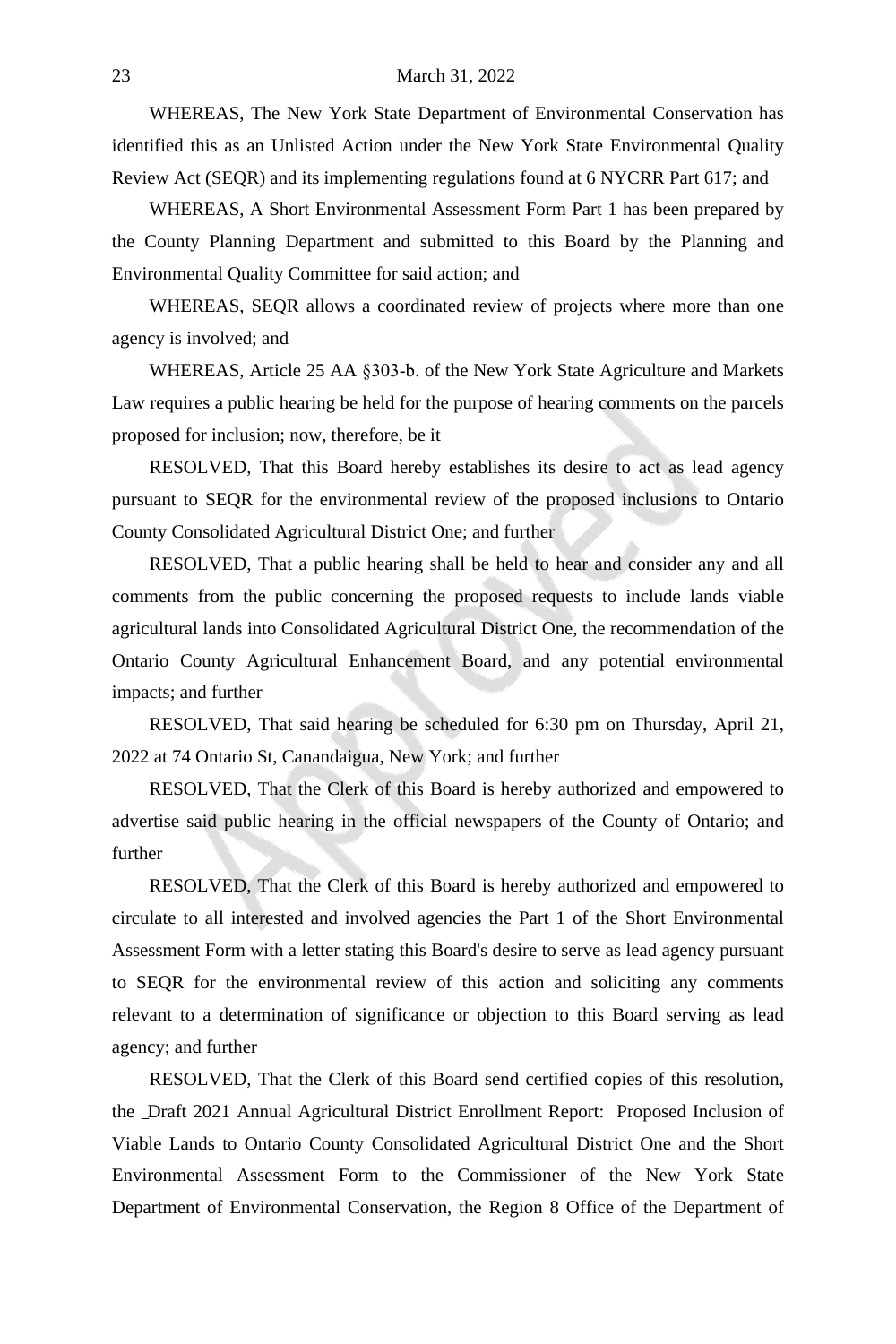Environmental Conservation, the Commissioner of the New York State Department of Agriculture and Markets, and the Clerk of the Town of Canandaigua and the Village of Naples.

#### **RESOLUTION NO. 194-2022 APPOINTMENT OF DUANE LAPLANT TO THE ONTARIO COUNTY PLANNING BOARD**

WHEREAS, The Hopewell Town Board has recommended the appointment of Duane LaPlant as the Town of Hopewell representative to the Ontario County Planning Board; and

WHEREAS**,** The Planning and Environmental Quality Committee also recommends the appointment of Mr. LaPlant; now, therefore, be it

RESOLVED, That as of March 31, 2022 the following individual is appointed as a member of the Ontario County Planning Board:

| Name and Address      | Representing     | Term Expires   |
|-----------------------|------------------|----------------|
| Duane LaPlant         |                  |                |
| 3905 St. Rte. 488     | Town of Hopewell | March 30, 2027 |
| Canandaigua, NY 14424 |                  |                |
| $\cdots$              |                  |                |

and further

RESOLVED, That certified copies of this resolution be sent by the Clerk of this Board to the County Clerk, the Town of Hopewell, and Duane LaPlant.

The foregoing block of five resolutions was adopted.

Supervisor Robert Green offered the following ten resolutions as a block and moved for its adoption, seconded by Supervisor Todd Campbell:

# **RESOLUTION NO. 195-2022 CAPITAL PROJECT NO. H062-19 FIRING RANGE IMPROVEMENTS SEQR REVIEW, ESTABLISHMENT OF INTENT TO SERVE AS LEAD AGENCY AND SET THE PUBLIC HEARING DATE**

WHEREAS, Resolution No. 647-2019 created Capital Project No. H062-19, Firing Range Improvements; and

WHEREAS, Ontario County is proposing renovation and expansion of the existing firing range located on the east side of County Road 48 on County owned property in the Town of Hopewell (the Project); and

WHEREAS, The County has determined that the Project is an Unlisted Action pursuant to the implementing regulations of the NYS Environmental Quality Review Act (SEQR); and

WHEREAS, The County wishes to complete a coordinated review of the Project in compliance with SEQR; and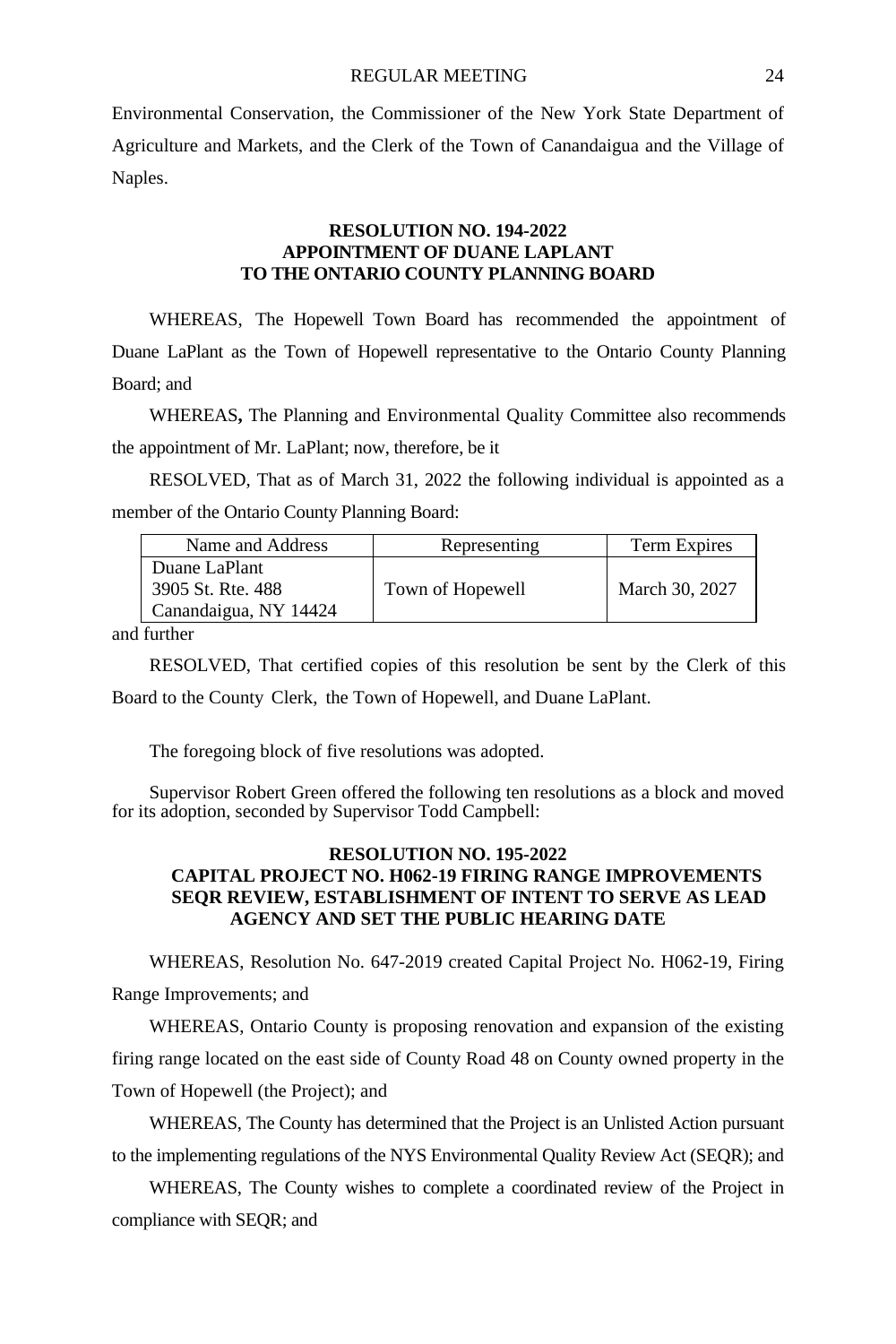WHEREAS, The County also intends to make a formal determination regarding exemption of this project from the requirements of local zoning; and

WHEREAS, County staff have completed Part 1 of the required Environmental Assessment Form (EAF); and

WHEREAS, The County would like to establish itself as Lead Agency for the SEQR review and establish a date for a public hearing to solicit comments about potential impacts from the Project as well as the pending determination regarding exemption from local zoning requirements; and

WHEREAS, The Public Works and Public Safety Committees have reviewed this resolution and recommend its approval by the Board of Supervisors; now, therefore, be it

RESOLVED, Staff is hereby directed to notify all Involved Agencies of the County's intent to serve as lead agency for SEQR review of the Project; and further

RESOLVED, Staff is hereby directed to include the Town of Hopewell as an Interested Agency and provide the EAF and any other such information as may be requested to facilitate their review of the Project; and further

RESOLVED, That a public hearing shall be held on, Thursday, April 21st at 6:30 p.m. at 74 Ontario St, Canandaigua, New York, to solicit public input regarding the Project; and further

RESOLVED, That the required public notice of such hearing shall be given by the Clerk of this Board by the due posting thereof upon the Supervisors' bulletin board at the Ontario County Court House, and by publishing such notice at least once in the official newspapers of the County; and further

RESOLVED, That a certified copy be sent by the Clerk of this Board to the Finance Department.

## **RESOLUTION NO. 196-2022 AUTHORIZATION TO ENTER INTO A CONTRACT WITH NEW YORK STATE OFFICE OF INDIGENT LEGAL SERVICES SECOND HURRELL-HARRING CASELOAD RELIEF GRANT (C2NDHCR102)**

WHEREAS, The Ontario County Public Defender's, Conflict Defender's and Assigned Counsel Offices have been awarded funding in the amount of \$2,043,150.00 from the State of New York Office of Indigent Legal Services (ILS), Second Hurrell-Harring Caseload Relief Grant (NYS Contract No. C2NDHCR102, MUNIS# 11702206, C1062206, C1072206 CFDA# N/A) for a term commencing on January 1, 2021 through December 31, 2023; and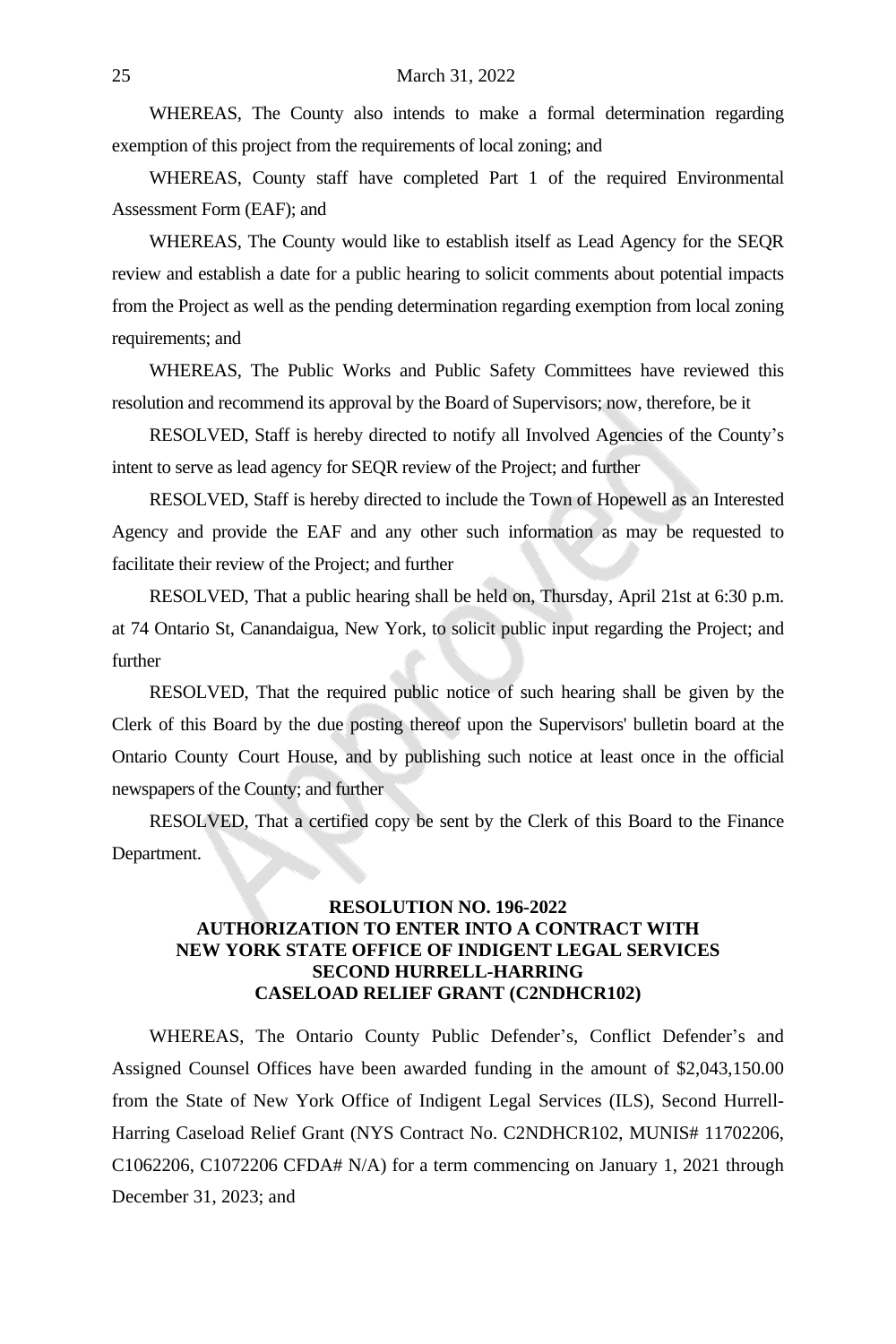WHEREAS, A contract with the State of New York, a copy of which is on file with the Clerk of this Board, is required in order to accept these funds; and

WHEREAS, The Public Defender's, Conflict Defender's and Assigned Counsel Offices will use these funds to fund one existing attorney position and two support staff positions as well as funding ongoing expenses related to indigent legal representation; and

WHEREAS, The Public Safety and Ways and Means Committees have reviewed this request at their meetings, and recommend approval of the contract; now, therefore, be it

RESOLVED, That upon review and approval of the County Attorney as to form, the Board of Supervisors hereby approves a revenue contract with New York State for a term of three years which will provide revenue of \$681,050.00 per year; and further

RESOLVED, That the County Administrator, be and hereby is, authorized and empowered to execute the contract with New York State and all other documents necessary to effectuate the purposes of this resolution; and further

RESOLVED, That the County's Department of Finance is authorized to make the necessary budgetary and accounting entries to affect the intent of this resolution and to amend the 2022 budgeted amounts to reflect the expenses related to this grant; and further

RESOLVED, That the following budget transfer is hereby approved, with unused portions flowing into future years:

| To:            | Description:                | Revenue     | Appropriation |
|----------------|-----------------------------|-------------|---------------|
| 1170220643025  | State Aid, ILS              | \$59,640.56 |               |
| 11702206 51700 | Salary                      |             | \$39,210.62   |
| 11702206 58010 | <b>ERS</b>                  |             | \$3,215.28    |
| 11702206 58020 | <b>FICA</b>                 |             | \$2,431.06    |
| 11702206 58021 | Medicare                    |             | \$568.55      |
| 11702206 58060 | Cafeteria Plan              |             | \$11,136.84   |
| 11702206 58067 | Dental Insurance            |             | \$400.00      |
| 11702206 58070 | 401a Contribution           |             | \$784.21      |
| 11702206 58075 | <b>Health Reimbursement</b> |             | \$894.00      |
| 11702206 54101 | <b>Office Supplies</b>      |             | \$500.00      |
| 11702206 54130 | Telephone                   |             | \$500.00      |
| C106220643025  | State Aid, ILS              | 225,745.53  |               |
| C1062206 51500 | Salary                      |             | \$78,541.00   |
| C1062206 51700 | Hourly                      |             | \$35,841.00   |
| C1062206 58010 | <b>ERS</b>                  |             | \$8,694.27    |
| C1062206 58020 | <b>FICA</b>                 |             | \$7,091.68    |
| C1062206 58021 | Medicare                    |             | \$1,658.54    |
| C1062206 58060 | Cafeteria Plan              |             | \$39,301.40   |
| C1062206 58067 | Dental Insurance            |             | \$800.00      |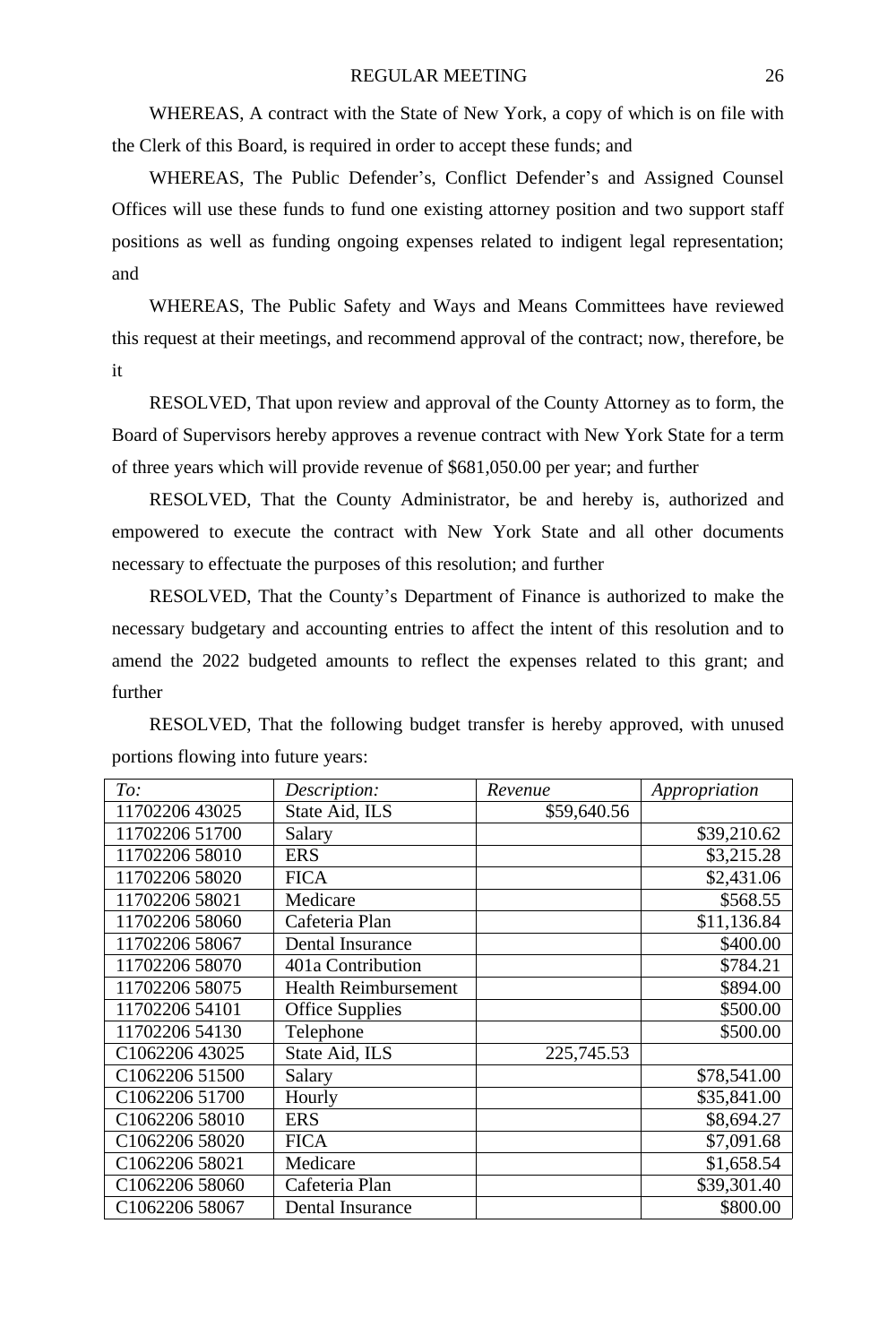27 March 31, 2022

| C <sub>1062206</sub> 58070 | 401a Contribution                |              | \$2,287.64   |
|----------------------------|----------------------------------|--------------|--------------|
| C1062206 58075             | <b>Health Reimbursement</b>      |              | \$2,610.00   |
| C1062206 54101             | <b>Office Supplies</b>           |              | \$1,300.00   |
| C1062206 54130             | Telephone                        |              | \$1,420.00   |
| C1062206 54160             | Books & Subscriptions            |              | \$1,200.00   |
| C1062206 54180             | Mileage/Day Training             |              | \$2,000.00   |
| C1062206 54260             | <b>Contracted Services</b>       |              | \$40,000.00  |
| C1062206 54750             | Conference & Travel              |              | \$3,000.00   |
| C1072206 43025             | State Aid, ILS                   | \$395,663.91 |              |
| C1072206 54160             | <b>Books &amp; Subscriptions</b> |              | \$5,000.00   |
| C1072206 54231             | Legal Svcs Criminal              |              | \$315,663.91 |
| C1072206 54260             | <b>Contracted Services</b>       |              | \$55,000.00  |
| C <sub>1072206</sub> 54750 | Conference & Travel              |              | \$20,000.00  |
|                            | TOTAL                            | \$681,050.00 | \$681,050.00 |

and further

RESOLVED, That certified copies of this resolution be sent to the Public Defender's Office.

# **RESOLUTION NO. 197-2022 AUTHORIZATION TO ENTER INTO A CONTRACT WITH NEW YORK STATE OFFICE OF INDIGENT LEGAL SERVICES SECOND HURRELL-HARRING COUNSEL AT ARRAIGNMENT GRANT (C0HHA202)**

WHEREAS, The Ontario County Public Defender's Office was awarded funding in the amount of \$921,300.00 from the State of New York Office of Indigent Legal Services (ILS), Second Hurrell-Harring Counsel at Arraignment Grant (NYS Contract No. C0HHA202, MUNIS# 11702205, CFDA# N/A) for a term commencing on January 1, 2021 through December 31, 2023; and

WHEREAS, A contract with the State of New York, a copy of which is on file with the Clerk of this Board, is required in order to accept these funds; and

WHEREAS, The Public Defender's Office will use these funds to fund two existing attorney positions and ongoing On-Base document management costs; and

WHEREAS, The Public Safety and Ways and Means Committees have reviewed this request at their meetings, and recommend approval of the contract; now, therefore, be it

RESOLVED, That upon review and approval of the County Attorney as to form, the Board of Supervisors hereby approves a revenue contract with New York State for a term of three years which will provide revenue of \$307,100 per year; and further

RESOLVED, That the County Administrator, be and hereby is, authorized and empowered to execute the contract with New York State and all other documents necessary to effectuate the purposes of this resolution; and further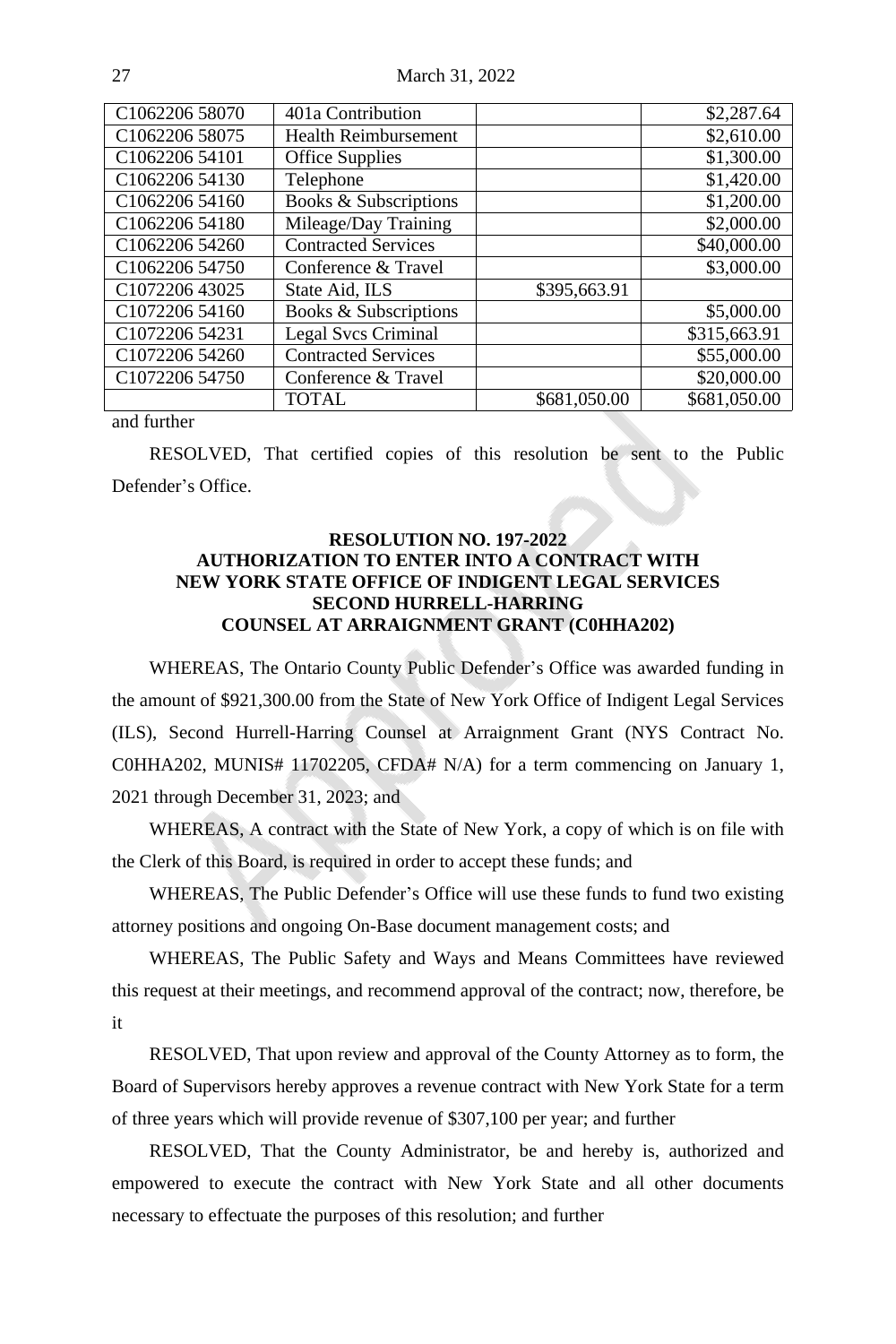RESOLVED, That the County's Department of Finance is authorized to make the necessary budgetary and accounting entries to affect the intent of this resolution and to amend the 2022 budgeted amounts to reflect the expenses related to this grant; and further

RESOLVED, That the following budget transfer is hereby approved, with unused portions flowing into future years:

| To:            | Description:                | Revenue      | Appropriation |
|----------------|-----------------------------|--------------|---------------|
| 11702205 43025 | State Aid, ILS              | \$307,100.00 |               |
| 11702205 51500 | Salary                      |              | \$204,087.00  |
| 11702205 58010 | <b>ERS</b>                  |              | \$28,636.00   |
| 11702205 58020 | <b>FICA</b>                 |              | \$13,893.00   |
| 11702205 58021 | Medicare                    |              | \$3,249.00    |
| 11702205 58060 | Cafeteria Plan              |              | \$48,520.00   |
| 11702205 58067 | Dental Insurance            |              | \$800.00      |
| 11702205 58070 | 401a Contribution           |              | \$4,482.00    |
| 11702205 58075 | <b>Health Reimbursement</b> |              | \$3,432.00    |
| 11702205 54270 | <b>Service Contracts</b>    |              | \$4,700.00    |
| <b>TOTAL</b>   |                             | \$307,100.00 | \$307,100.00  |

and further

RESOLVED, That certified copies of this resolution be sent to the Public Defender's Office.

# **RESOLUTION NO. 198-2022 ACCEPTANCE OF CONTRACT GREAT TIE CONSULTING CORP**

WHEREAS, The Office of Indigent Legal Services has made non-competitive funding available for the Distribution 6 and Distribution 8 Grants to counties in New York State; and

WHEREAS, Part of the grant awarded to Ontario County includes funding to retain a defense-based treatment advocate who will be responsible for assisting with referrals and placements for Ontario County Public Defender clients served by the Office of People with Developmental Disabilities, and facilitating referrals into the Finger Lakes Treatment Court for these clients; and

WHEREAS, Patrick McGrath, Principal, Great Tie Consulting Corp, 19 Crossover Road, Fairport, NY 14450, has proposed to provide such services for an amount not to exceed \$100/hour plus mileage; and

WHEREAS, The Public Safety Committee has previously approved a contract in Resolution 699-2021, incorrectly titled "Patrick McGrath" and not "Great Tie Consulting Corp" with a period commencing January 1, 2022, and terminating December 31, 2022;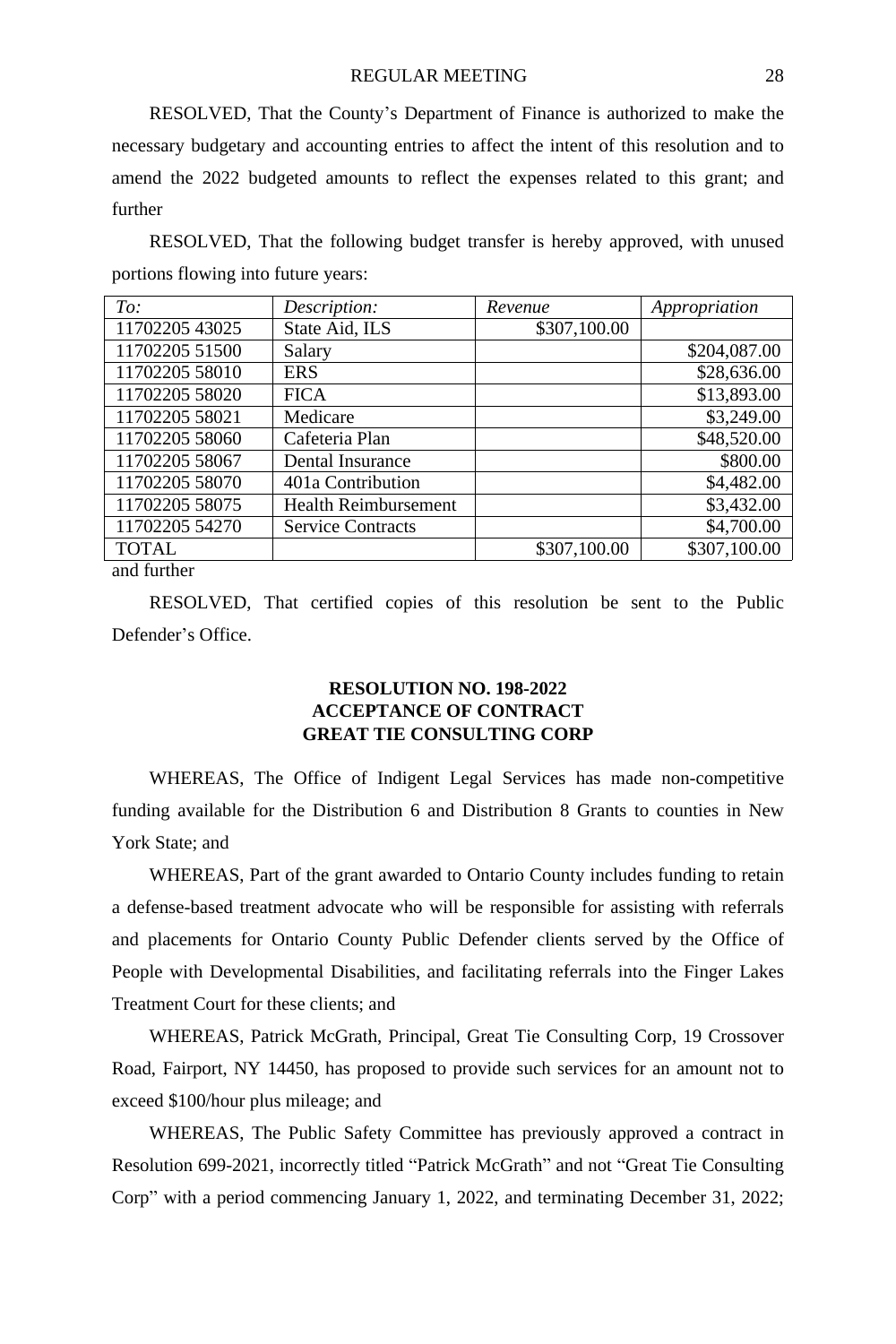now, therefore, be it

RESOLVED, That Resolution No. 699-2021 is hereby rescinded and replaced with this resolution; and further

RESOLVED, That upon review and approval by the County Attorney as to form, the Board of Supervisors hereby approves an agreement with Great Tie Consulting Corp at a cost not to exceed \$100/hour plus mileage; and further

RESOLVED, That the County Administrator is authorized to sign the agreement; and further RESOLVED, That the contract period shall commence January 1, 2022, and terminate December 31, 2022; and further

RESOLVED, That a certified copy of this resolution be sent by the Clerk of this Board to Patrick McGrath, Principal, Great Tie Consulting Corp, 19 Crossover Road, Fairport, NY 14450.

# **RESOLUTION NO. 199-2022 AUTHORIZATION TO ACCEPT OFFICE FOR THE PREVENTION OF DOMESTIC VIOLENCE'S PANDEMIC EMERGENCY ASSISTANCE FUND GRANT DISTRICT ATTORNEY'S OFFICE**

WHEREAS, The New York State Office for the Prevention of Domestic Violence has awarded Ontario County a grant of \$187,723.18 for the Pandemic Emergency Assistance Fund for the purpose of providing services to eligible survivors and victims of domestic violence related crimes through the District Attorney's Office; and

WHEREAS, It is advantageous for Ontario County to accept these funds for survivors of domestic violence requiring relocation, emergency assistance and diversion, emergency housing, short-term homelessness assistance, emergency food aid, short term utility payments, burial assistance, clothing allowances, and other expenses, through the District Attorney's Office over a four month time period with no county match requirement; and

WHEREAS, The grant period is from March 1, 2022, to May 31, 2022; and

WHEREAS, The Public Safety and Ways and Means Committees have reviewed this resolution at their March 23rd , 2022, meetings and recommend acceptance of the Office for the Prevention of Domestic Violence's Pandemic Emergency Assistance Fund Grant of \$187,723.18; now, therefore, be it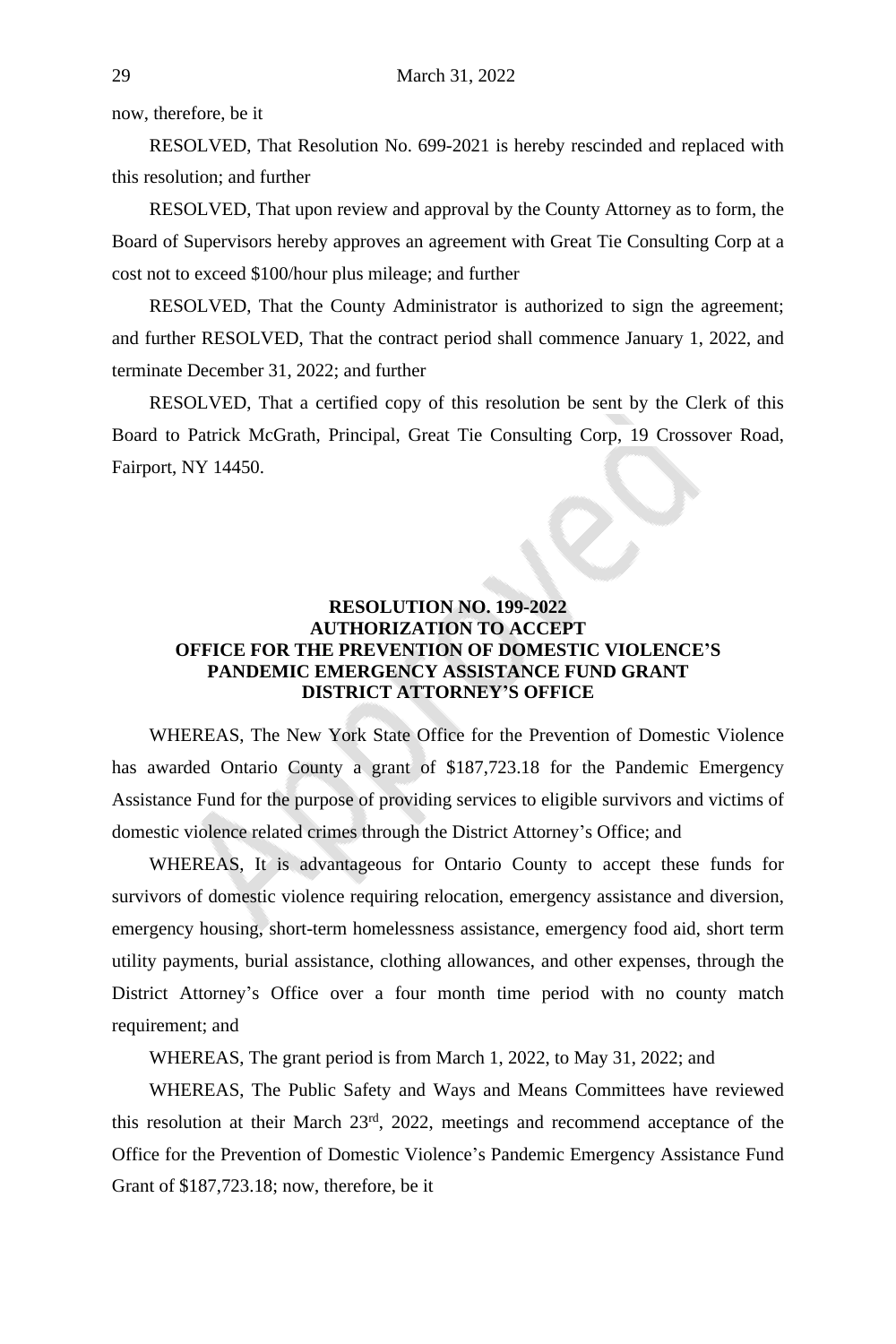RESOLVED, That upon review and approval of the County Attorney as to form, the Board of Supervisors, hereby approves a contract with The New York State Office for the Prevention of Domestic Violence for a term of March 1, 2022, through May 31, 2022; and further

RESOLVED, That the County Administrator be, and hereby is, authorized and empowered to execute the Pandemic Emergency Assistance Fund Grant Agreement through The New York State Office for the Prevention of Domestic Violence, and all other documents necessary to effectuate the purposes of this resolution; and further

RESOLVED, That the County's Finance Department is authorized to make the necessary budgetary and accounting entries to effectuate the intent of this resolution; and further

RESOLVED, That the following budget transfer is hereby approved, with unused portions flowing into future periods as allowed by the granting agency:

| To:            | Description:          | Revenue      | Appropriation |
|----------------|-----------------------|--------------|---------------|
| 1165220743089  | State Aid             | \$187,723.18 |               |
| 11652207 54730 | Miscellaneous Expense |              | \$187,723.18  |
|                | Total                 | \$187,723.18 | \$187,723.18  |

and further

RESOLVED, That the Clerk of this Board shall email a certified copy of this resolution to the District Attorney's Office.

# **RESOLUTION NO. 200-2022 AUTHORIZATION TO PURCHASE POLICEONE ACADEMY LEXIPOL 12 MONTH SUBSCRIPTION**

WHEREAS, The Ontario County Sheriff's Office was authorized to contract with Lexipol, LLC 2611 Internet Boulevard, Suite 100, Frisco, Texas 75034 to provide services related to updating the policies and procedures for the Office of Sheriff Road Patrol per Resolution Number 153-2022; and

WHEREAS, It is also necessary to purchase PoliceOne Academy annual subscriptions, the training module portion of Lexipol, LLC; and

WHEREAS, Although this module was not budgeted for during the 2022 budget cycle, funds do exist within the Road Patrol operating budget (AA3110 54270 – Service Contracts) for this training module; and

WHEREAS, The Sheriff has reviewed this request with the Public Safety Committee which recommends authorization of this contract for the period of April 1, 2022 through March 31, 2023 for an amount not to exceed \$5,843.75 for the PoliceOne Academy training module; now, therefore, be it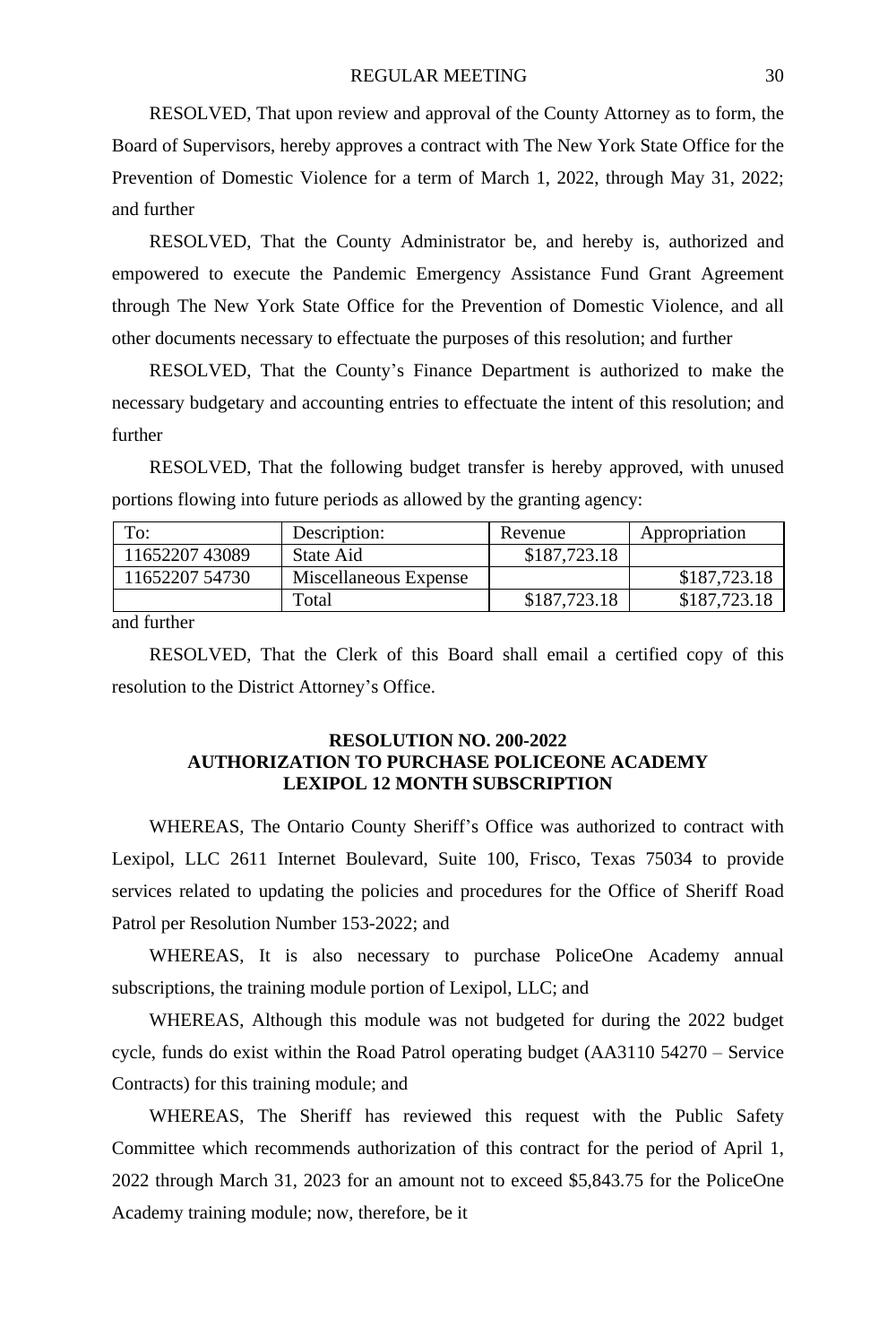RESOLVED, That upon review and approval by the County Attorney as to form, the Board of Supervisors hereby approves the agreement for Lexipol PoliceOne Academy annual subscription for the Road Patrol Division at a cost not to exceed \$5,843.75 for a term of April 1, 2022 through March 31, 2023; and further

RESOLVED, That the County Attorney be, and hereby is, authorized and empowered to execute said contract, and all other documents necessary to effectuate the purposes of this resolution; and further

RESOLVED, That certified copies of this resolution be sent by the Clerk of this Board to the Ontario County Sheriff.

#### **RESOLUTION NO. 201-2022 AUTHORIZING CONTRACT WITH LEIXPOL, LLC OFFICE OF SHERIFF – JAIL**

WHEREAS, There is a need for assistance related to updating the policies and procedures of the Ontario County Jail as well as the need to implement additional training; and

WHEREAS, A proposal has been received from Lexipol, LLC; 2611 Internet Boulevard, Suite 100, Frisco, Texas 75034 to provide said services; and

WHEREAS, Although this contract was not budgeted during the 2022 budget cycle, funds do exist within the Ontario County Jail operating budget (AA3150 54270 – Service Contracts) for this contract; and

WHEREAS, There has been a need for additional training and policy development identified at the Ontario County Jail following a recent New York State Correctional Facility Accreditation Review; and

WHEREAS, The Office of Sheriff desires to have consistent policy development, updates and training across law enforcement divisions of the Ontario County Sheriff's Office; and

WHEREAS, The Sheriff has reviewed this request with the Public Safety Committee which recommends authorization of this contract for the period of April 1, 2022 through March 31, 2023; now, therefore, be it

RESOLVED, That upon review and approval by the County Attorney as to form, the Board of Supervisors hereby approves the agreement for Corrections Full Implementation, Annual Corrections Policy Manual & Daily Training Bulletins with Supplemental Publication Services, and CorrectionsOne Academy Annual subscription with Lexipol, LLC for a term commencing on April 1, 2022 through March 31, 2023 for an amount not to exceed \$37,920.50; and further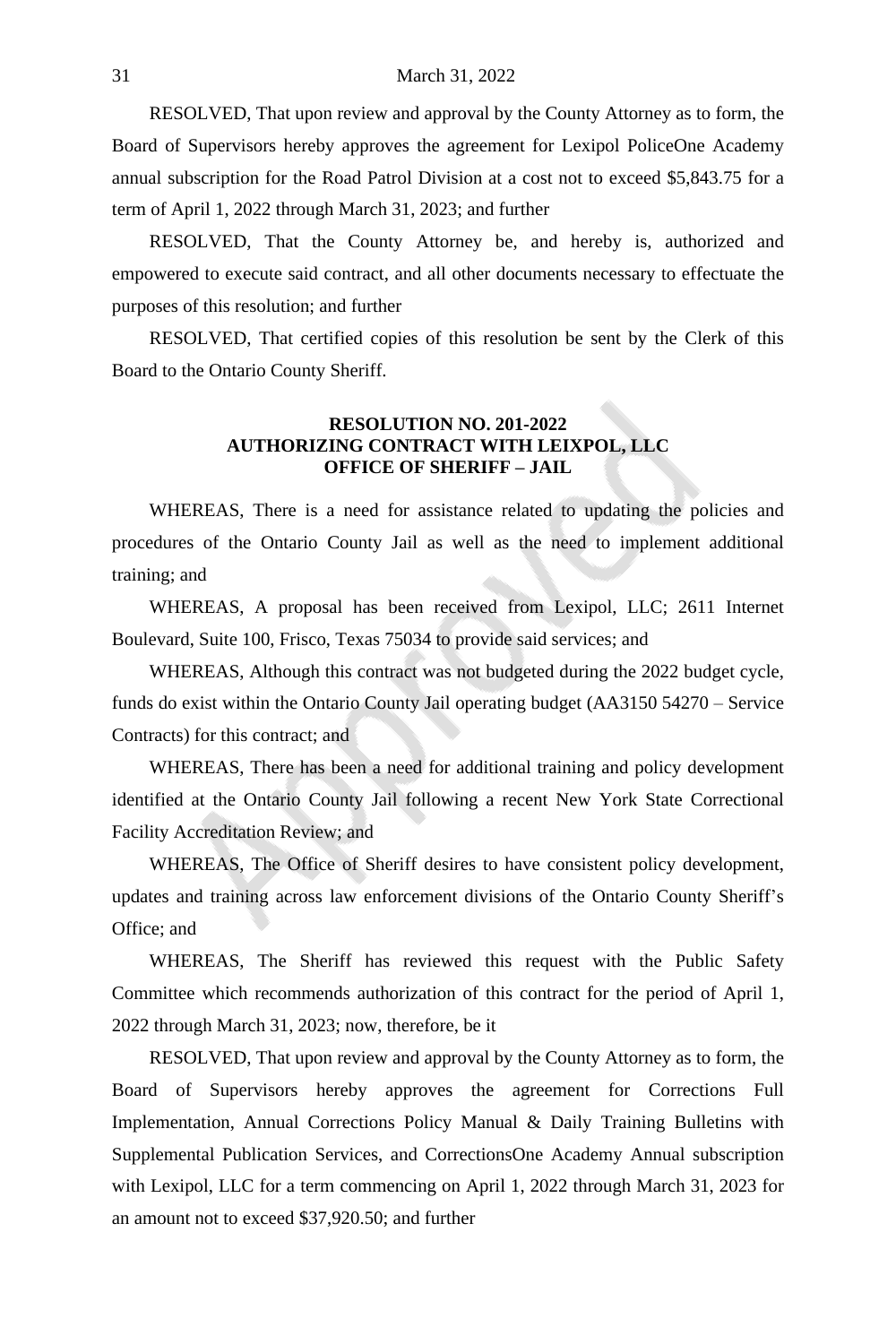RESOLVED, That the County Administrator be, and hereby is, authorized and empowered to execute said contract, and all other documents necessary to effectuate the purposes of this resolution; and further

RESOLVED, That certified copies of this resolution be sent by the Clerk of this Board to the Ontario County Sheriff.

#### **RESOLUTION NO. 202-2022 CONTRACT RENEWAL WITH FLACRA FOR ONTARIO COUNTY JAIL COUNSELOR SERVICES 2022**

WHEREAS, The Ontario County Office of Sheriff is desirous to continue to contract with FLACRA (Finger Lakes Area Counseling & Recovery Agency) for the provision of counseling services and referral program at the Ontario County Jail; and

WHEREAS, FLACRA is willing to continue providing this service per fee schedule at an approximate cost of \$42,460; and

WHEREAS, Funding has been budgeted in the 2022 Jail budget; and

WHEREAS, The Public Safety Committee has reviewed this proposal and approves of renewing said contract; now, therefore, be it

RESOLVED, That upon review and approval of the County Attorney as to form, the Board of Supervisors approves an agreement with FLACRA at a cost not to exceed \$42,460 for the term of January 1, 2022 through December 31, 2022; and further

RESOLVED, That the County Administrator be, and hereby is, authorized and empowered to execute said Agreement with FLACRA and all other documents necessary to effectuate the purposes of this resolution.

## **RESOLUTION NO. 203-2022 AUTHORIZING CONTRACT WITH PREVENTIVE DIAGNOSTICS, INC. MOBILE MEDICAL IMAGING SERVICES FOR INCARCERATED INDIVIDUALS ONTARIO COUNTY JAIL**

WHEREAS, There is a need for medical imaging services for Incarcerated Individuals of the Ontario County Jail; and

WHEREAS, A proposal has been received from Preventive Diagnostics, Inc., 12 Spencer Street, Brooklyn, New York 11205, as specified in "Schedule A" of the contract; and

WHEREAS, The County spends approximately \$9,000 per year for these services; and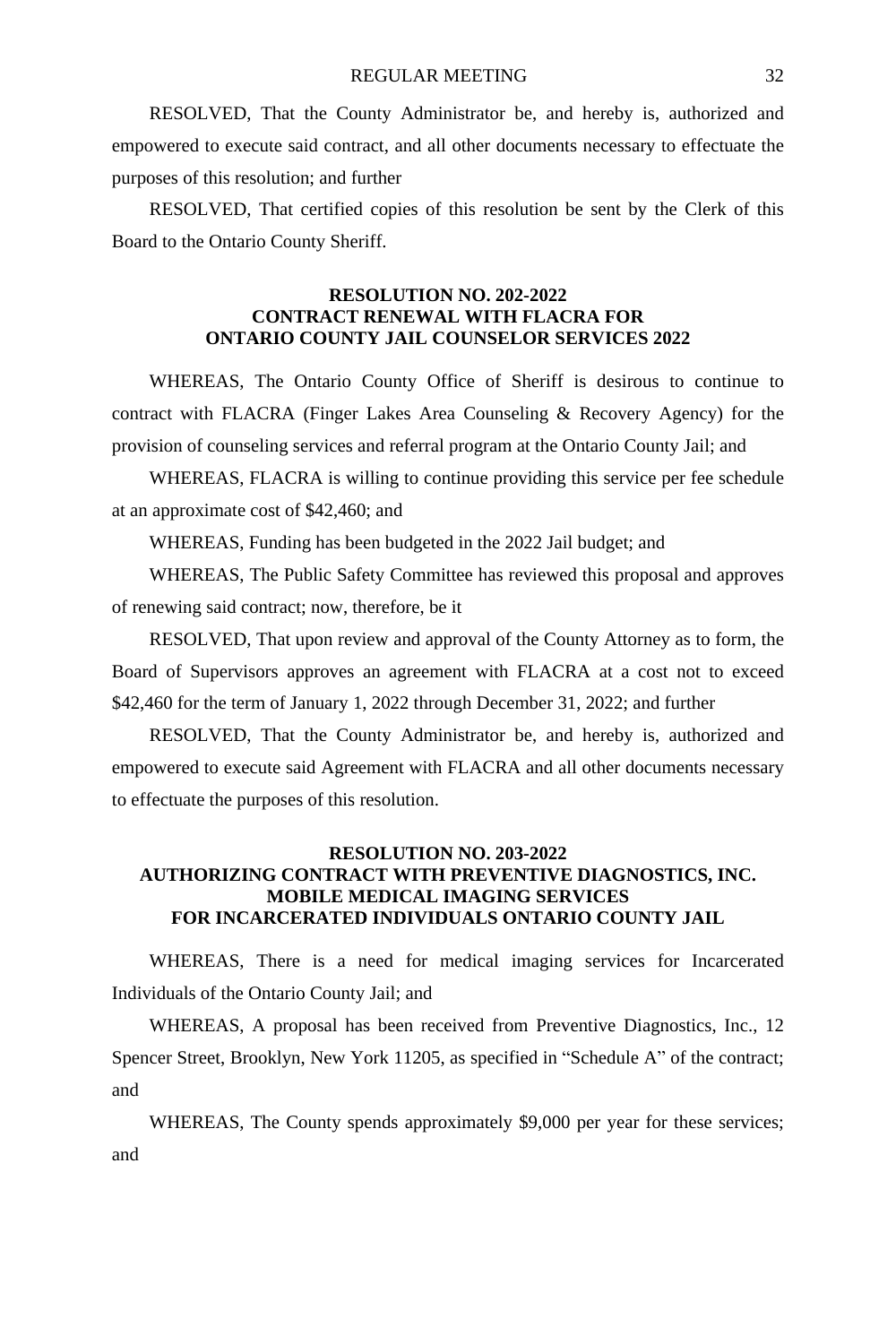WHEREAS, The Public Safety Committee has reviewed this request and recommends authorization of this contract for the period of November 1, 2021 through December 31, 2023; now, therefore, be it

RESOLVED, That upon review and approval of the County Attorney as to form, the Board of Supervisors hereby approves an agreement for mobile medical imaging services for Incarcerated Individuals of the Ontario County Jail at a cost not to exceed \$25,000 for the term commencing on November 1, 2021 and terminating on December 31, 2023; and further

RESOLVED, That the County Administrator be and hereby is authorized and empowered to execute the Consultant Agreement with Preventive Diagnostics, Inc. and all other documents necessary to effectuate the purposes of this resolution.

# **RESOLUTION NO. 204-2022 ACCEPTANCE OF BID B22033 FOR THE PURCHASE OF CORRECTIONAL SUPPLIES – ONTARIO COUNTY JAIL**

WHEREAS, The Purchasing Department Advertised for and received, per the tabulation sheet on file with the Clerk of the Board, sealed bids for the Purchase of Correctional Supplies (B22033); and

WHEREAS, Upon opening and Review of the bid responses the apparent low responsive/responsible bidders are:

|                                  | Bob Barker Company, Inc.            |  |
|----------------------------------|-------------------------------------|--|
| Items 1, 2, 3, 4, 5, 6, 8, 9, 10 | 7925 Purfoy Road                    |  |
|                                  | Fuquay Varina, NC 27526             |  |
| Items 7, 11a, 11b, 11c, 11d      | Agni Enterprises, LLC               |  |
|                                  | (dba) Head to Heels Safety Supplies |  |
|                                  | 7950 NW 155th Street, Suite 103     |  |
|                                  | Miami Lakes, FL 33016               |  |

and

WHEREAS, The Purchasing Department recommends award to the low bidders as recommended above for six months beginning on April 24, 2022 through October 24, 2022 with the option of three (3) six (6) month renewals if mutually agreeable by both parties; and

WHEREAS, The Public Safety Committee recommends that this bid be accepted; now, therefore, be it

RESOLVED, That Bid (B22033) be awarded for the term of April 24, 2022 through October 24, 2022 with the option for three (3) six (6) month renewals; and further

RESOLVED, That certified copies of this resolution be sent by the Clerk of this Board to all successful vendors.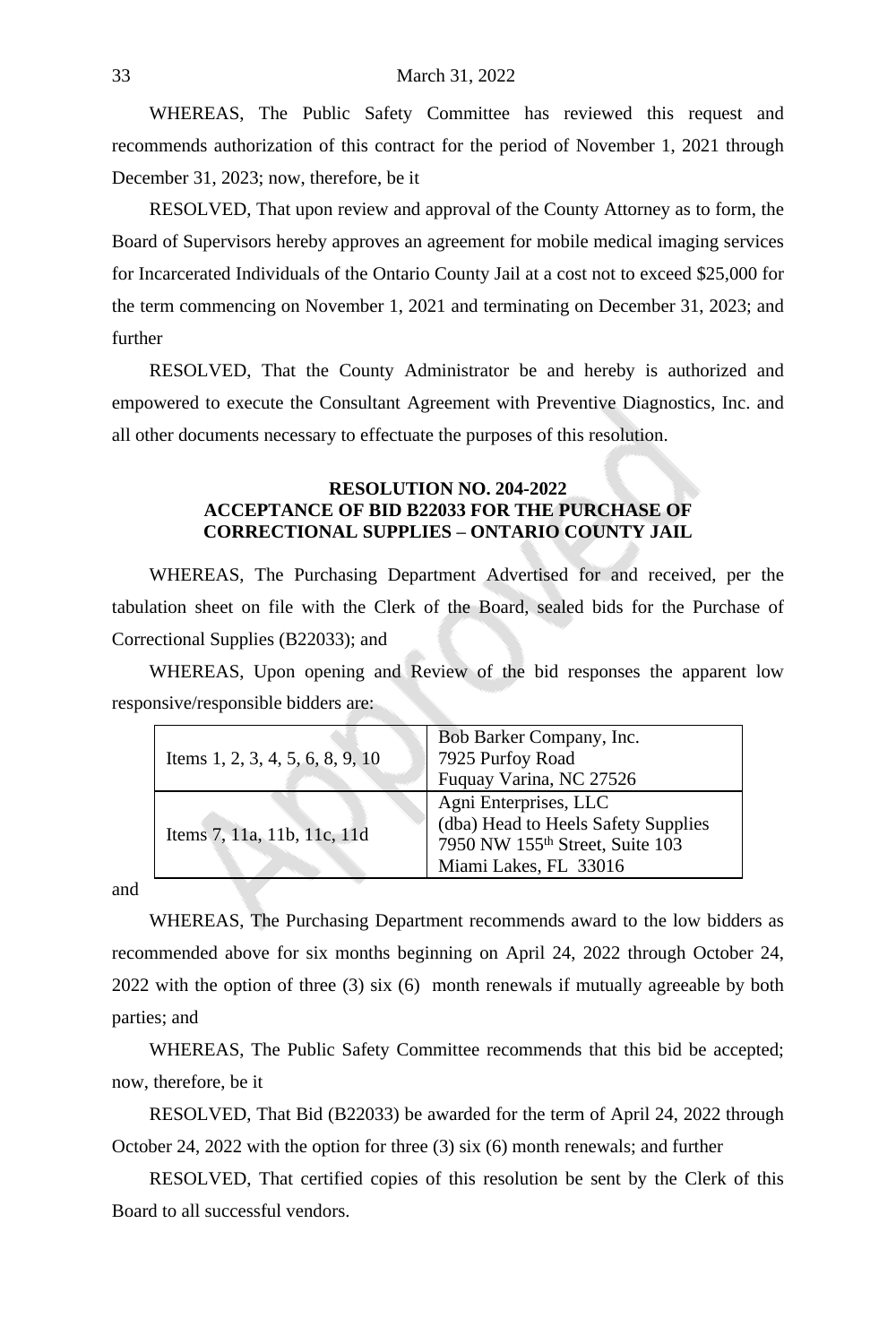The foregoing block of ten resolutions was adopted.

Supervisor Robert Green offered the following resolution and moved for its adoption, seconded by Supervisor Todd Campbell:

#### **RESOLUTION NO. 205-2022 AUTHORIZATION TO CONTRACT WITH JAY A. SUPNICK, PH.D. DBA LAW ENFORCEMENT PSYCHOLOGICAL ASSOCIATES (LEPA) ONTARIO COUNTY SHERIFF'S OFFICE**

WHEREAS, There is a need for pre-employment psychological evaluations for persons seeking employment within the Office of Sheriff; and

WHEREAS, The Purchasing Department has solicited and received back one proposal in response to release of Request for Proposals (R22032) to provide preemployment psychological evaluations for the Ontario County Office of Sheriff; and

WHEREAS, The proposal has been received from Jay A. Supnick, Ph.D., 448 White Spruce Boulevard, Rochester, New York 14623 for said services as specified in "Schedule A" of the contract; and

WHEREAS, The Sheriff has reviewed this request with the Public Safety Committee which recommends authorization of this contract for the period of April 1, 2022 through March 31, 2023; now, therefore, be it

RESOLVED, That upon review and approval by the County Attorney as to form, the Board of Supervisors hereby approves an agreement for law enforcement psychological services with Jay A. Supnick, Ph.D. d/b/a Law Enforcement Psychological Associates at a cost not to exceed \$40,000 for a term commencing on April 1, 2022, and terminating on March 31, 2023; and further

RESOLVED, That the County Administrator be and hereby is authorized and empowered to execute the Consultant Agreement with Jay A. Supnick, Ph.D., d/b/a Law Enforcement Psychological Associates and all other documents necessary to effectuate the purposes of this resolution; and further

RESOLVED, That a certified copy of this resolution be sent by the Clerk of this Board to Jay A. Supnick, Ph.D., 448 White Spruce Boulevard, Rochester, NY 14623.

#### Adopted.

Supervisor Frederick Lightfoote offered the following eight resolutions as a block and moved for its adoption, seconded by Supervisor Dominick Vedora:

#### **RESOLUTION NO. 206-2022 CAPITAL PROJECT NO. H033-16 SPACE REORGANIZATION AND SECURITY ENHANCEMENT**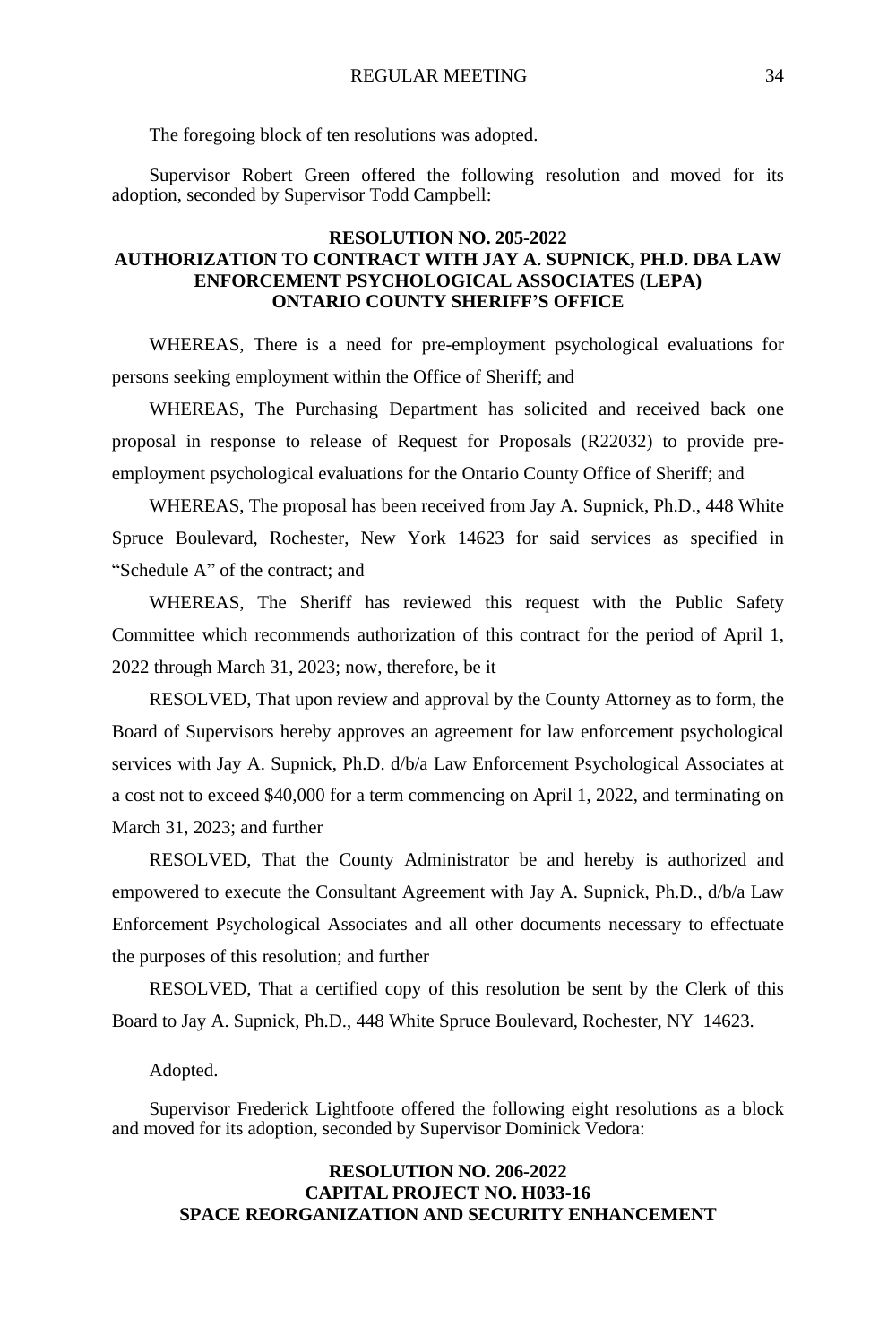## **OF 3010 COUNTY COMPLEX DRIVE AUTHORIZE CONTRACT FOR CONSULTANT SERVICES AND BUDGET AMENDMENT**

WHEREAS, Resolution No. 375-2016 established Capital Project 02-2016, Space Reorganization and Security Enhancement of Ontario County Human Services Building Project, now known as Capital Project No. H033-16 (the Project); and

WHEREAS, As part of the project, staff has identified the need for mass conversion of hardcopy records to optimize use of renovated space as well as enable more secure and flexible management of important records; and

WHEREAS, Access Systems, Inc. located at 4260 Henneberry Road, Manlius, NY 13104 (the Consultant) has submitted a proposal, dated 2/10/22, to assist the County with development of a detailed strategy for conversion of hardcopy records managed by the departments of Social Service, Veteran's Affairs, Probation, and the Office of Mental Health for an amount not to exceed \$15,000 (the Proposal); and

WHEREAS, The Public Works and Ways and Means Committees have reviewed this resolution and recommend its adoption by the Board; now, therefore, be it

RESOLVED, That the budget for Capital Project No. H033-16 be, and hereby is, amended as follows:

| Line                     | Description                      | Current<br><b>Budget</b> | Change                     | Revised<br><b>Budget</b>  |
|--------------------------|----------------------------------|--------------------------|----------------------------|---------------------------|
| Appropriations:          |                                  |                          |                            |                           |
| HHH03316<br>54260        | Consultation and<br>Professional |                          | $$133,616.00$ +\$15,000.00 | \$148,616.00              |
| HHH03316<br>54731        | Contingency                      | \$905,124.00             | $-$15.000.00$              | \$890,124.00              |
| <b>HHH03316</b><br>54865 | Administration                   | \$4,000.00               | \$0.00                     | \$4,000.00                |
| Revenue:                 |                                  |                          |                            |                           |
| HHH03316<br>45031        | Interfund Revenue                | \$1,042,740.0            | \$0.00                     | \$1,042,740.0<br>$\Omega$ |

and further

RESOLVED, That upon review and approval of the County Attorney as to form, the Board of Supervisors hereby approves a contract with Access Systems Inc. for consultant services related to the development of a detailed strategy for conversion of hardcopy records beginning March 31, 2022 through March 31, 2023 for a cost not to exceed \$15,000; and further

RESOLVED, That if a no cost time extension of up to six months is necessary, the Board of Supervisors hereby approves such extension subject to review and approval by the Public Works Committee; and further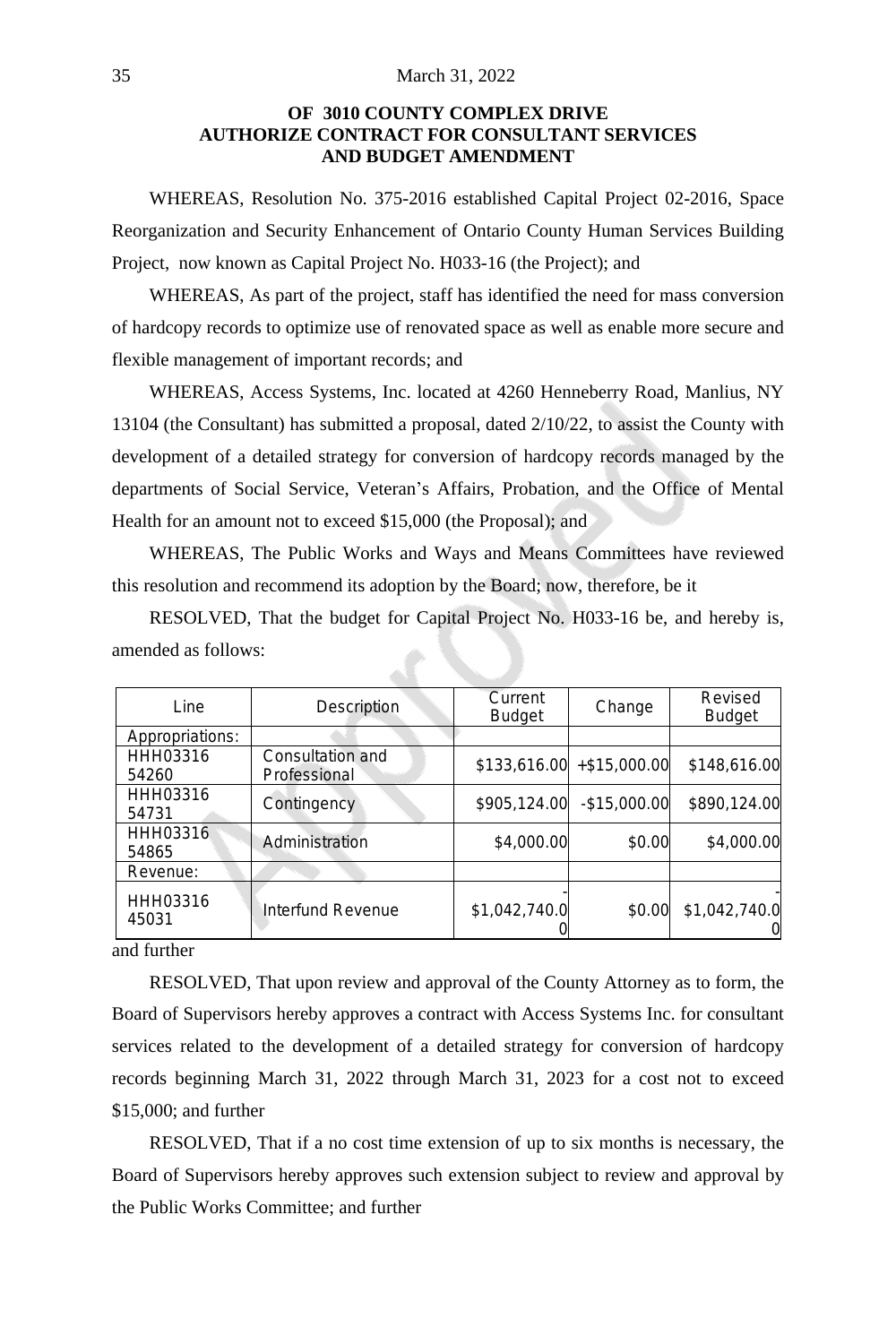RESOLVED, That the County Administrator be, and hereby is, authorized and empowered to execute said agreement with Access Systems, Inc. and all other documents necessary to effectuate the purposes of this resolution; and further

RESOLVED, That the cost of said contract be paid from budget line HHH03316 54260, Consultation and Professional, of Capital Project No. H033-16; and further

RESOLVED, That the Department of Finance is directed to make all necessary budgetary and accounting entries to effect the intent of this resolution for a total project budget of One Million, Forty Two Thousand, Seven Hundred Forty Dollars (\$1,042,740.00); and further

RESOLVED, That a certified copy of this resolution be sent by the Clerk of this to Board to the Ontario County Finance Department.

# **RESOLUTION NO. 207-2022 CAPITAL PROJECT NO. H033-16 SPACE REORGANIZATION AND SECURITY ENHANCEMENT OF 3010 COUNTY COMPLEX DRIVE AUTHORIZE CONTRACT FOR CONSULTANT SERVICES RELATED TO PROJECT LABOR AGREEMENT BENEFITS ANALYSIS AND BUDGET AMENDMENT**

WHEREAS, Resolution No. 375-2016 established Capital Project No. 02-2016, Space Reorganization and Security Enhancement of Ontario County Human Services Building Project, now known as Capital Project No. H033-16 (the Project); and

WHEREAS, As part of the project, staff has identified the need to assess the potential for benefits that might be realized through use of a Project Labor Agreement; and

WHEREAS, Such potential benefits include reducing the cost of construction as well as access to a workforce large enough to keep the project on schedule; and

WHEREAS, Seeler Engineering, P.C., located at 401 Penbrooke Drive, Suite 3A, Penfield, NY 14526, (the Consultant) has submitted a proposal, dated 2/18/22, to assist the County with conducting an initial analysis to determine if use of a Project Labor Agreement will meet the above stated objectives all for an amount not to exceed Fifteen Thousand Five Hundred Dollars (\$15,500) (the Proposal); and

WHEREAS, The Public Works and Ways and Means Committees have reviewed this resolution and recommend its adoption by the Board; now, therefore, be it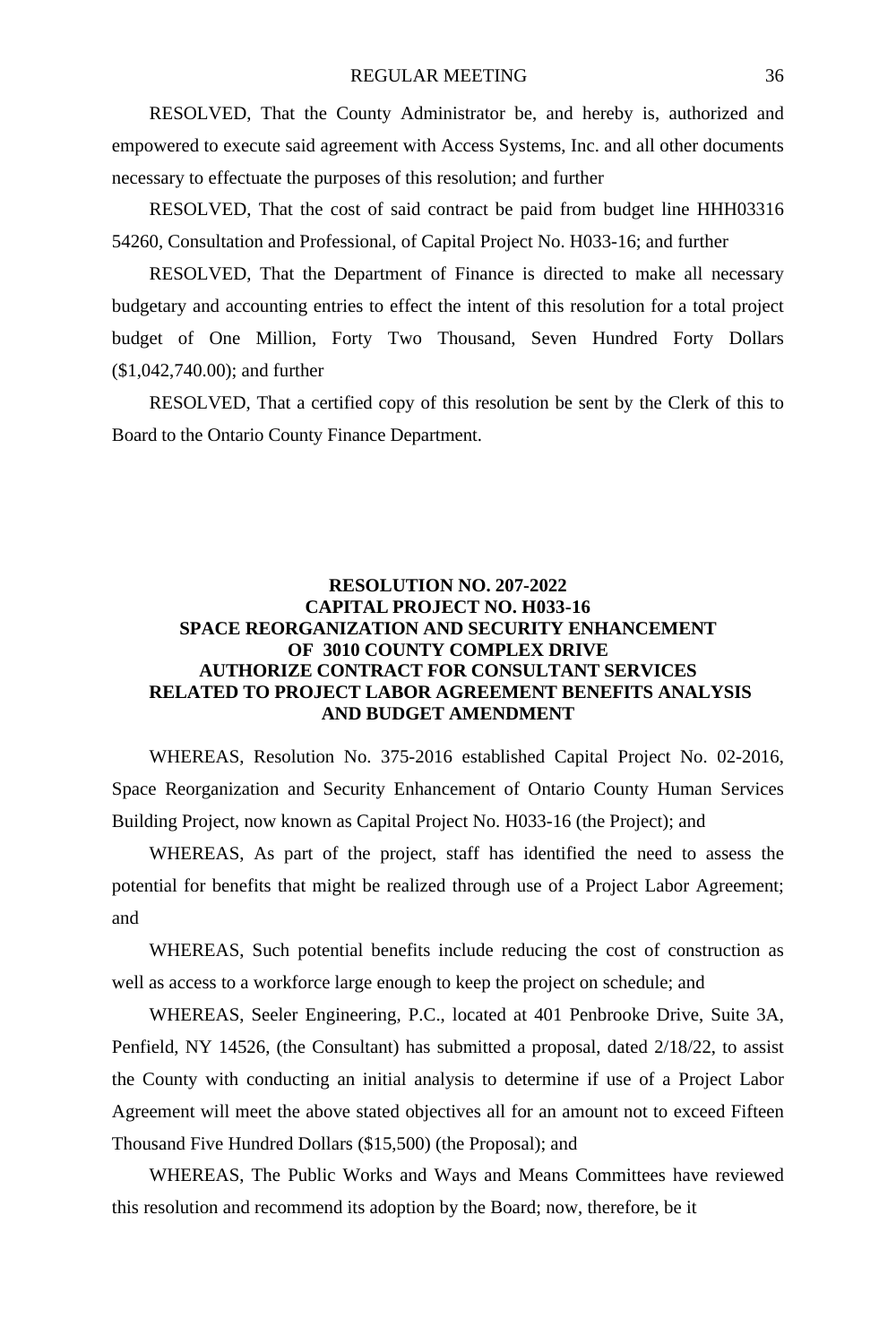| Line              | Description                      | Current<br><b>Budget</b> | Change        | Revised<br><b>Budget</b> |
|-------------------|----------------------------------|--------------------------|---------------|--------------------------|
| Appropriations:   |                                  |                          |               |                          |
| HHH03316<br>54260 | Consultation and<br>Professional | \$148,616.00             | $+ $15,500.0$ | \$164,116.00             |
| HHH03316<br>54731 | Contingency                      | \$890,124.00             | \$15,500.0    | \$874,624.00             |
| HHH03316<br>54865 | Administration                   | \$4,000.00               | \$0.00        | \$4,000.00               |
| Revenue:          |                                  |                          |               |                          |
| HHH03316<br>45031 | Interfund Revenue                | \$1,042,740.0            | \$0.00        | \$1,042,740.00           |
| and furthor       |                                  |                          |               |                          |

RESOLVED, That the budget for Capital Project No. H033-16 be, and hereby is, amended as follows:

and further

RESOLVED, That upon review and approval of the County Attorney as to form, the Board of Supervisors hereby approves a contract with Seeler Engineering, P.C. for consultant services related to the analysis of utilizing a Project Labor Agreement for a cost not to exceed \$15,500. Said contract will begin March 31, 2022 and expire March 31, 2023; and further

RESOLVED, That if a no cost time extension of up to six (6) months is necessary, the Board of Supervisors hereby approves such extension subject to review and approval by the Public Works Committee; and further

RESOLVED, The County Administrator be, and hereby is, authorized and empowered to execute said agreement with Seeler Engineering, P.C. and all other documents necessary to effectuate the purposes of this resolution; and further

RESOLVED, That the cost of said contract be paid from budget line HHH03316 54260, Consultation and Professional, of Capital Project No. H033-16; and further

RESOLVED, That the Department of Finance is directed to make all necessary budgetary and accounting entries to effect the intent of this resolution for a total project budget of One Million, Forty Two Thousand, Seven Hundred Forty Dollars (\$1,042,740.00); and further

RESOLVED, That a certified copy of this resolution be sent by the Clerk of this to Board to the Ontario County Finance Department.

# **RESOLUTION NO. 208-2022 ASSIGNMENT AND ASSUMPTION AGREEMENT PURCHASE OF CLEANING SOLUTIONS SANICO CLEANING SOLUTIONS**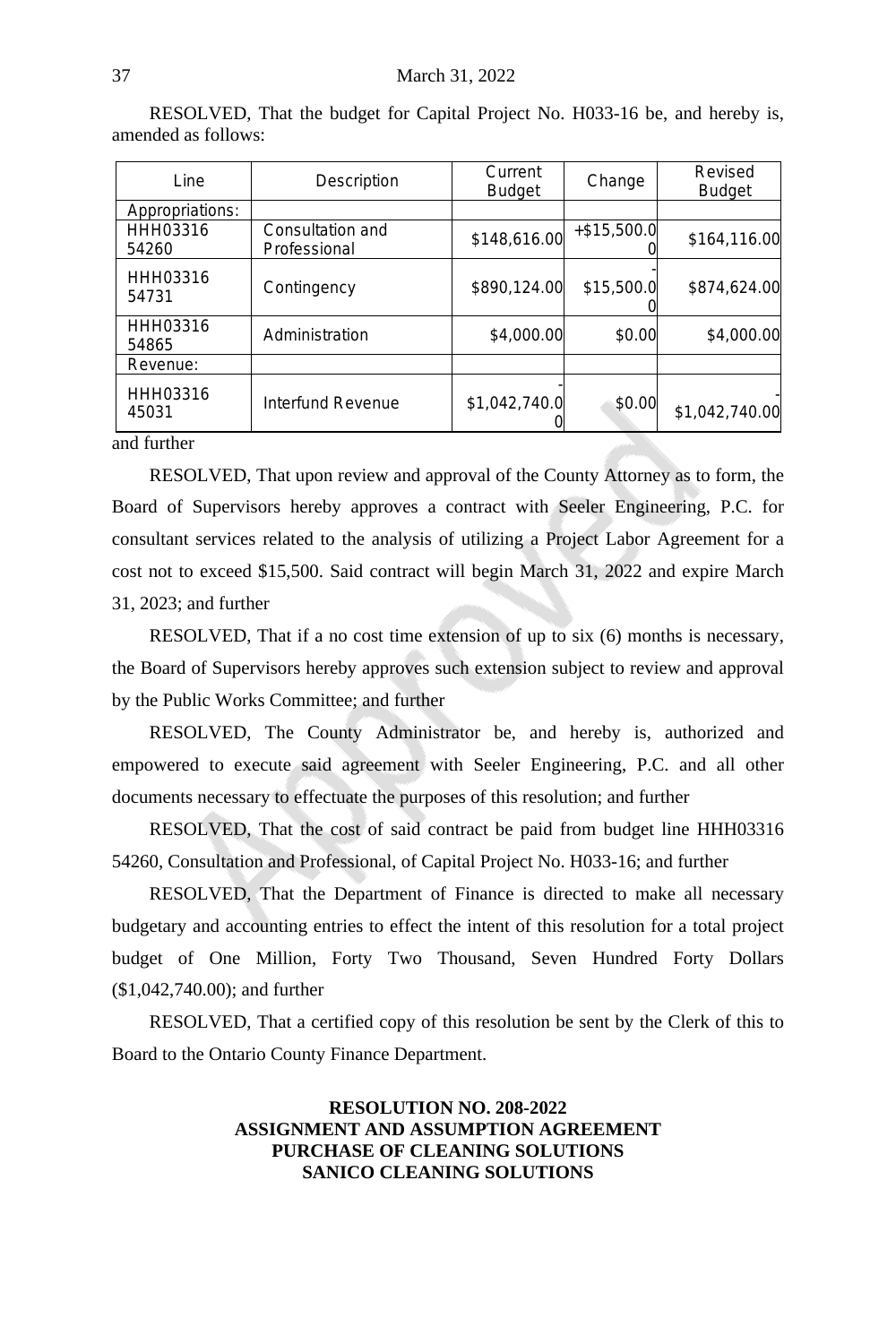WHEREAS, Resolution No. 458-2021 authorized an agreement with Commercial Maintenance Supply Inc. having offices at 6021 Tarbell Road, Syracuse, New York 13206 for purchase of cleaning solutions for the County of Ontario (the "County"); and

WHEREAS, Effective July 7, 2021, Commercial Maintenance Supply Inc. has been sold and will now operate as Sanico Cleaning Solutions having offices at P.O. Box 2037, Binghamton, New York 13902; and

WHEREAS, The County continues to need to purchase cleaning solutions; and

WHEREAS, Commercial Maintenance Supply Inc. desires to assign its rights and obligations under its current contract with the County and Sanico Cleaning Solutions desires to accept such assignment and assume Commercial Maintenance Supply rights and obligations under its contract with the County; and

WHEREAS, The County desires to grant its consent to such an assignment and assumption subject to the terms of the proposed agreement; and

WHEREAS, The Public Works Committee has reviewed this resolution and recommends its approval; now, therefore, be it

RESOLVED, That upon review and approval by the County Attorney, as to form, the Ontario County Board of Supervisors hereby approves an assignment and assumption agreement between Commercial Maintenance Supply and Sanico Cleaning Solutions for the purchase of cleaning solutions for County of Ontario through April 15, 2022; and further

RESOLVED, That the County Administrator is authorized to sign the assignment and assumption agreement; and further

RESOLVED, That a certified copy of this resolution be sent by the Clerk of this Board to Sanico Cleaning Solutions.

## **RESOLUTION NO. 209-2022 AUTHORIZATION TO RENEW BID B21016 FOR THE PURCHASE OF WORK UNIFORMS**

WHEREAS, Resolution No. 235-2021 awarded bid (B21016) for the purchase of work uniforms to Van Vliet Enterprises, Inc., dba Special Tees for the time period beginning May 29, 2021 through May 28, 2022; and

WHEREAS, Van Vliet Enterprises, Inc., dba Special Tees has agreed to a 12-month renewal at the current price structure; and

WHEREAS, The Purchasing Department recommends this bid renewal; and

WHEREAS, The Public Works Committee has reviewed this resolution and recommends its approval; now, therefore, be it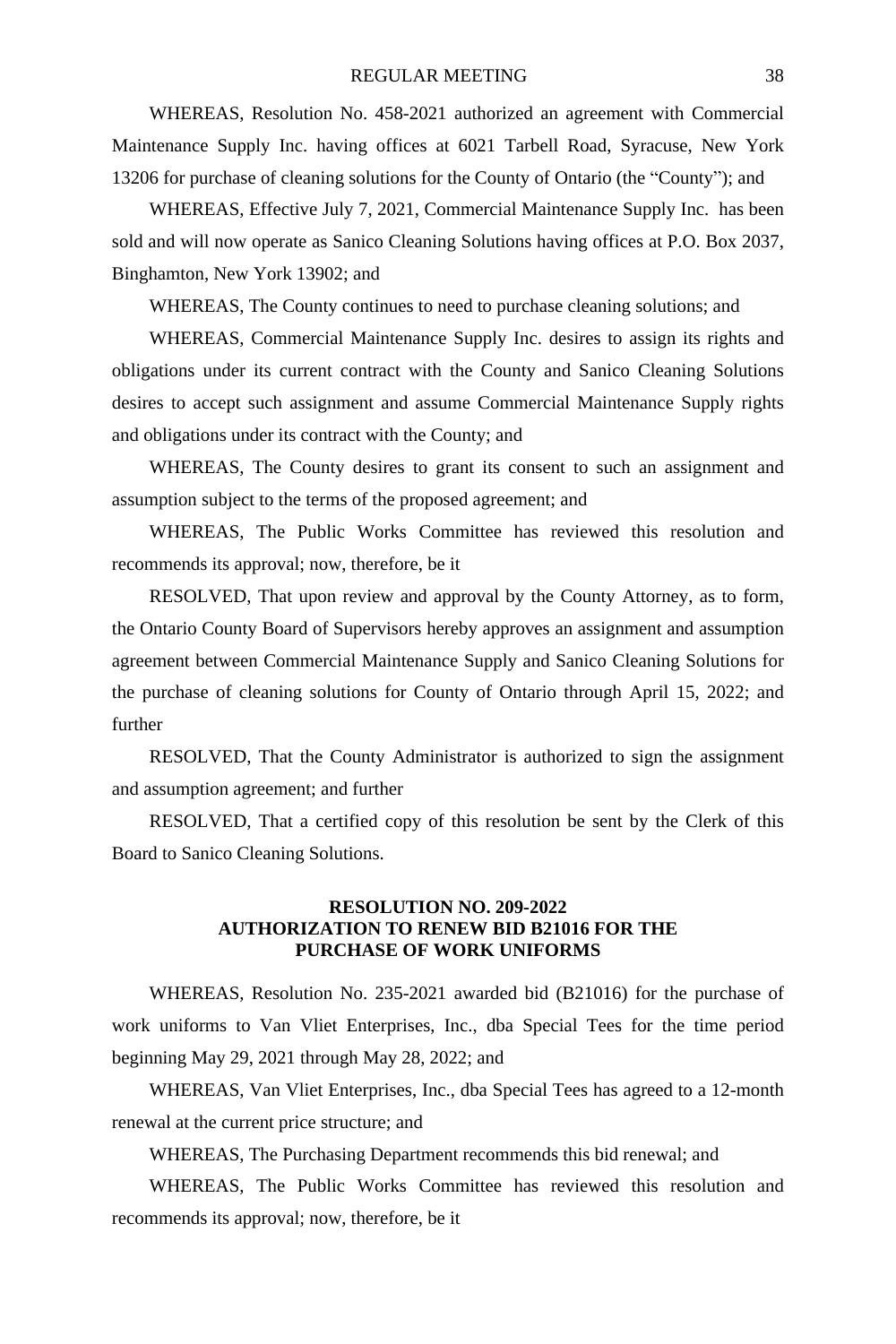RESOLVED, The Ontario County Board of Supervisors hereby authorizes the renewal of bid B21016 to Van Vliet Enterprises, Inc., dba Special Tees, 57 Main Street, Geneseo, NY 14454 for the purchase of work uniforms beginning May 29, 2022 through May 28, 2023; and further

RESOLVED, That a certified copy of this resolution be sent by the Clerk of this Board to Van Vliet Enterprises, Inc., dba Special Tees.

## **RESOLUTION NO. 210-2022 AUTHORIZATION TO ACCEPT QUOTE FOR MAINTENANCE AND REPAIR OF CREMATORY AT ANIMAL CARE FACILITY**

WHEREAS, The Bureau of Buildings and Grounds has identified the need for Maintenance and Repair of the existing Crematory at the Animal Care Facility; and

WHEREAS, The 2022 Buildings & Maintenance Capital Improvement Plan includes \$30,000 for the Reconstruction/Replacement of the Crematory at the Animal Care Facility (CIP #B13-22); and

WHEREAS, Public Works has solicited and received quotes for the Maintenance and Repair of Crematory at the Humane Society and the Purchasing Department has reviewed said quotes; and

WHEREAS, Upstate Refractory Services, Inc., of 100 Erie Boulevard, Newark, New York 14513 has been determined to be the low responsive, responsible quoter, for the price of \$14,879.00; and

WHEREAS, The Public Works Committee has reviewed this resolution and recommends its acceptance; now, therefore, be it

RESOLVED, That the Ontario County Board of Supervisors hereby authorizes the acceptance of said quote from Upstate Refractory Services, Inc., of 100 Erie Boulevard, Newark, New York 14513 for the Maintenance and Repair of the Crematory at the Humane Society, for the price of \$14,879.00.

#### **RESOLUTION NO. 211-2022 AMEND 2022 CAPITAL IMPROVEMENT PLAN AND AUTHORIZE PURCHASE OF FRAMING COMPONENTS FOR CARPORTS**

WHEREAS, Resolution No. 127-2021 authorized a budget transfer for the purchase of two carport structures necessary for the continuation of drive thru vaccination clinics; and

WHEREAS, Said structures were purchased from VersaTube Building Systems; and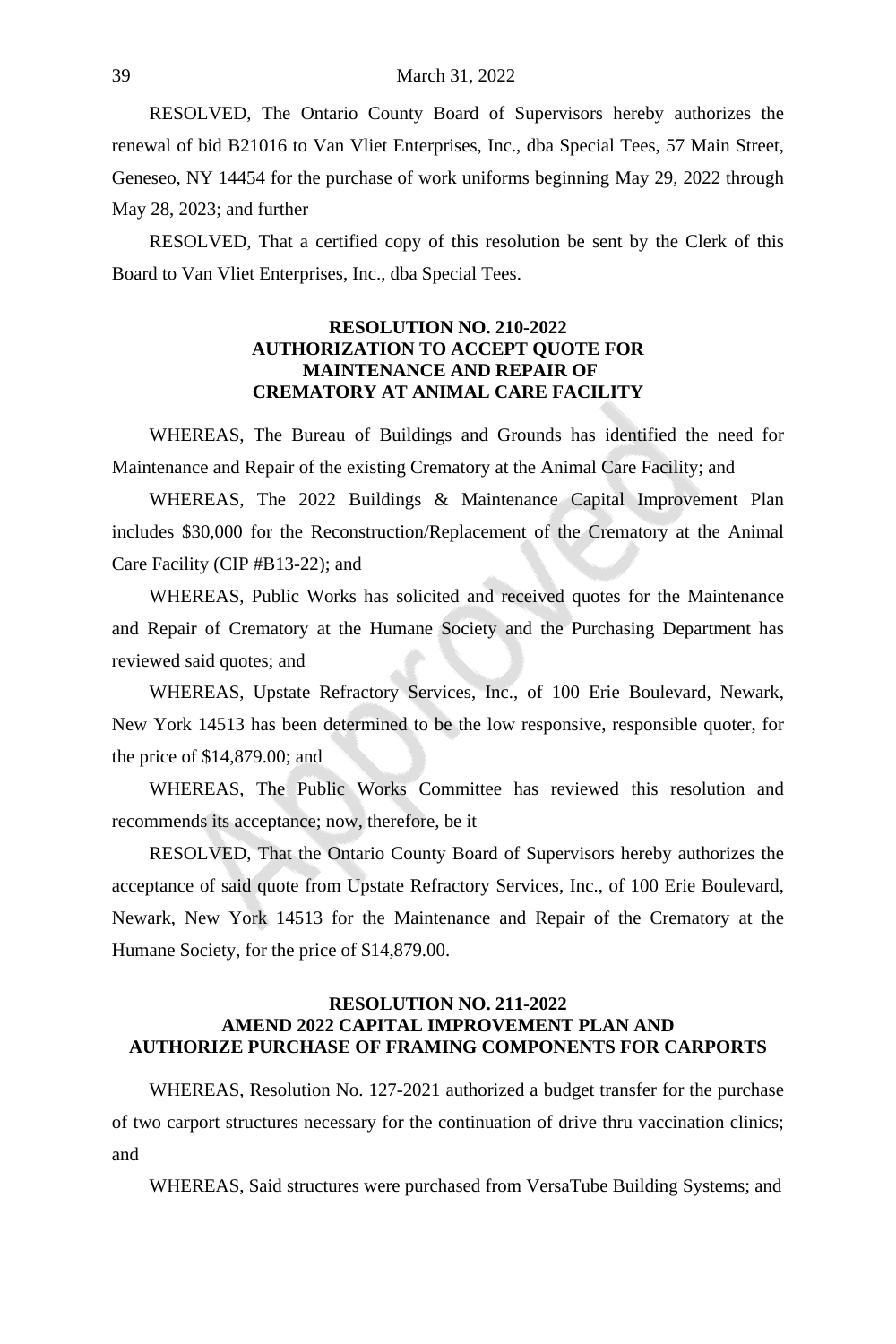WHEREAS, Additional framing components are needed to affix the structures in permanent locations; and

WHEREAS, VersaTube Building Systems has provided a quote in the amount of \$6,395.90 for said additional framing components; and

WHEREAS, There are sufficient funds in the 2022 Capital Improvement Plan to cover said additional components; and

WHEREAS, The Public Works Committee has reviewed this resolution and recommends its adoption; now, therefore, be it

RESOLVED, That the 2022 Capital Improvement Plan be amended to include the purchase of additional framing components needed to affix the carport structures at permanent locations with a cost of \$6,395.90; and further

RESOLVED, The Ontario County Board of Supervisors hereby authorizes the purchase of said additional framing components from VersaTube Building Systems for a price of \$6,395.90; and further

RESOLVED, That sufficient funds exist in the Buildings and Grounds Capital Improvement Plan budget to cover said components (AA162099 54031); and further

RESOLVED, That the Department of Finance is authorized to make the necessary accounting and budget entries to affect the intent of this resolution.

# **RESOLUTION NO. 212-2022 AUTHORIZATION TO ENTER INTO AGREEMENT FOR TELEMATICS SERVICES AND AGREEMENT FOR WIRELESS SERVICES ENTERPRISE FLEET MANAGEMENT, INC. AND T-MOBILE USA, INC.**

WHEREAS, IRS regulations require the business use of certain County owned vehicles to be substantiated; and

WHEREAS, Resolution No. 362-2018 authorized the execution of a Telematics Services Agreement with Enterprise Fleet Management, Inc., 248 Buell Rd, Rochester, NY 14624, for global positioning system (GPS) devices for a cost of \$0.00 per device; and

WHEREAS, Resolution No. 362-2018 authorized the execution of a Fleet Operator Enrollment Agreement with Sprint Solutions, Inc., 6200 Sprint Pkwy, Overland Park, KS, 66251, for wireless services and web-based telematics software application (GEOTAB Professional) for a fixed cost of \$24 per month, per unit, and any additional charges as outlined in the terms and conditions of the agreement on file with the Clerk of this Board; and

WHEREAS, Enterprise Fleet Management, Inc. (Enterprise) offers in-vehicle telematics products and services (which include Global Positioning System Devises, GPS, and related software) that track and record vehicle use and diagnostics; and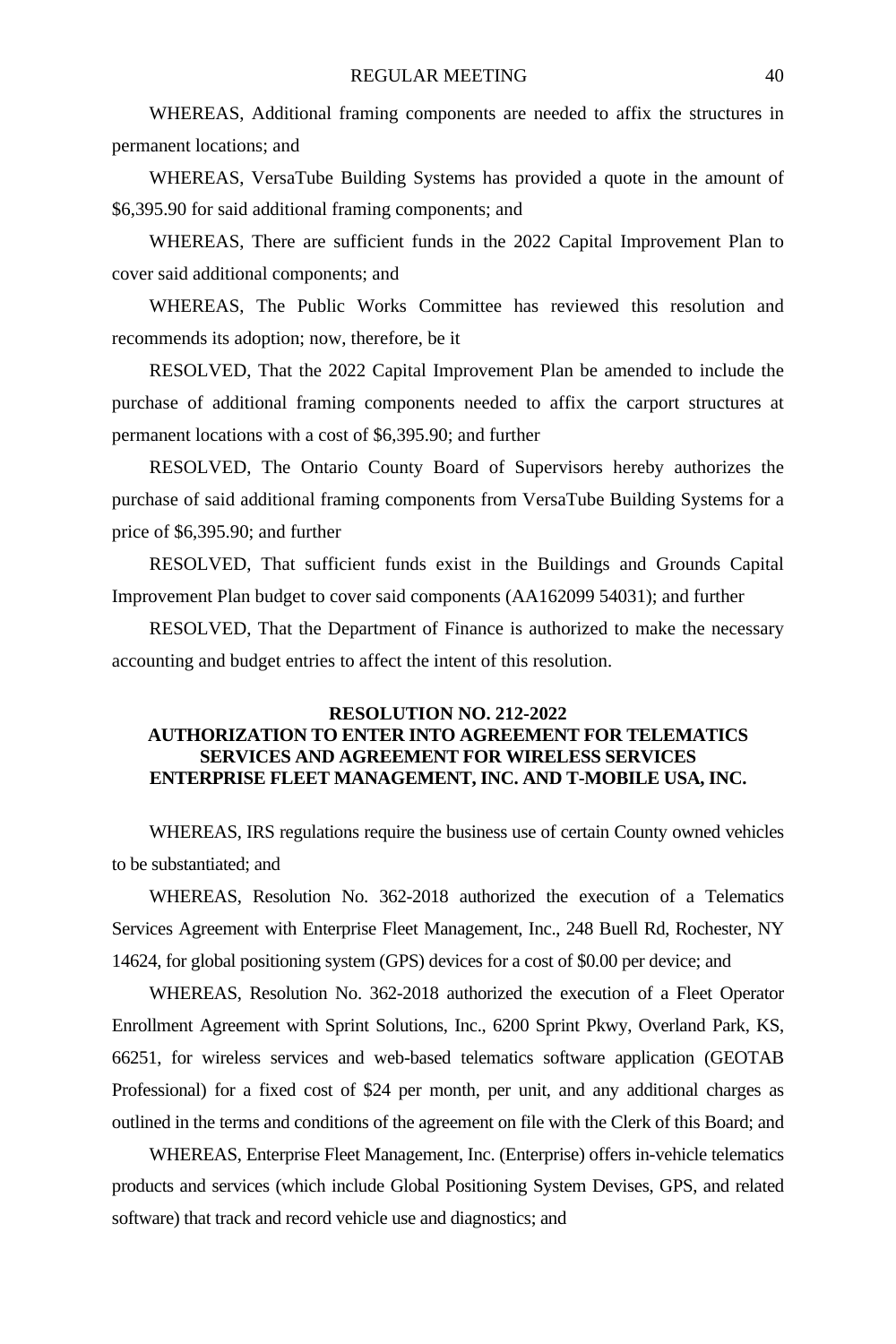WHEREAS, Current GPS units need to be replaced due to the migration from 3G technology to 5G technology; and

WHEREAS, Since Sprint Solutions, Inc. is now owned by T-Mobile USA, Inc.; and

WHEREAS, T-Mobile USA, Inc. has provided a Fleet Operator Enrollment Agreement for Wireless Services; and

WHEREAS, There are no changes to the pricing structure or terms of the Fleet Operator Enrollment Agreement for Wireless Services; and

WHEREAS, Sufficient funding exists in the applicable department operating budgets to cover said contracts; and

WHEREAS, The Public Works Committee has reviewed this resolution and recommends its approval; now, therefore, be it

RESOLVED, That upon the review and approval of the County Attorney, as to form, the Ontario County Board of Supervisors hereby authorizes the execution of a Fleet Operator Enrollment Agreement with T-Mobile USA, Inc. for wireless services and web-based telematics software application (GEOTAB Professional) for a fixed cost of \$24 per month, per unit, and any additional charges as outlined in the terms and conditions of the agreement on file with the Clerk of this Board; and further

RESOLVED, The contract shall commence on April 1, 2022 and will automatically renew every 12 months, unless terminated, according to the terms and conditions as outlined in the agreements on file with the Clerk of this Board; and further

RESOLVED, That the County Administrator, be and hereby is, authorized and empowered to execute any and all documents necessary to effectuate the purposes of this Resolution; and further

RESOLVED, The Department of Finance is hereby directed to make the necessary budgetary and accounting entries to affect the intent of this resolution.

#### **RESOLUTION NO. 213-2022 AUTHORIZATION TO ORDER 2023 SHERIFF FLEET**

WHEREAS, The Public Works Department has experienced unstable, unpredictable conditions when ordering the Sheriff vehicles approved in the 2022 Capital Improvement Plan; and

WHEREAS, Since these conditions may continue or worsen in the upcoming months, the Commissioner of Public Works requests authority to place orders for the proposed 2023 Sheriff vehicles for a budget not to exceed \$816,000; and

WHEREAS, Details of the Proposed 2023 Sheriff vehicles are as follows: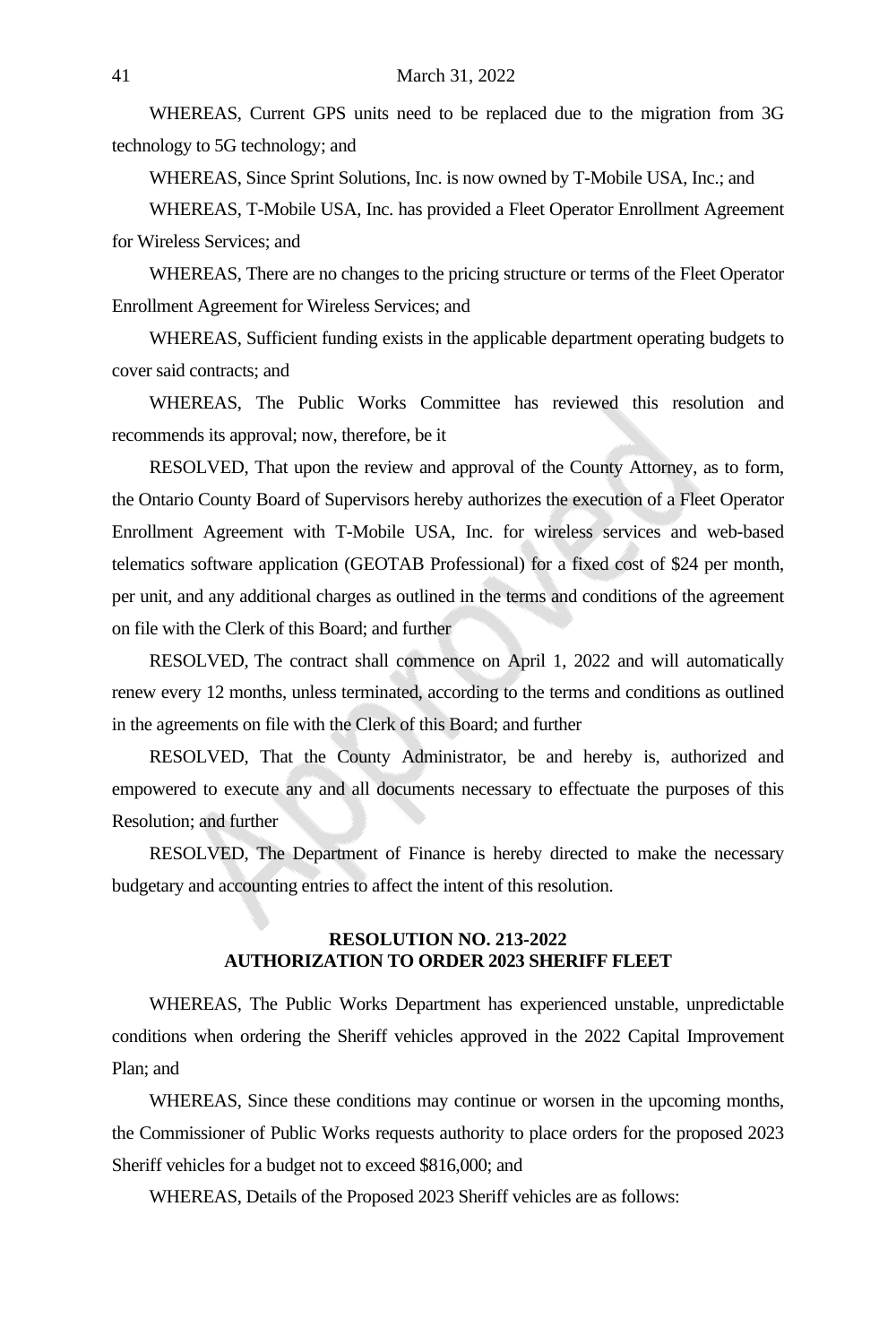#### REGULAR MEETING 42

|                              | Proposed 2023 |
|------------------------------|---------------|
| <b>Unmarked Patrol Sedan</b> |               |
| Patrol Sedan                 |               |
| <b>SUV</b>                   |               |
| Total                        |               |
| <b>Budget</b>                | \$816,000     |

and

WHEREAS, A budget transfer requesting to appropriate fund balance to fund the purchase(s) will be brought forth to committees the cycle following the placement of any such orders; and

WHEREAS, Any 2023 order received in the 2022 calendar year will be reduced from the 2023 budget; and

WHEREAS, All other 2023 orders will remain in the 2023 proposed budget so that funds can be returned to fund balance; and

WHEREAS, The Public Works, Public Safety, and Ways and Means Committees have reviewed this resolution and recommend its acceptance; now, therefore, be it

RESOLVED, The Commissioner of Public Works and his designee are authorized to order the 2023 Sheriff Fleet vehicles as detailed above and any ancillary equipment, if necessary, for a budget not to exceed \$816,000; and further

RESOLVED, A budget transfer requesting to appropriate fund balance in order to fund the purchase $(s)$  will be brought forth to committees the cycle following the placement of any such orders; and further

RESOLVED, Any 2023 order received in the 2022 calendar year will be reduced from the proposed 2023 budget; and further

RESOLVED, All other 2023 orders will remain in the 2023 proposed budget and related funds will be returned to fund balance; and further

RESOLVED, The Departments of Finance is hereby directed to make the necessary budgetary and accounting entries to affect the intent of this resolution.

The foregoing block of eight resolutions was adopted.

Supervisor David Baker offered the following resolution and moved for its adoption, seconded by Supervisor Daniel Marshall:

#### **RESOLUTION NO. 214-2022 CREATION OF OFFICE SPECIALIST II POSITION**

WHEREAS, Mr. Sean Barry, Chief Information Officer, has filed a New Position Duties Statement for a position he would like to create; and

WHEREAS, The Department of Human Resources has classified a position of Office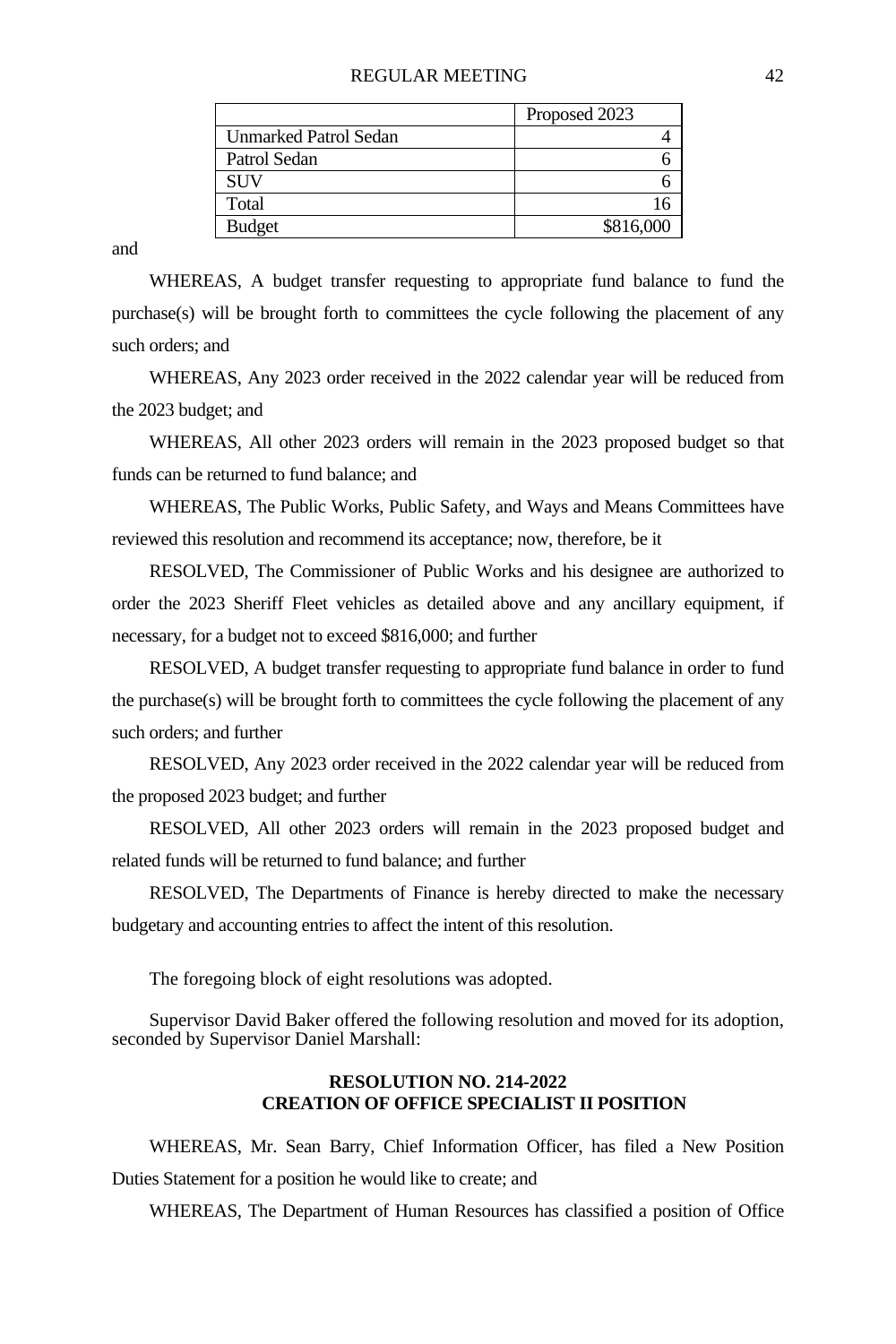Specialist II by Personnel Officer Classification Certification No.15-2022; and

WHEREAS, Mr. Barry made a request to the Management Compensation Committee to create a position to assist with the clerical needs of the department; and

WHEREAS, The Management Compensation Committee, and the Ways and Means Committee have reviewed and recommend this position creation; and

WHEREAS, The anticipated costs of a new position will range from \$121,000 to \$162,000, which was not accounted for in the 2022 department budget; now, therefore, be it

RESOLVED, That the Board of Supervisors does hereby create one position of Office Specialist II, effective upon adoption to be funded with available Information Technology Department funds and Fund Balance; and further

RESOLVED, That the vacancy of this new position may be advertised and is authorized to be filled immediately; and further

RESOLVED, That the Department of Finance is authorized to make the necessary budgetary and accounting entries to effect the intent of this resolution; and further

RESOLVED, That a copy of this resolution shall be sent by the Clerk of this Board to the Department of Human Resources.

Supervisor David Baker made the motion, seconded by Supervisor Andrew Wickham to amend Resolutions No. 214-2022 as follows:

## **RESOLUTION NO. 214-2022 CREATION OF OFFICE SPECIALIST II POSITION AS AMENDED**

WHEREAS, Mr. Sean Barry, Chief Information Officer, has filed a New Position Duties Statement for a position he would like to create; and

WHEREAS, The Department of Human Resources has classified a position of Office Specialist II by Personnel Officer Classification Certification No.15-2022; and

WHEREAS, Mr. Barry made a request to the Management Compensation Committee to create a position to assist with the clerical needs of the department; and

WHEREAS, The Management Compensation Committee, and the Ways and Means Committee have reviewed and recommend this position creation; and

WHEREAS, the anticipated costs of a new position will not exceed \$69,776, which funds are available in the Information Technology Department budget; now, therefore, be it

RESOLVED, That the Board of Supervisors does hereby create one position of Office Specialist II, effective upon adoption to be funded with monies available in the Information Technology Department budget; and further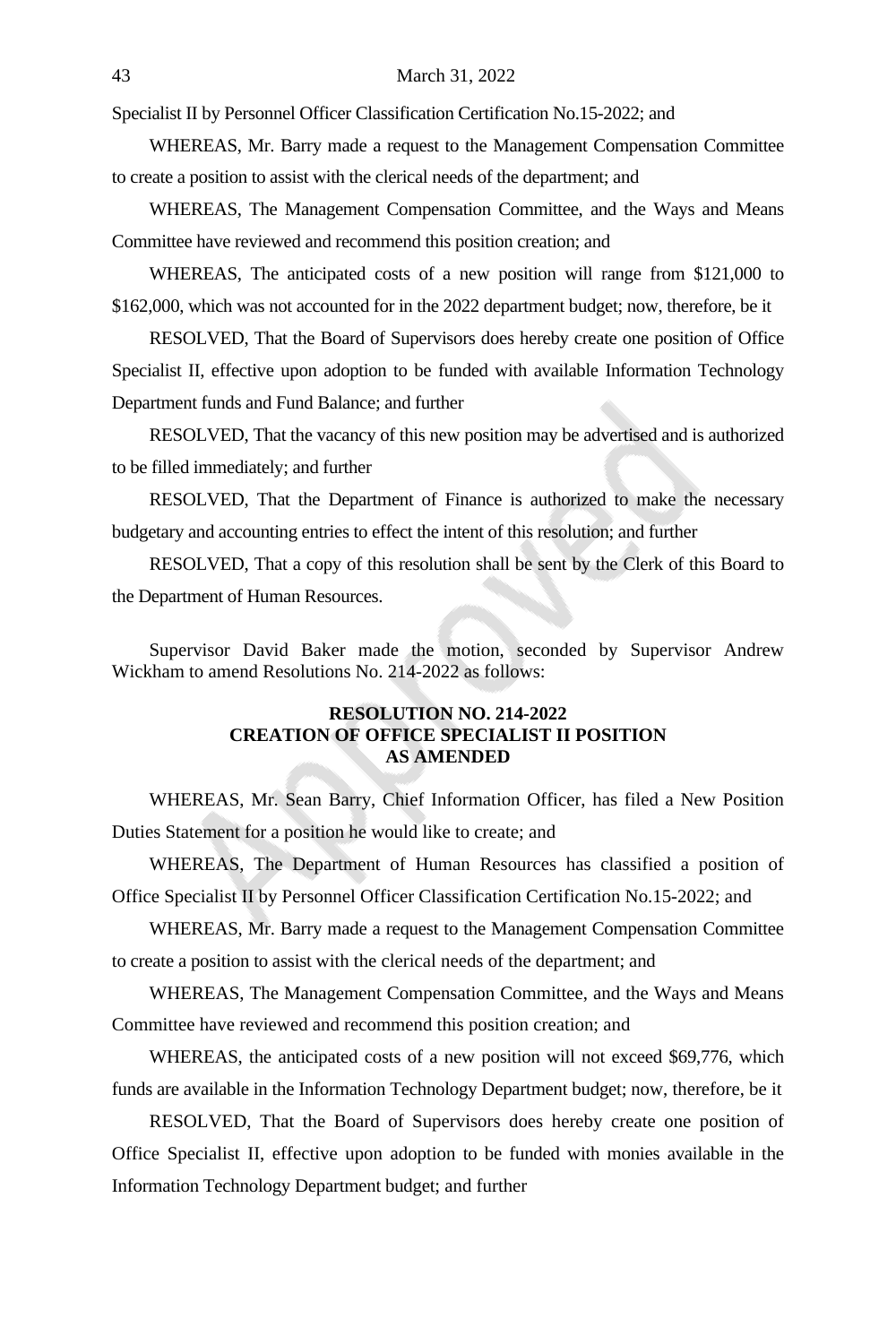RESOLVED, That the vacancy of this new position may be advertised and is authorized to be filled immediately; and further

RESOLVED, That the Department of Finance is authorized to make the necessary budgetary and accounting entries to effect the intent of this resolution; and further

RESOLVED, That a copy of this resolution shall be sent by the Clerk of this Board to the Department of Finance and the Department of Human Resources.

The foregoing amendment was adopted.

Resolution No. 214-2022, as amended, was adopted.

Supervisor David Baker offered the following two resolutions as a block and moved for its adoption, seconded by Supervisor Andrew Wickham:

## **RESOLUTION NO. 215-2022 CREATE ASSISTANT COUNTY ATTORNEY POSITION**

WHEREAS, Ms. Holly Adams, County Attorney, has filed a New Position Duties Statement with the Director of Human Resources for a position she would like to create; and

WHEREAS, Said position has been classified, pending jurisdictional classification, as Assistant County Attorney by Personnel Officer Classification Certification No.18-2022; and

WHEREAS, Ms. Adams made a request to the Management Compensation Committee to create an Assistant County Attorney position to assist in handling matters related to the Department of Social Services; and

WHEREAS, The anticipated costs of a new position will range from \$121,000 to \$162,000, which were not accounted for in the 2022 department budget; and

WHEREAS, The Management Compensation Plan Committee and the Ways and Means Committee recommend the creation of this position; now, therefore, be it

RESOLVED, That the position of a full-time Assistant County Attorney is hereby created, effective upon adoption to be funded with Fund Balance; and further

RESOLVED, That the vacancy of this new position may be advertised with the salary range of Band 10 to Band 5 and is authorized to be filled immediately; and further

RESOLVED, That the Ontario County Department of Finance is authorized to make the necessary budgetary and accounting entries to affect the intent of this resolution; and further

RESOLVED, That a copy of this resolution shall be sent by the Clerk of this Board to the Department of Human Resources.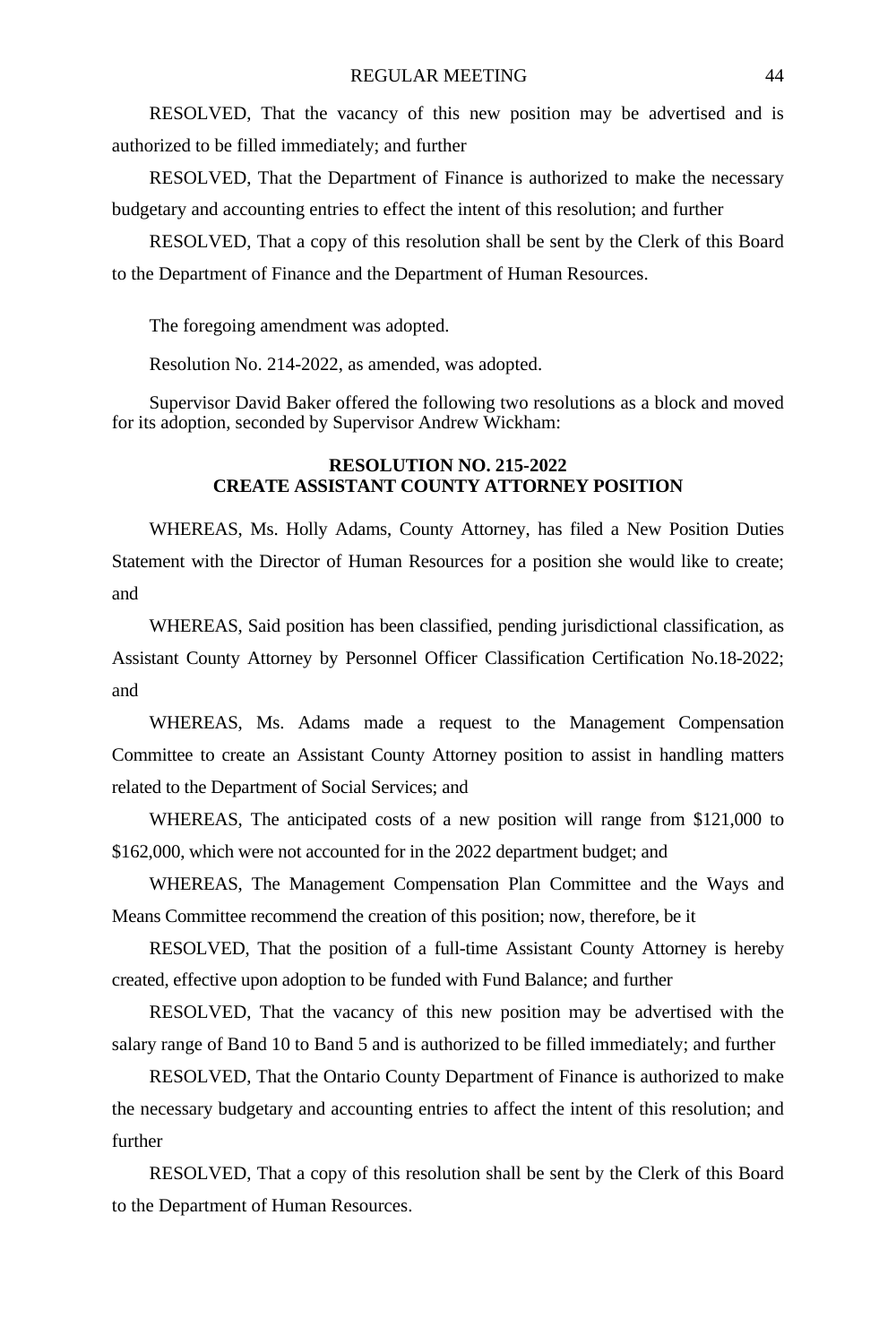# **RESOLUTION NO. 216-2022 CREATION OF SOCIAL WORKER (CRIMINAL JUSTICE) POSITION AND ALLOCATION TO SALARY GRADE**

WHEREAS, Ms. Leann Lapp, Public Defender, has filed a New Position Duties Statement for a position she would like to create; and

WHEREAS, The Director of Human Resources has classified a position of Social Worker (Criminal Justice) by Personnel Officer Classification Certification No.10 -2022; and

WHEREAS, The Management Compensation Committee and the Ways and Means Committee have reviewed and recommend the creation of a Social Worker (Criminal Justice) position; and

WHEREAS, The Public Defender's Office is in receipt of funds from the Office of Indigent Legal Services Distribution Grant 9 with sufficient funds for this position; now, therefore, be it

RESOLVED, That the Ontario County Board of Supervisors does hereby authorize the creation of a Social Worker (Criminal Justice) position classified by POCC No. 10- 2022, effective upon adoption; and further

RESOLVED, That this position shall only continue to exist subject to receipt of the necessary grant funding from the Office of Indigent Legal Services and shall be abolished if said funds are not available; and further

RESOLVED, That this new position shall be allocated to Grade AP3 in the CSEA Salary Chart based on training and experience required; and further

RESOLVED, That the vacancy of this new position may be advertised and is authorized to be filled immediately; and further

RESOLVED, That the Department of Finance is authorized to make the necessary budgetary and accounting entries to effect the intent of this resolution; and further

RESOLVED, That a copy of this resolution shall be sent by the Clerk of this Board to the Department of Human Resources.

The foregoing block of two resolutions was adopted.

Supervisor David Baker offered the following seven resolutions as a block and moved for its adoption, seconded by Supervisor Andrew Wickham:

# **RESOLUTION NO. 217-2022 RECLASSIFYING A SENIOR CLERK POSITION**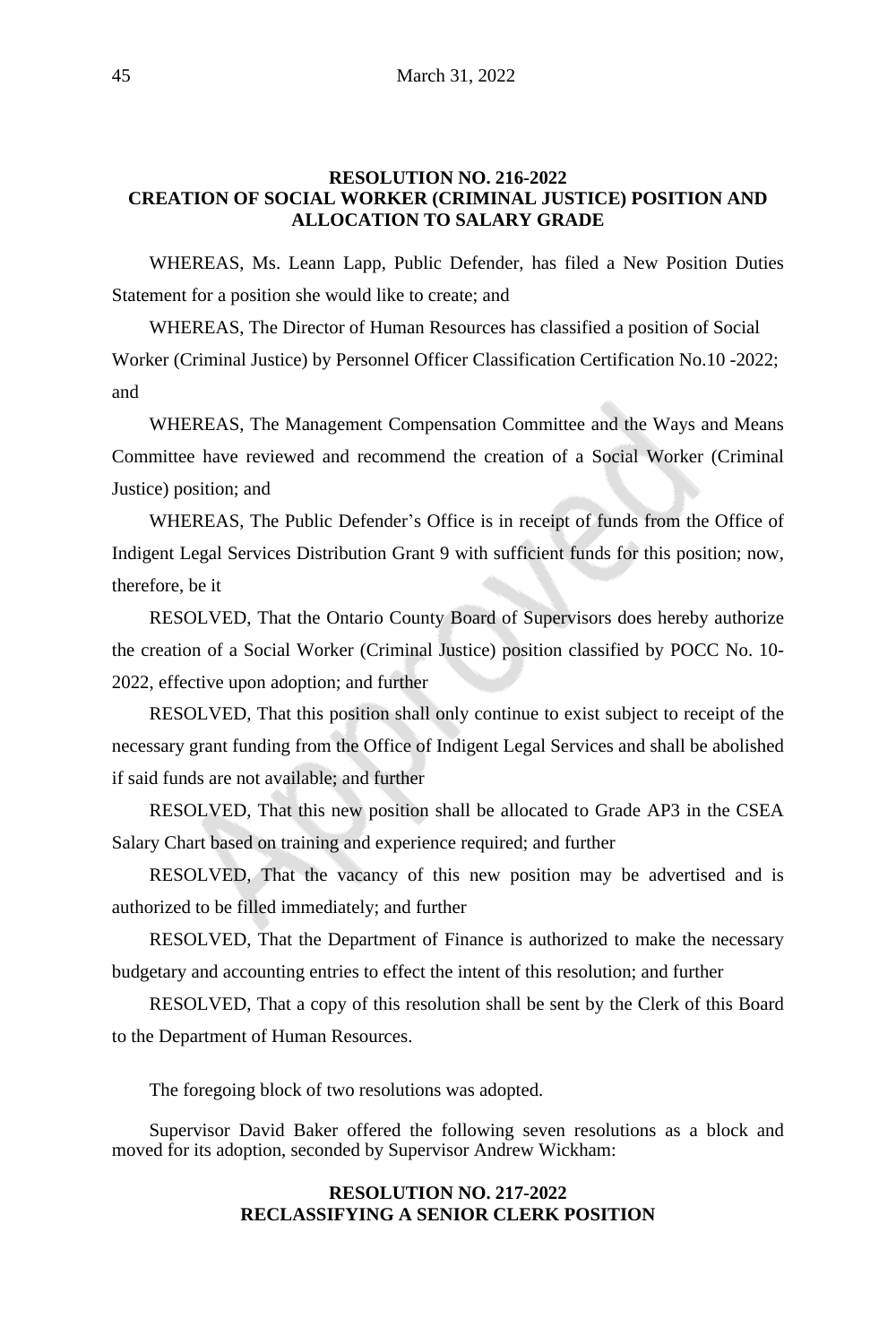## **TO A LEGAL RECORDS CLERK POSITION**

WHEREAS, A Senior Clerk in the District Attorney's Office has made a request for a civil service reclassification of her position; and

WHEREAS, Mr. James B. Ritts, District Attorney, has submitted information in support of the requested reclassification based on the additional responsibilities of Discovery Reform; and

WHEREAS, The Director of Human Resources has reclassified the position of Senior Clerk (Grade A07) to Legal Records Clerk (Grade A08) by POCC #16-2022; and

WHEREAS, The Management Compensation Committee and the Ways and Means Committee recommend the reclassification of an Senior Clerk to Legal Records Clerk in the District Attorney's Office; and

WHEREAS, Sufficient funding exists within the District Attorney's Budget to fund this position change; now, therefore, be it

RESOLVED, That the Ontario County Board of Supervisors does hereby authorize the reclassification of the position of Senior Clerk to Legal Records Clerk, effective April 11, 2022.

## **RESOLUTION NO. 218-2022 2023 – 2026 SALARY SCHEDULE – TREASURER**

WHEREAS, Rule No. 27 of the Rules and Order of Business of this Board of Supervisors provides that any motion or resolution relating to compensation of elected County Officers shall be presented at a regular session of the Board of Supervisors at least eight months prior to the beginning of the term of office of such officers; and

WHEREAS, The Ways and Means Committee has reviewed and approved the following salary for the term of office for the Treasurer for the years 2023 – 2026; now, therefore, be it

RESOLVED, That the 2023 – 2026 Salary Schedule for the Treasurer shall be set as follows:

| YEAR | ANNUAL SALARY |
|------|---------------|
| 2023 | \$77,400      |
| 2024 | \$79.335      |
| 2025 | \$81,318      |
| 2026 | \$83,351      |

and further

RESOLVED, That a copy of this resolution shall be sent by the Clerk of this Board to the Human Resources Department.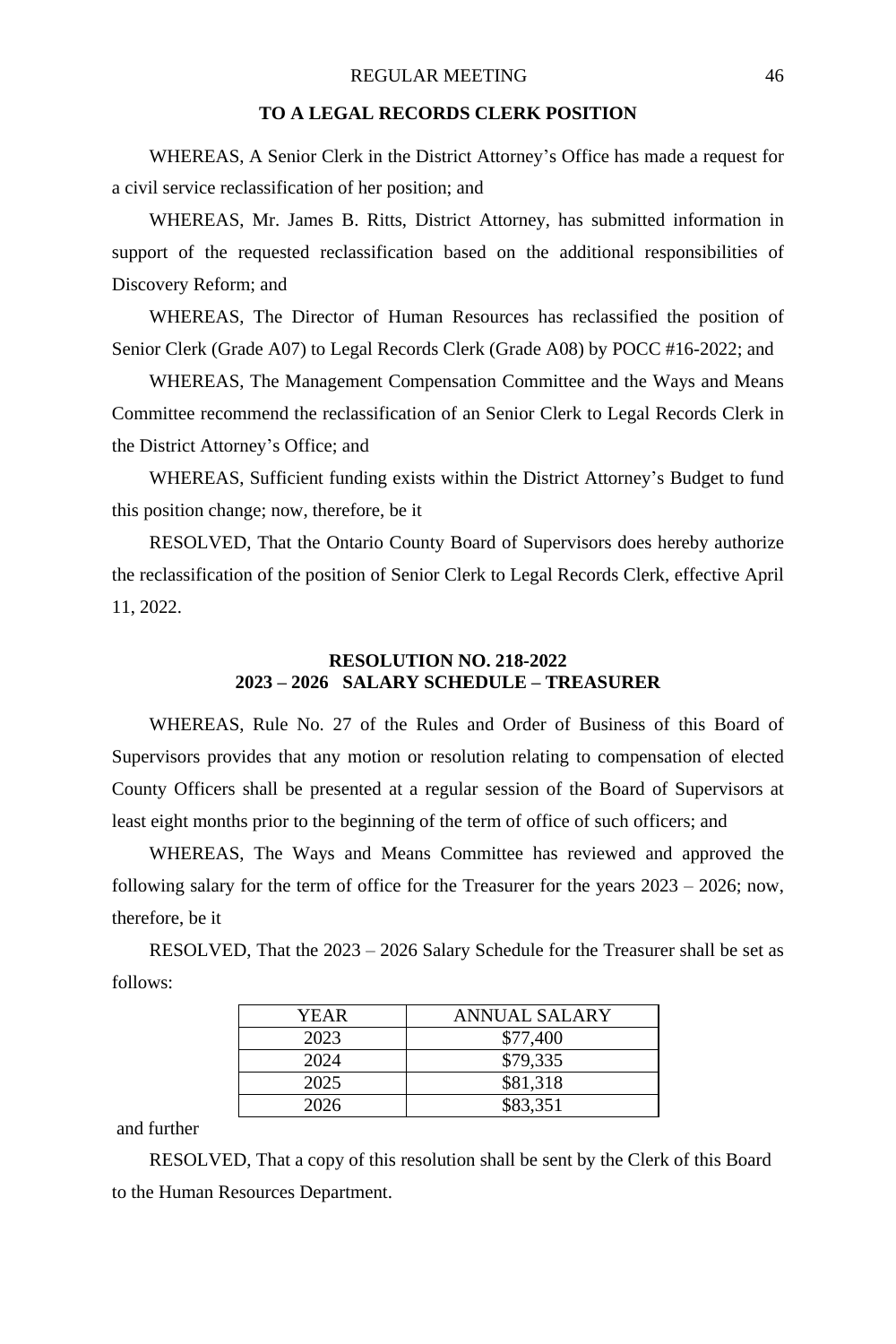## **RESOLUTION NO. 219-2022 2023 – 2026 SALARY SCHEDULE – SHERIFF**

WHEREAS, Rule No. 27 of the Rules and Order of Business of this Board of Supervisors provides that any motion or resolution relating to compensation of elected County Officers shall be presented at a regular session of the Board of Supervisors at least eight months prior to the beginning of the term of office of such officers; and

WHEREAS, The Ways and Means Committee has reviewed and approved the following salary for the Sheriff for the term of office for the Sheriff for years 2023– 2026; now, therefore, be it

RESOLVED, That the 2023 – 2026 Salary Schedule for the Sheriff shall be set as follows:

| YEAR | ANNUAL SALARY |
|------|---------------|
| 2023 | \$126,316     |
| 2024 | \$129,474     |
| 2025 | \$132,711     |
| 2026 | \$136,028     |

and further

RESOLVED, That a copy of this resolution shall be sent by the Clerk of this Board to the Human Resources Department.

# **RESOLUTION NO. 220-2022 MEMORANDUM OF UNDERSTANDING BETWEEN ONTARIO COUNTY AND ROBERTS WESLEYAN COLLEGE**

WHEREAS, Ontario County has been asked to be an academic partner to Roberts Wesleyan College through a Memorandum of Understanding; and

WHEREAS, A Memorandum of Understanding (MOU) has been proposed between the parties to allow employees of Ontario County to be eligible for a 25% discount on tuition costs at Roberts Wesleyan College; and

WHEREAS, The Ways and Means Committee recommends the approval of this MOU; now, therefore, be it

RESOLVED, That Memorandum of Agreement, which is on file in the Board Clerk's Office, reflecting the parties' agreement to allow Roberts Wesleyan College to offer a 25% discount on tuition costs to eligible employees of Ontario County; and further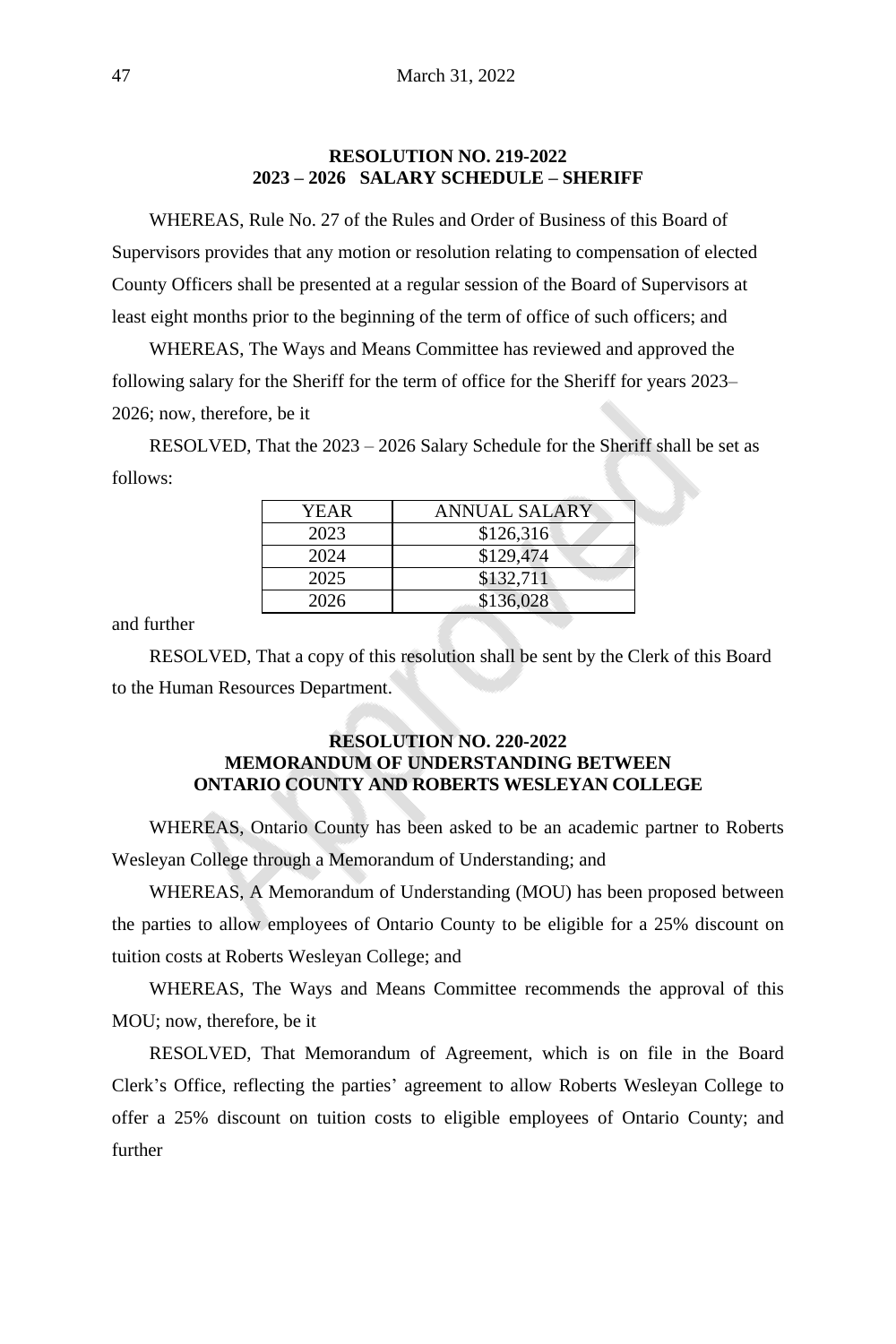## REGULAR MEETING 48

RESOLVED, That, subject to approval of the County Attorney's Office as to form, the Ontario County Director of Human Resources is authorized to execute this MOU on behalf of Ontario County; and further

RESOLVED, That the Human Resources Department is authorized to provide brochures/flyers to County employees regarding this MOU; and further

RESOLVED, That copies of this resolution shall be sent by the Clerk of this Board to the Director of Human Resources and to Lisa DeVinney, Associate Director, Corporate Partners & transfer Pathways, Roberts Wesleyan College by email at devinney\_lisa@roberts.edu.

# **RESOLUTION NO. 221-2022 AUTHORIZATION FOR ASSIGNMENT OF CONTRACT WITH COVENTRY HEALTHCARE WORKERS' COMPENSATION FOR DISABILITY CLAIMS CASE MANAGEMENT SERVICES**

WHEREAS, Resolution No. 771-2020 authorized Ontario County to extend the contract with Coventry Health Care Workers Compensation, Inc. (Coventry) to provide disability claims case management services for the County's self-insured disability program from January 1, 2021 through December 31, 2022; and

WHEREAS, Coventry has requested to assign all its rights, duties, and obligations under the agreement as of January 1, 2022, to Genex Services, LLC; and

WHEREAS, Genex Services, LLC has agreed to comply with all of Coventry's duties and obligations; and

WHEREAS, The Ways and Means Committee has reviewed and recommends the full Board of Supervisors consent to an Assignment from Coventry to Genex Services, LLC, subject to the same terms and conditions set forth in the agreement with Coventry; now, therefore, be it

RESOLVED, That upon review and approval by the County Attorney as to form, the Board of Supervisors does hereby authorize the Assignment to Genex Services, LLC to provide the aforementioned services, effective January 1, 2022 and expiring December 31, 2022; and further

RESOLVED, That the County Administrator be, and hereby is, authorized and empowered to execute said contract and all other documents necessary to effectuate the purposes of this resolution.

# **RESOLUTION NO. 222-2022 APPROVAL OF COLLECTIVE BARGAINING AGREEMENT 2021-2024**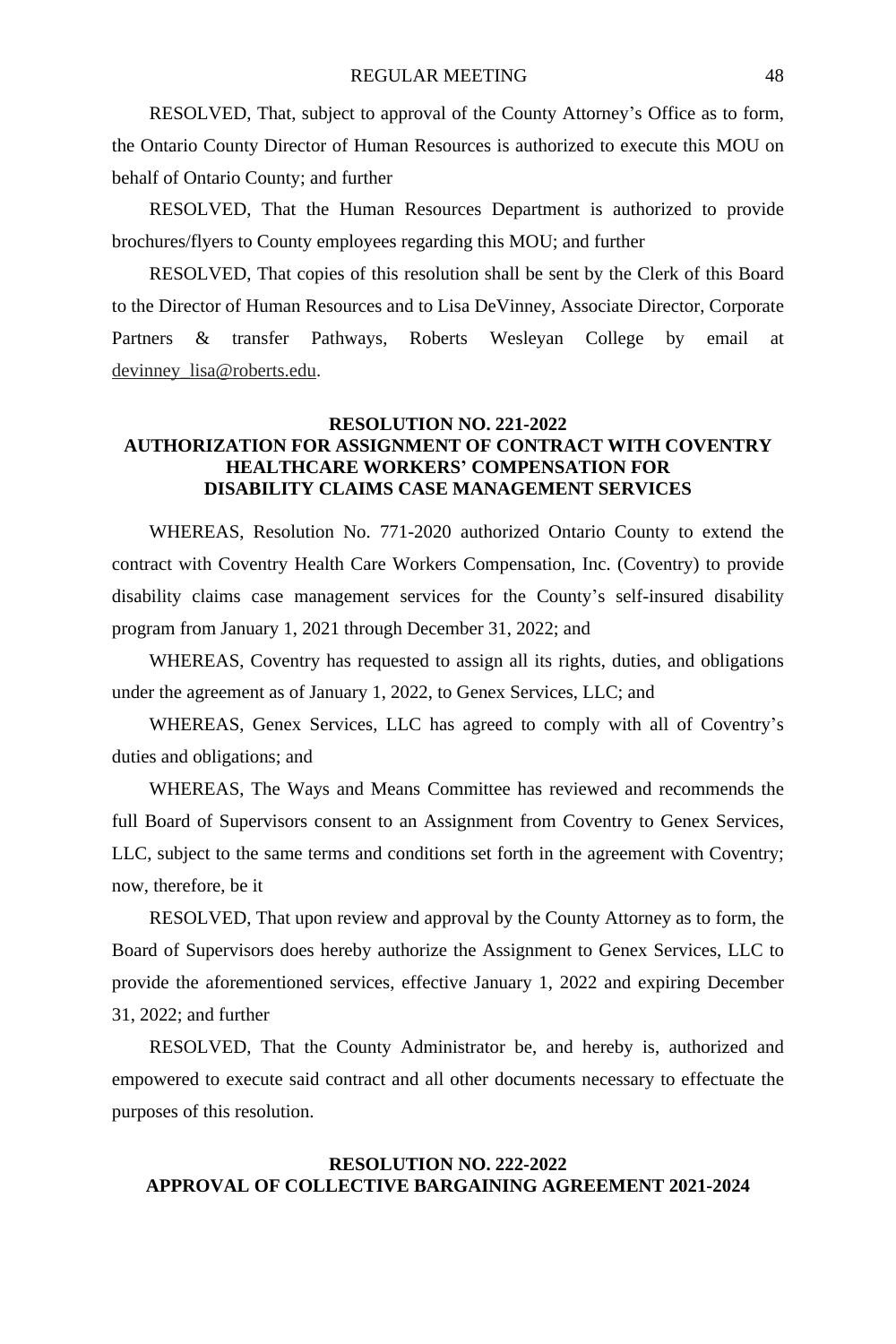#### 49 March 31, 2022

#### **WITH ONTARIO COUNTY, THE ONTARIO COUNTY SHERIFF AND THE ONTARIO COUNTY LIEUTENANTS POLICE BENEVOLENT ASSOCIATION**

WHEREAS, Negotiating teams representing Ontario County, the Ontario County Sheriff, and the Ontario County Lieutenants Police Benevolent Association (Lts.), have reached a tentative agreement on terms and conditions of employment for the period January 1, 2021 through and including December 31, 2024; and

WHEREAS, The original Tentative Agreement stating these terms and conditions has been ratified by the Ontario County Lts., and is on file with the Clerk of this Board; and

WHEREAS, The Ways and Means Committee has reviewed and recommends adoption of this resolution; now, therefore, be it

RESOLVED, That the Chairman of the Board of Supervisors and the County Administrator are hereby authorized and directed to execute a collective bargaining agreement, incorporating the terms and conditions of employment set forth in the Tentative Agreement; and be it further

RESOLVED, That the Clerk shall provide a copy of this resolution to the Ontario County Lt. President, Lt. Joseph Murphy, the County Administrator, the Sheriff, the County Attorney and the Director of Human Resources.

# **RESOLUTION NO. 223-2022 APPROVAL OF COLLECTIVE BARGAINING AGREEMENT 2021-2024 WITH ONTARIO COUNTY, THE ONTARIO COUNTY SHERIFF AND THE ONTARIO COUNTY SHERIFF'S GENERAL UNIT, INC.**

WHEREAS, Negotiating teams representing Ontario County, the Ontario County Sheriff, and the Ontario County Sheriff's General Unit, Inc. (SGU), have reached a tentative agreement on terms and conditions of employment for the period January 1, 2021 through and including December 31, 2024; and

WHEREAS, The original Tentative Agreement stating these terms and conditions has been ratified by SGU, and is on file with the Clerk of this Board; and

WHEREAS, The Ways and Means Committee has reviewed and recommends adoption of this resolution; now, therefore, be it

RESOLVED, That the Chairman of the Board of Supervisors and the County Administrator are hereby authorized and directed to execute a collective bargaining agreement, incorporating the terms and conditions of employment set forth in the Tentative Agreement; and be it further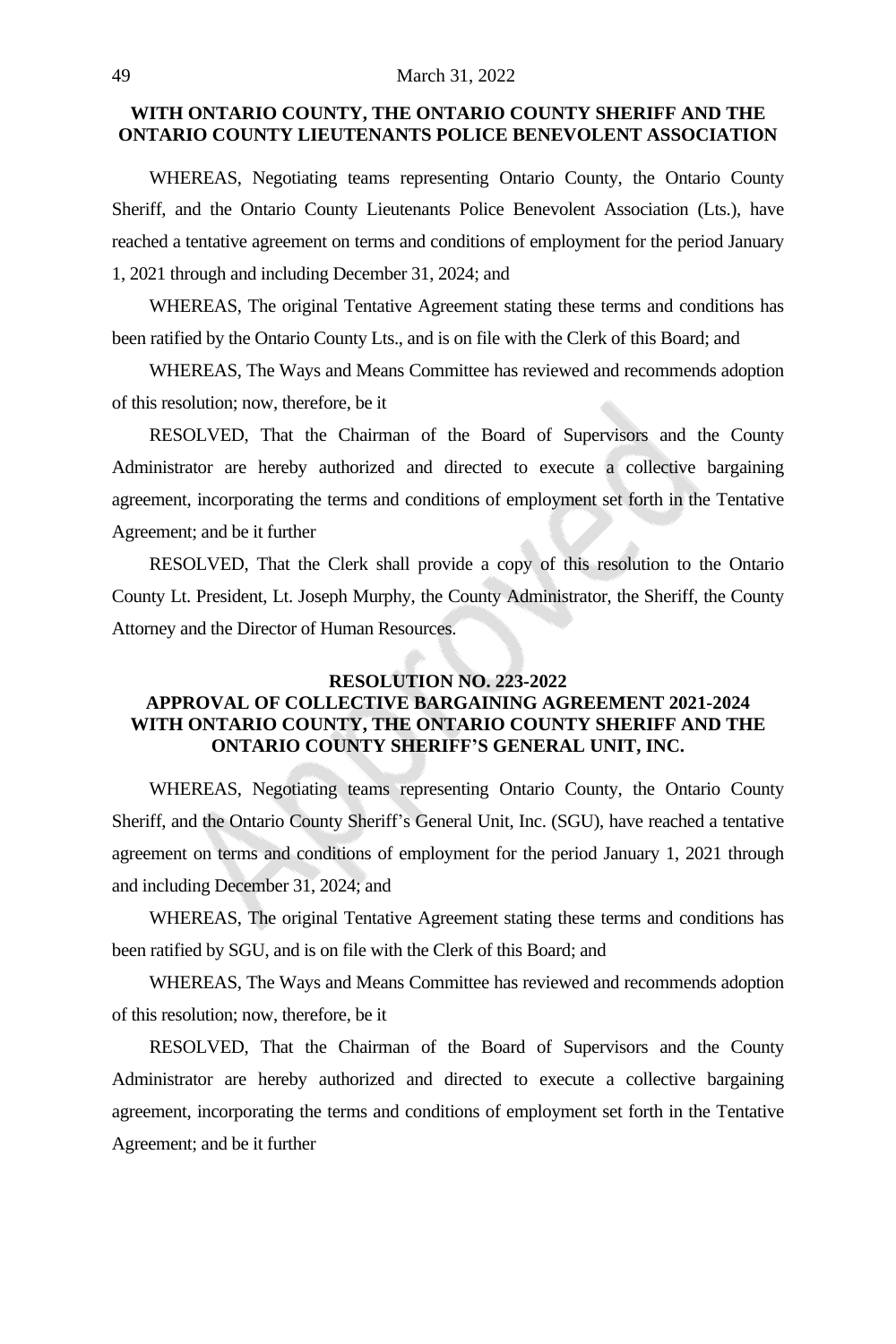RESOLVED, That the Clerk shall provide a copy of this resolution to the Ontario County SGU President, Adam Broadwell, the County Administrator, the Sheriff, the County Attorney, and the Director of Human Resources.

The foregoing block of seven resolutions was adopted.

At the request of Supervisor Green, unanimous consent was given to waive the provision of Rule No. 23 of the "Rules and Order of Business" of this Board so that action could be taken on the following addendum item at this meeting.

Supervisor Robert Green offered the following resolution and moved for its adoption, seconded by Supervisor Todd Campbell:

## **RESOLUTION NO. 224-2022 RECOGNIZING NATIONAL PUBLIC SAFETY TELECOMMUNICATORS WEEK APRIL10 – 16, 2022**

WHEREAS, National Public Safety Telecommunicators Week has been designated as April 10-16, 2022, by an act of Congress recognizing all emergency dispatcher's hard work, sacrifices, and devotion to their law enforcement and public safety efforts in their local communities; and

WHEREAS, Public safety dispatchers are first responders to emergencies by providing vital communications to police, fire and emergency medical services; and

WHEREAS, It is important for our citizens to be aware that emergency dispatchers are a critical component to effective public safety and we rely on their professionalism and dedication to duty, 24 hours per day, 365 days per year; now, therefore, be it

RESOLVED, That this Board of Supervisors, at the request of the Sheriff who, with the Board of Supervisors, values the efforts of our emergency dispatch team, takes recognition of the National Public Safety Telecommunicators Week, April 10-16, 2022, and thanks all the Ontario County 911 emergency services dispatch personnel for their continued efforts to preserve the public's safety and health; and further

RESOLVED, That copies of this resolution be sent by the Clerk of this Board to the Finance Department, Ontario County Sheriff, the Director of the Office of Emergency Management, the Chief Dispatcher, and Correction Officer Adam Broadwell, President, Sheriff's General Unit.

Adopted.